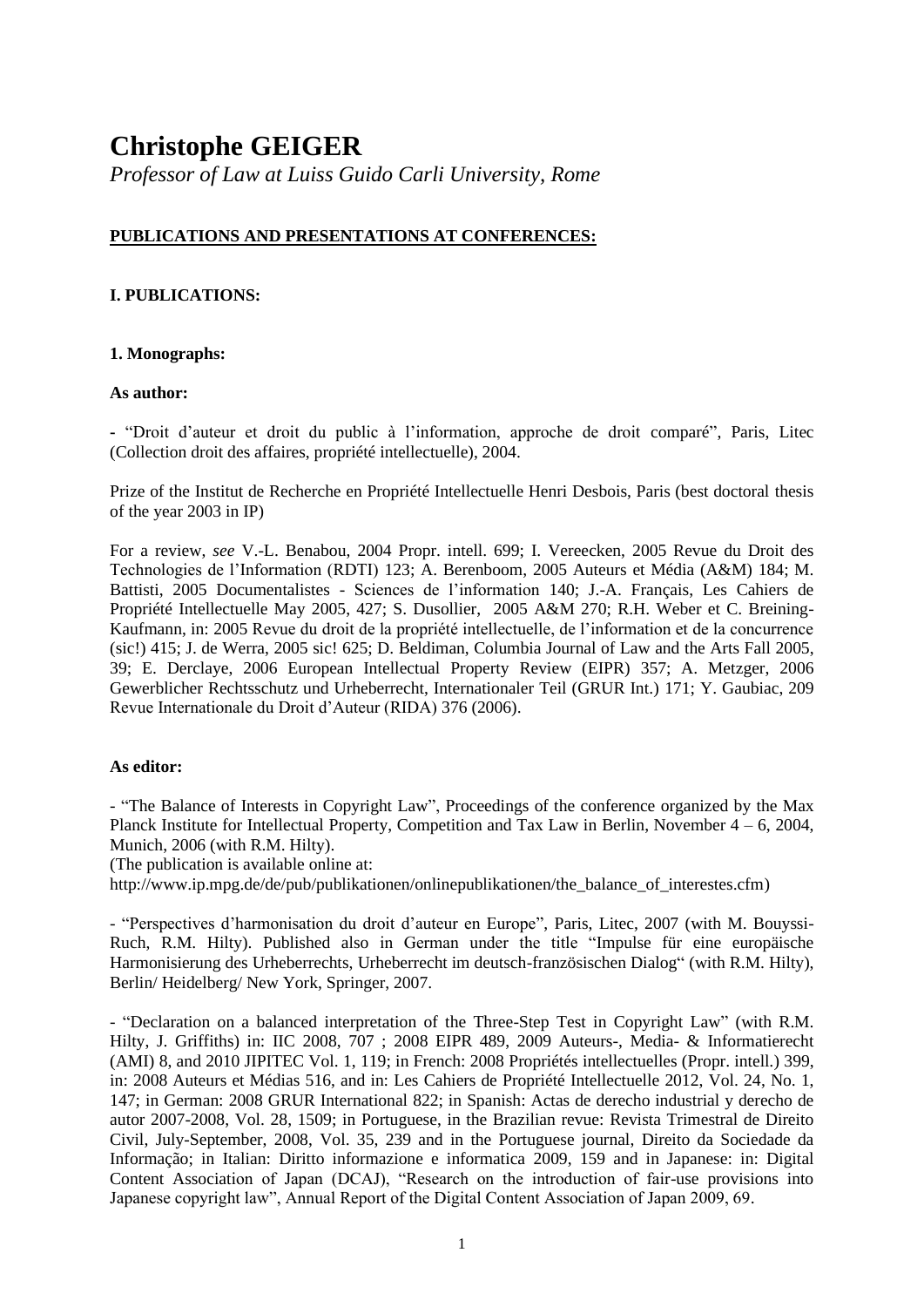- "Les défis du droit des marques au 21<sup>e</sup> siècle/ Challenges for Trademark Law in the 21<sup>st</sup> Century Actes du colloque en l'honneur d'Yves Reboul" (with Joanna Schmidt Szalewski), Collection of the CEIPI, Paris, Litec (LexisNexis), 2010.

- "Criminal Enforcement of Intellectual Property: A Handbook of Contemporary Research", Cheltenham (UK)/Northampton, MA (USA), Edward Elgar Publishing, 2012. http://www.elgaronline.com/abstract/9781849801461.xml

For a review, *see* "Crime and Punishment, IP Style", the IPKat, November 2012 [\(http://ipkitten.blogspot.fr/2012/11/crime-and-punishment-ip-style.html\)](http://ipkitten.blogspot.fr/2012/11/crime-and-punishment-ip-style.html); P. Taylor and E. Taylor, The Barrister Magazine, Nov. 2012; P. Taylor, Criminal Enforcement of Intellectual Property, Nov. 2012, [\(www.youtube.com\)](http://www.youtube.com/); M. Blakeney, European Intellectual Property Review (EIPR) 2013, 240; R. Matulionyte, Journal of Intellectual Property, Information Technology and E-Commerce Law (JIPITEC) 2013, Vol. 4, 63.

- "Constructing European Intellectual Property: Achievements and New Perspectives", EIPIN Series Vol. 1, Cheltenham, UK / Northampton, MA, Edward Elgar, 2013.

For a review, *see* D. Gangjee, *Queen Mary Journal of Intellectual Property* 2014, Vol. 4, No. 3, p. 244 ; H. Ullrich, *Common Market Law Review* 2014, Vol. 51, No. 6, p. 1860.

- "Quel droit des brevets pour l'Union européenne? / What Patent Law for the European Union?", Collection of the CEIPI, Paris, Litec (LexisNexis), 2013.

- "La contribution de la jurisprudence à la construction de la propriété intellectuelle en Europe" (The contribution of Case Law to the construction of intellectual property in Europe), Collection du CEIPI, Paris, Litec (LexisNexis), 2013.

- "Le droit de la propriété intellectuelle dans un monde globalisé, Mélanges en l'honneur du Professeur Joanna Schmidt-Szalewski" (with Caroline Rodà), Collection of the CEIPI, Paris, Litec (LexisNexis), 2014.

- "Research Handbook on Human Rights and Intellectual Property", Cheltenham, UK / Northampton, MA, Edward Elgar, 2015.

For a review, *see* the IPKat, March 2015: [http://ipkitten.blogspot.fr/2015/03/human-rights-and](http://ipkitten.blogspot.fr/2015/03/human-rights-and-intellectual-property.html)[intellectual-property.html](http://ipkitten.blogspot.fr/2015/03/human-rights-and-intellectual-property.html)

- "The Intellectual Property System in a Time of Change: European and International Perspectives", Collection of the CEIPI, Paris, LexisNexis, 2016.

- "Intellectual Property and Access to Science and Culture: Convergence or Conflict?", CEIPI/ ICTSD publication series on "Global Perspectives and Challenges for the Intellectual Property System", Issue No. 3, Geneva/ Strasbourg, December 2016.

- "Trade Related International Intellectual Property Law: The TRIPS Agreement, Assessment and Perspectives/ Le droit international de la propriété intellectuelle lié au commerce: L'accord ADPIC, bilan et perspectives", Collection of the CEIPI, Paris, LexisNexis, 2017.

- "Intellectual Property and Digital Trade in the Age of Artificial Intelligence and Big Data" (with Xavier Seuba and Julien Pénin), CEIPI/ ICTSD publication series on "Global Perspectives and Challenges for the Intellectual Property System", Issue No. 5, Geneva/ Strasbourg, 2018.

- "Intellectual Property and the Judiciary" (with Craig Nard and Xavier Seuba), EIPIN series Vol. 4, Cheltenham (UK)/Northampton, MA (USA), Edward Elgar Publishing, 2018.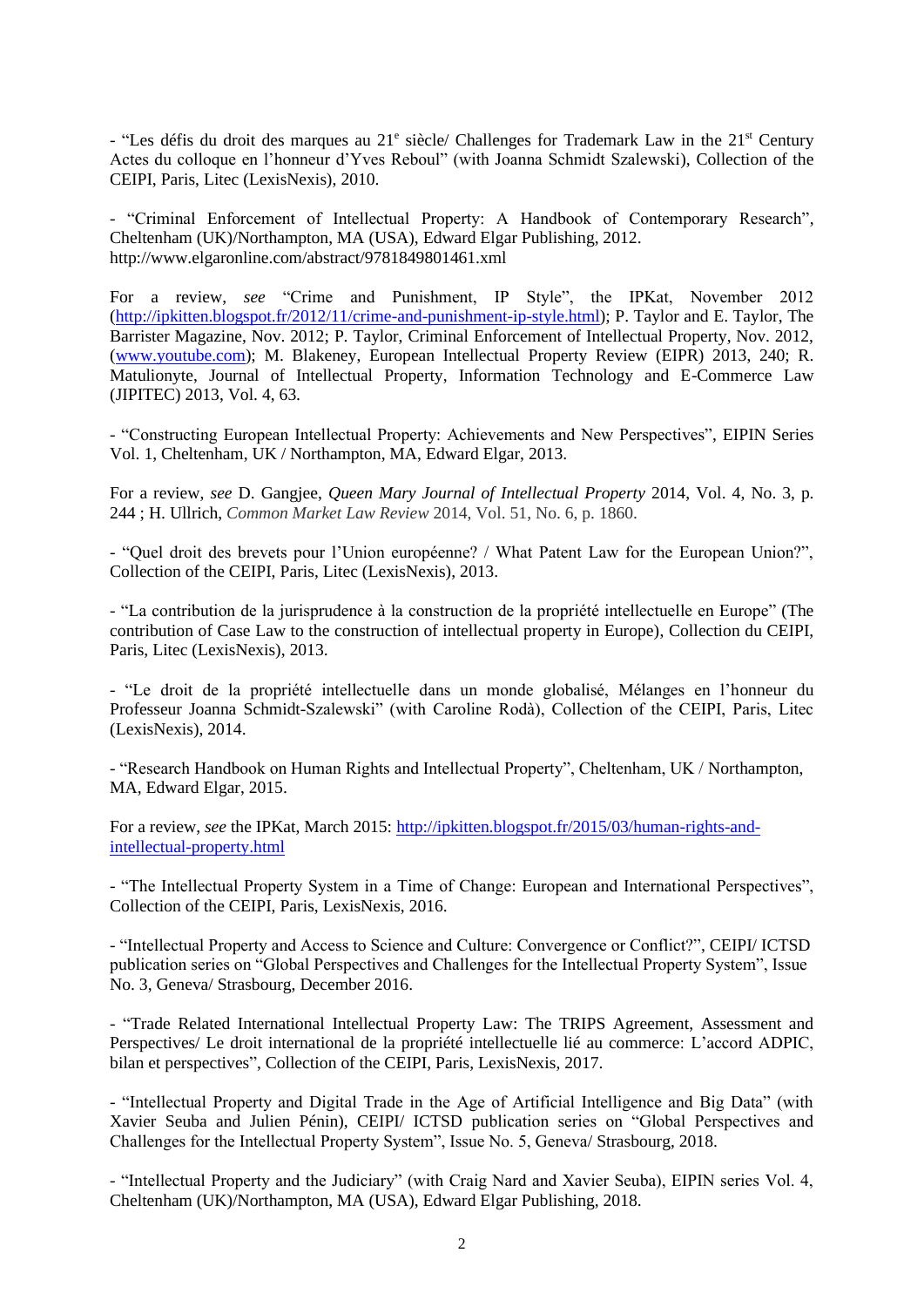For a review, *see* R. Arnold, Journal of Intellectual Property Law & Practice 2019, Vol. 14, No. 5, p. 420; E. Rosati, European Intellectual Property Review 2019, 41(8), 538; H. Bosher, IPKat, 20 May 2019: [http://ipkitten.blogspot.com/2019/05/book-review-intellectual-property-and.html;](http://ipkitten.blogspot.com/2019/05/book-review-intellectual-property-and.html) K.-N. Peifer, Zeitschrift für Geistiges Eigentum/ Intellectual Property Journal 2020, Vol. 12, No. 1, 113; K. Walsh, Modern Law Review 2020, 1-5;

- "Computer-Implemented Inventions: Issues, Practices and Perspectives"/ Les inventions mises en œuvre par ordinateur : enjeux, pratiques et perspectives" (with M. Dhenne), Collection of the CEIPI, Paris, LexisNexis, 2019.

- "Research Handbook on Intellectual Property and Investment Law", Cheltenham (UK)/Northampton, MA (USA), Edward Elgar Publishing, 2020.

For a review, see B.J. Jütte, "When two worlds collide: a comprehensive approach to the intellectual property and investment law interface", Journal of Intellectual Property Law & Practice, 2020, 15(11), p. 932; P. Sean Morris, Journal of World Investment & Trade 2021, Vol. 22, 627.

- "Penser le droit de la pensée, Mélanges en l'honneur de Michel Vivant" (with J.-M. Bruguière), Paris, Dalloz, 2020.

#### **3. Articles:**

- "Les exceptions au droit d'auteur à des fins d'enseignement et de recherche en droit allemand"*.* 2002 Propr. intell. 29.

- "L'exception au droit d'auteur pour l'enseignement et la recherche ou la recherche d'une conciliation entre l'accès à la connaissance et le droit d'auteur – Droit allemand", in: I. de Lamberterie (ed.), "La Numérisation pour l'Enseignement et la Recherche, Aspects Juridiques", 233 (Paris, Editions Maison des Sciences de l'Homme, 2002).

- "Droit d'auteur et éducation à distance par voie numérique, L'utilisation d'œuvres préexistantes lors de l'éducation à distance par le biais du réseau Internet en droit allemande", in: R. Xalabarder (ed.), "Copyright and Digital Distance Education", Universitat Oberta de Catalunya, Barcelona, 2004.

- "Die Vereinbarkeit einer Privilegierung von kommerziellen Pressespiegeln mit europarechtlichen Vorgaben", 2004 Kunstrecht und Urheberrecht (KUR) 70.

- "Fundamental Rights, a Safeguard for the Coherence of Intellectual Property Law?", International Review of Intellectual Property and Competition Law 35 (IIC) 2004, 268.

- "Les droits fondamentaux, garanties de la cohérence du droit de la propriété intellectuelle?": La Semaine Juridique, Edition Générale (JCP G), 2004, I, 150.

- "Die Schranken des Urheberrechts im Lichte der Grundrechte- Zur Rechtsnatur der Beschränkungen des Urheberrechts", in: R.M. Hilty / A. Peukert (eds.), "Interessenausgleich im Urheberrecht", 143 (Baden-Baden, Nomos, 2004).

- "Pour une plus grande flexibilité dans le maniement des exceptions au droit d'auteur", 2004 Auteurs et Médias (A&M) 213.

- "Der urheberrechtliche Interessensausgleich in der Informationsgesellschaft", 2004 Gewerblicher Rechtsschutz und Urheberrecht, Internationaler Teil (GRUR Int.) 815.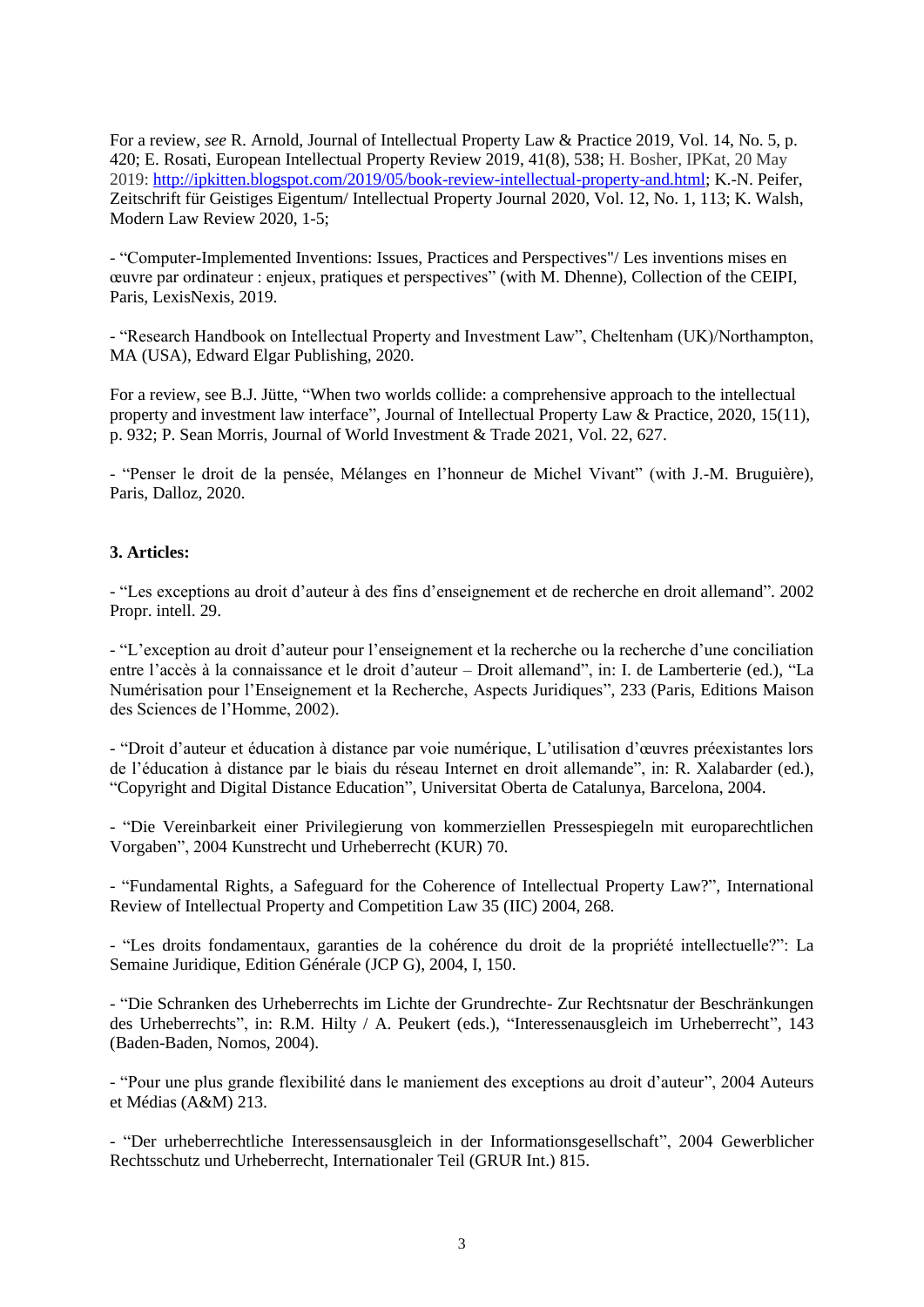- "De la nature juridique des limites au droit d'auteur", 2004 Propriétés intellectuelles (Propr. intell.) 882.

- *"*Right to Copy v. Three-Step Test, The Future of the Private Copy Exception in the Digital Environment", Computer Law Review international (CRi) 2005, 7.

- "Liberté de l'image et droit d'auteur", 2005/2 Légicom 65 (published also in: 223 Légipresse 84 (2005).

- "La remise en cause du droit à l'image des biens, une privatisation du domaine public enfin freinée?", 2005 Revue Lamy Droit de l'Immatériel (RLDI) 6.

- "Hindert das Urheberrecht den freien Zugang zu Wissen? Für einen angemessenen Interessensausgleich im Urheberrecht", in: FISAUM (ed.), "Geistiges Eigentum von Hirsch bis Heute (Hirsch'ten Günümüze Fikrî Haklar)", 23 (Ankara Üniversitesi Basimevi, Ankara, 2005).

- "Breveter le logiciel ?, Une analyse juridique et socio-économique" (with Reto M. Hilty), 2005 Propriétés intellectuelles (Propr. intell.) 296.

- "Patenting Software? A judicial and socio-economic analysis" (with Reto M. Hilty), IIC 2005, 615.

- "The Right to the Image of One's Own Property on the Run: Has the Brake Finally Been Pulled on the Privatisation of the Public Domain?", IIC 2005, 706.

- "Droit d'auteur et droit du public à l'information, Pour un rattachement du droit d'auteur aux droits fondamentaux", 2005 Recueil Dalloz (D.) 2683.

- "Creating Copyright Limitations without Legal Basis: The « Buren » Decision, a Liberation?", IIC 2005, 842.

- "L'avenir des exceptions au droit d'auteur, Observations en vue d'une nécessaire adaptation et harmonisation du système", La Semaine Juridique, Edition générale (JCP G) 2005, I, 186.

- *"*The Private Copy Exception, an Area of Freedom (Temporarily) Preserved in the Digital Environment", IIC 2006, 74.

- "Propriété intellectuelle et censure", Médialex 2006, 75.

- "Droit d'auteur et droit du public à l'information: relation conflictuelle ou pacifique?", in: A. Strowel and F. Tulkens (eds.), "Droit d'auteur et liberté d'expression, Regards francophones, d'Europe et d'ailleurs", 99 (Brussels, Larcier, 2006).

- "Constitutionalizing" Intellectual Property Law?, The Influence of Fundamental Rights on Intellectual Property in Europe", IIC 2006, 371; reprinted in: L. R. Helfer (ed*.), "Intellectual Property and Human Rights",* Cheltenham (UK)/Northampton, MA (USA), Edward Elgar Publishing, 2013, p. 314.

- "Copyright and Free Access to Information, For a Fair Balance of Interests in a Globalised World", 2006 European Intellectual Property Review (EIPR) 366.

- "First Evaluation of Directive 96/9/EC on the Legal Protection of Databases- Comment by the Max Planck Institute for Intellectual Property, Competition and Tax Law, Munich" (with A. Kur, R.M. Hilty and M. Leistner), IIC 2006, 551.

- "La transposition du test des trois étapes en droit français", 2006 Recueil Dalloz (D.) 2164.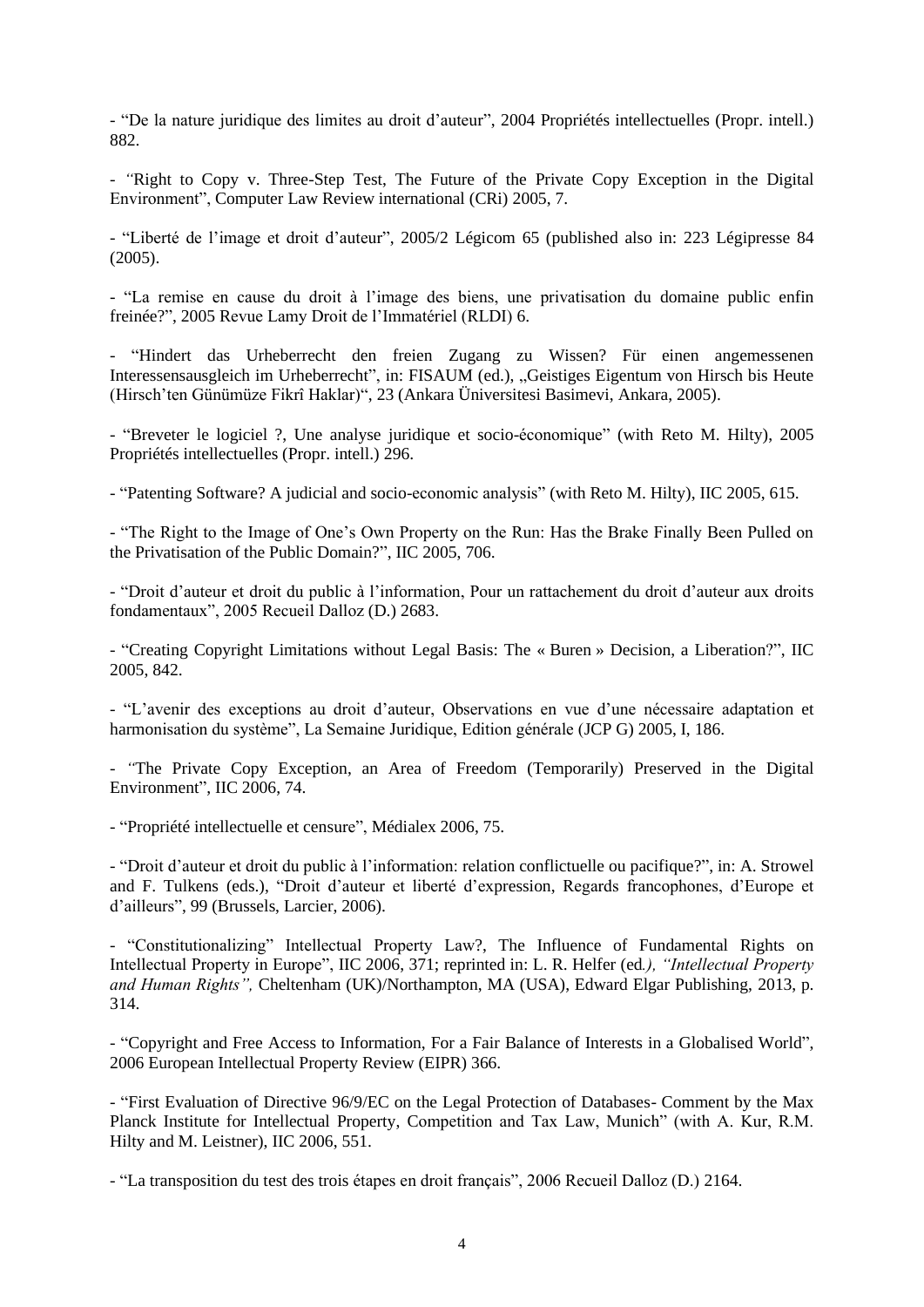- "Les fondements du droit d'auteur/ Dogmatische 'Wildwüchse' im Urheberrecht/ Discussing the Foundations of Copyright law", in: R.M. Hilty and Ch. Geiger (eds.), "The Balance of Interest in Copyright Law", Munich, 2006 (online publication, available at: Copyright Law", Munich, 2006 (online publication, available at: [www.intellecprop.mpg.de/ww/de/pub/forschung/publikationen/online\\_publikationen.cfm\)](http://www.intellecprop.mpg.de/ww/de/pub/forschung/publikationen/online_publikationen.cfm)

- "The Three-Step Test, A Threat to a Balanced Copyright Law?", IIC 2006, 683.

- "Mesures techniques vs. "Exception" au droit d'auteur", 2006 RLDI 17.

- "Adaptando el acuerdo ADPIC a las necesidades de la sociedad de la información: cómo preservar el libre acceso a la información", in: B. Remiche and J. Kors (ed.), "Propiedad Intelectual y Technogía, El acuerdo ADPIC diez años después: visions europea y latinoamericana", 249 (Buenos Aires, La Laey, 2006).

- "La privatisation de l'information par la propriété intellectuelle: Quels remèdes pour le droit de la propriété littéraire et artistique?", Revue Internationale de Droit Économique (RIDE) 2006, 389.

- "Droit des marques et liberté d'expression (De la proportionnalité de la libre critique)", Recueil Dalloz (D.) 2007, 884.

- "La loi du 1er août 2006, une adaptation du droit d'auteur aux besoins de la société de l'information ?", 2007 RLDI 67.

- "Droit d'auteur et liberté de création artistique: un fragile équilibre, Libres propos à partir de l'arrêt "Victor Hugo" de la Cour de cassation du 30 janvier 2007", 2007 RLDI 59.

- "Trade Marks and Freedom of Expression- The Proportionality of Criticism", IIC 2007, 317.

- "The Role of the Three-Step Test in the Adaptation of Copyright Law to the Information Society", e-Copyright Bulletin January-March 2007" (published in: French, English, Spanish, Arabic, Russian and Chinese).

- "The New French Law on Copyright and Neighbouring Rights of 1 August 2006 - An Adaptation to the Needs of the Information Society?", IIC 2007, 401.

- "Author's Right, Copyright and the Public's Right to Information: A Complex Relationship", in: F. Macmillan (ed.), "New Directions in Copyright Law", Vol. 5, 24 (Cheltenham (UK)/Northampton, MA (USA), Edward Elgar Publishing, 2007).

- "Les exceptions au droit d'auteur en France (analyse critique et prospective)", in: C. Geiger, M. Bouyssi-Ruch, R.M. Hilty (eds.), "Perspectives d'harmonisation du droit d'auteur en Europe", 349 (Paris, Litec, 2007).

- "Copyright and the Freedom to Create, A Fragile Balance", IIC 2007, 707.

- "Adapter l'accord ADPIC aux impératifs de la société de l'information: Globalisation, droit d'auteur et accès à l'information", in: B. Remiche et J. Kors (eds.), "L'accord ADPIC, 10 ans après: regards croisés, Europe-Amérique Latine", 447 (Brussels, Larcier, 2007).

- "Die französische Regierungsstudie zur Immaterialgüterwirtschaft: Ein Wegweiser für die Zukunft des europäischen Urheberrechts?", 2007 GRUR International 816.

- "From Berne to National Law, via the Copyright Directive: The Dangerous Mutations of the Three-Step Test", 2007 EIPR 486.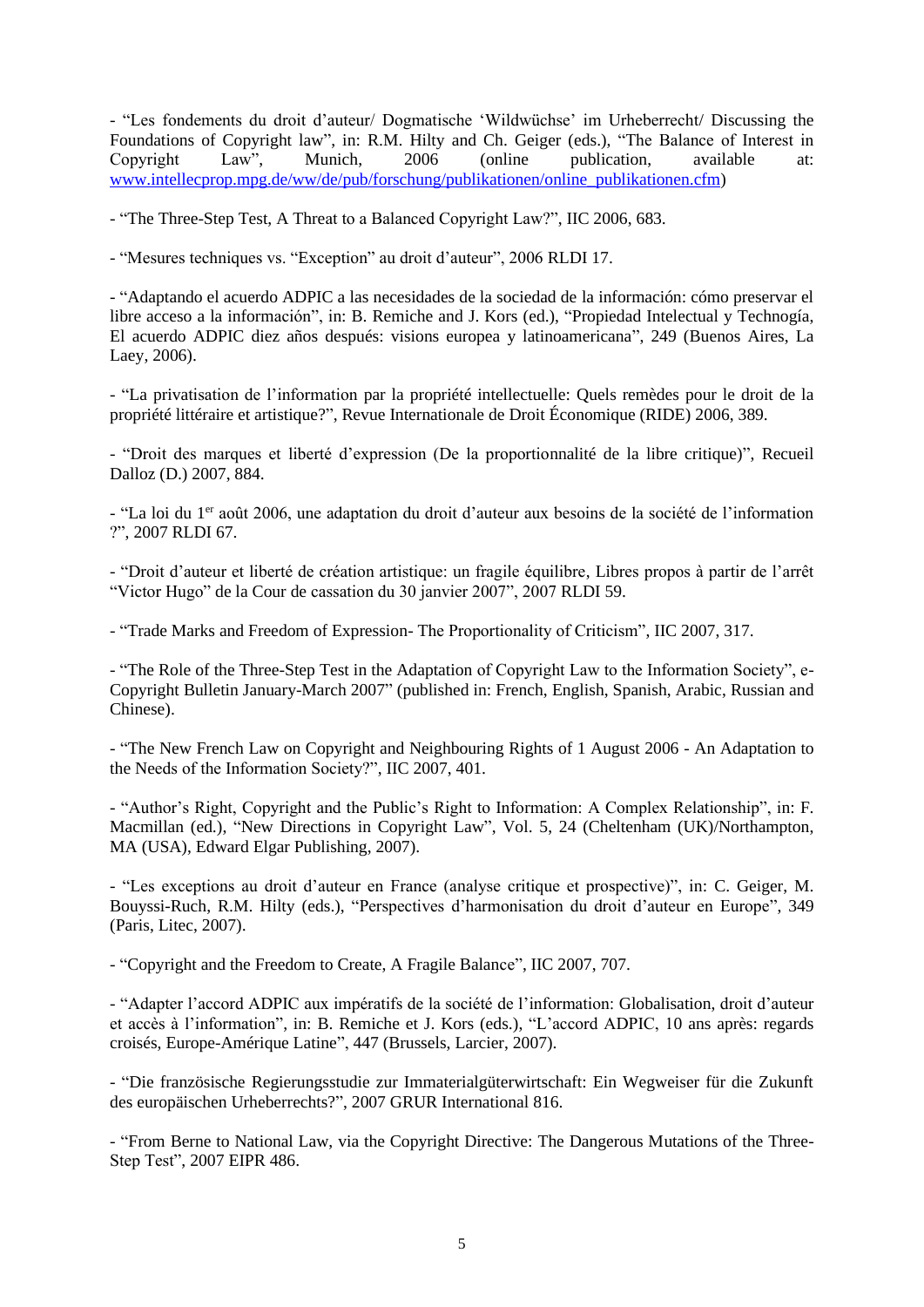- "The French Implementation of the Information Society Directive: a Disappointing Result of a Promising Debate", 2008 Auteurs-, Media- & Informatierecht (AMI) 1.

- "Irrtum: Schranken des Urheberrechts sind Ausnahmebestimmungen und sind restriktiv auszulegen", in: M. Berger and S. Macciacchini (eds.), "Populäre Irrtümer im Urheberrecht, Festschrift für R.M. Hilty", 79 (Zürich/Bâle/Geneva, Schulthess Verlag, 2008).

- "Flexibilising Copyright", IIC 2008, Vol. 39, Issue 2, 178.

- "The Answer to the Machine should not be the Machine, Safeguarding the Private Copy Exception in the Digital Environment", 2008 EIPR 121.

- "Intérêt général, droit d'accès à l'information et droit de propriété, La propriété intellectuelle analysée à la lumière des droits fondamentaux", in: M. Buydens and S. Dusollier (eds.), "L'intérêt général et l'accès à l'information en propriété intellectuelle", 177 (Brussels, Bruylant, 2008).

- "The Constitutional Dimension of Intellectual Property", in: P. Torremans (ed.), "Intellectual Property and Human Rights", 101 (Austin/ Boston/ Chicago/ New York, The Netherlands, Kluwer Law International, 2008).

- "Die Schranken des Urheberrechts als Instrumente der Innovationsförderung – Freie Gedanken zur Ausschließlichkeit im Urheberrecht", 2008 GRUR International 459.

- "The Privatisation of Information by Copyright Law- What Are the Remedies?", in: L. M. Genovese and G. Ghidini (eds.), "Intellectual Property and Market Power"*,* ATRIP Conference Papers 2006- 2007, 567 (Buenos Aires, Eudeba (Editorial Universitaria de Buenos Aires), 2008).

- "Les limites au droit d'auteur en faveur de la création dérivé", in: ALLADA (ed.), "Copyright and Freedom of Expression, ALAI Study Days 2006", 338 (Aladda, Barcelona, 2008).

- "Legal or Illegal: That is the Question! Private Copying and Downloading on the Internet", IIC 2008, 597.

- "DADVSI 2, HADOPI, "création et internet"… De bonnes questions? De mauvaises réponses" (with C. Bernault, O. Brillanceau, S. Carre, M. Clément-Fontaine, A. Gitton, J.-Y. Kerbourc'h, C. Pascal, G. Vercken, J. Vincent et M. Vivant), 2008 Recueil Dalloz (D.) 2290.

- "Stellungnahme des Max-Planck Instituts für Geistiges Eigentum, Wettbewerbs- und Steuerrecht zum Vorschlag der Kommission für eine Richtlinie zur Änderung der Richtlinie 2006/116 EG des Europäischen Parlaments und des Rates über die Schutzdauer des Urheberrechts und bestimmter verwandter Schutzrechte" (with R. M. Hilty, A. Kur, N. Klass, A. Peukert, J. Drexl and P. Katzenberger), 2008 GRUR International 907.

- "Vers une propriété intellectuelle éternelle? La contestable extension de la durée de protection du droit d'auteur et de certains droits voisins", 2008 Recueil Dalloz (D.) 2280.

- "Towards a Balanced Interpretation of the 'Three-step test' in Copyright Law" (with J. Griffiths and R.M. Hilty), 2008 EIPR 489.

- "Rethinking Copyright Limitations in the Information Society: The Swiss Supreme Court Leads the Way", IIC 2008, 943.

- "Copyright's Fundamental Rights Dimension at EU Level", in: E. Derclaye (ed.), "Research Handbook on the Future of EU Copyright", 27 (Cheltenham, UK/ Northampton, MA, Edward Elgar, 2009).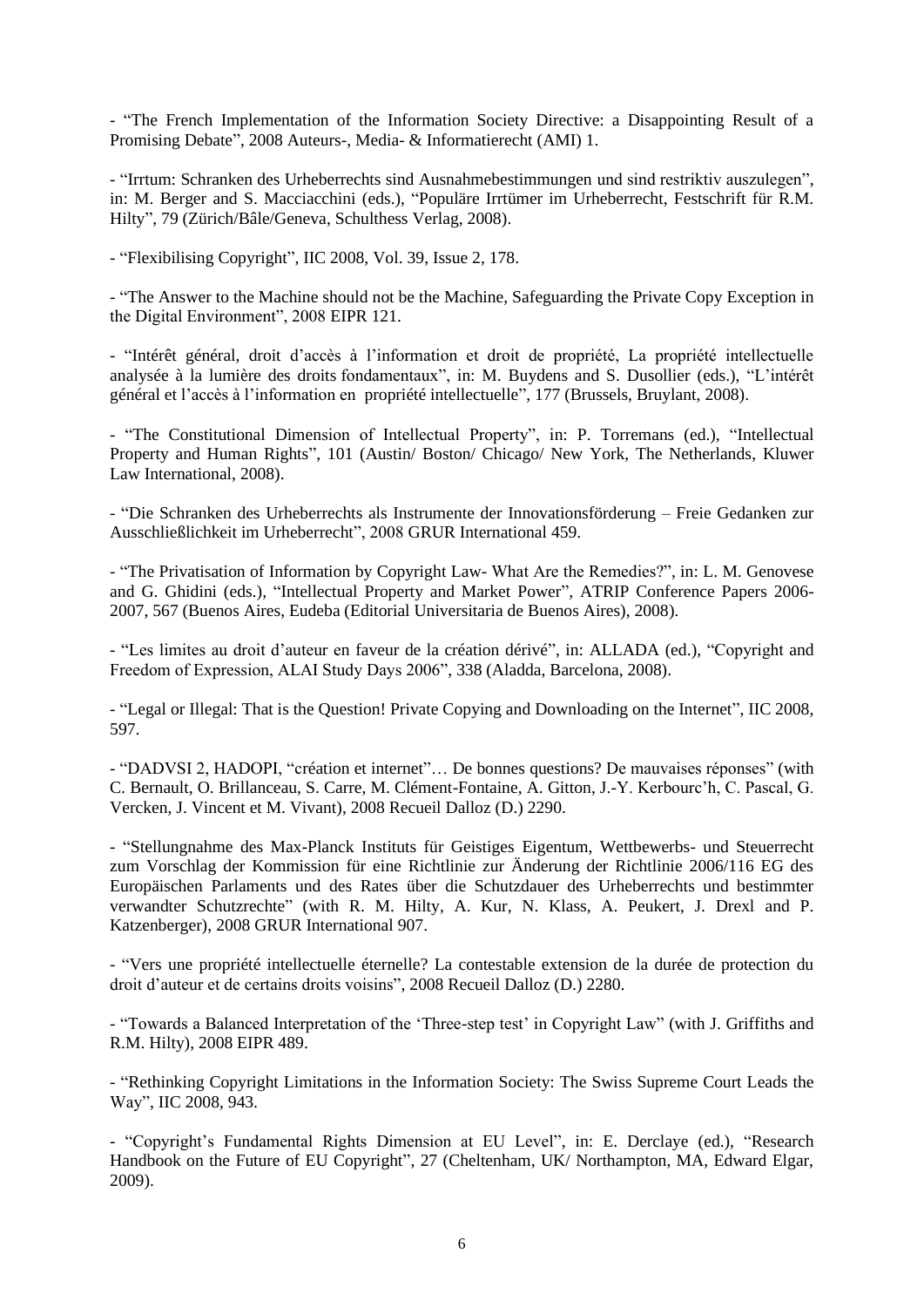- "Comment by the Max Planck Institute on the Commission's proposal for a Directive to amend Directive 2006/116 EC of the European Parliament and Council concerning the Term of Protection for Copyright and Related Rights" (with R.M. Hilty, A. Kur, N. Klass, A. Peukert, J. Drexl and P. Katzenberger), Max Planck Institute for Intellectual Property, Competition & Tax Law Research Paper Series No. 08-01; published in: 2009 EIPR 59.

- "Die "Elektonische Pressespiegel"- Entscheidung des schweizerischen Bundesgerichts: eine willkommene Anpassung des Urheberrechts an die Bedürfnisse der Informationsgesellschaft", 2009 Zeitschrift für Urheber- und Medienrecht (ZUM) 49.

- "La proposition de directive sur l'extension de la durée de certains droits voisins: une remise en cause injustifiée du domaine public" (with J. Passa and M. Vivant), 2009 Propriétés intellectuelles (Propr. intell.) 146; extracts published in: La Semaine juridique, Edition générale (JCP G, 2009, Libres propos, act. 46).

- "The Extension of the Term of Copyright and Certain Neighbouring Rights - A Never Ending Story?", IIC 2009, 78.

- "Intellectual Property shall be protected!? Article 17 (2) of the Charter of Fundamental Rights of the European Union: a Mysterious Provision with an Unclear Scope", 2009 EIPR 113.

- "Organizing an Innovative Company" (with T. Lelong), in: A. Jolly and J. Philpott (eds.), "The Handbook of European Intellectual Property Management", 2<sup>nd</sup> ed., 419 (London/Philadelphia, Kogan Page, 2009).

- "Quelles limites au droit d'auteur dans la société de l'information ? Réponse au Livre Vert sur 'le droit d'auteur dans l'économie de la connaissance'" (with F. Macrez, A. Bouvel, S. Carre, T. Hassler and J. Schmidt-Szalewski), 2009 Propr. intell. 231; "What Limitations to Copyright in the Information Society? A Comment on the European Commissions Green Paper 'Copyright in the Knowledge Economy'" (with F. Macrez, A. Bouvel, S. Carre, T. Hassler and J. Schmidt-Szalewski): IIC 2009, 412.

- "European Commission – Green Paper: Copyright in the Knowledge Economy- Comments by the Max Planck Institute for Intellectual Property and Tax law" (with R. M. Hilty, S. Krujatz, B. Bajon, A. Früh, A. Kur, J. Drexl, et N. Klaas), Max Planck Institute for Intellectual Property, Competition & Tax Law Research Paper Series No. 08-05; published in: IIC 2009, 309.

- "Implementing an International Instrument for Interpreting Copyright Limitations and Exceptions", IIC 2009, 627.

- "L'avenir du droit d'auteur en Europe, Vers un juste équilibre entre protection et accès à l'information", JCP G 2009, n° 48, 493.

- "Drafting the appropriate and balanced scope of copyright protection in the European Union- What language can contribute to the debate", in: Y. Gendreau and A. Drassinower (eds), "Language and Copyright/ Langues et droit d'auteur", 59 (Québec/Bruxelles, Carswell/Bruylant, 2009).

- "Copyrighting Ideas? Copyright on Information Technology Products and its Consequences for Future Creativity": in: M. Basso and F. Polido (eds.), "International Intellectual Property Law and the Creative Industries", Int. J. Intellectual Property Management, Vol. 4, Nos. 1/2, 2010, 45.

- "La fonction sociale des droits de propriété intellectuelle", Recueil Dalloz 2010, 510.

- "The Future of Copyright in Europe: Striking a Fair Balance between Protection and Access to Information", 2010 Intellectual Property Quaterly (IPQ) 1.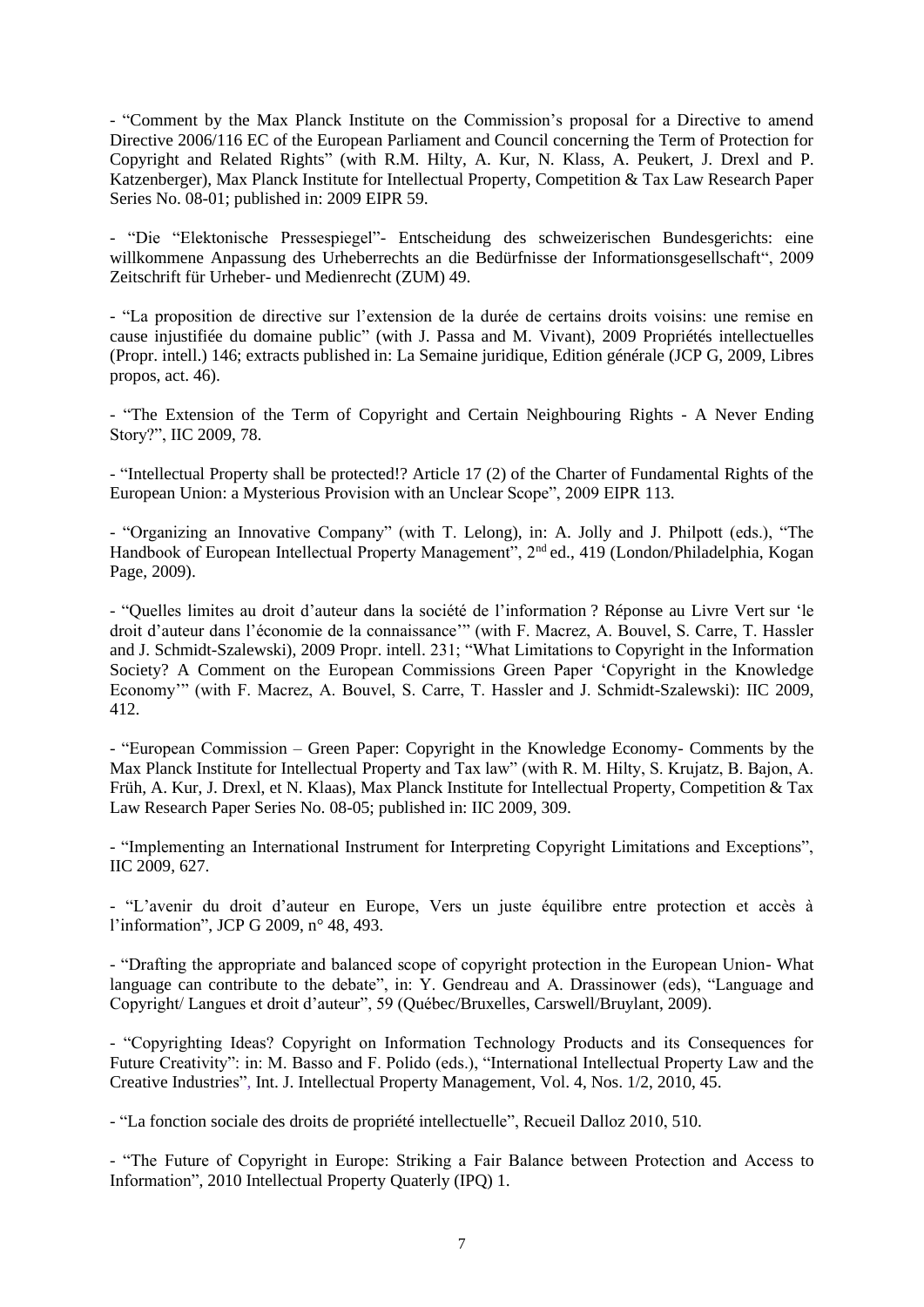- "The Role of the Three Step Test in the Adaptation of Copyright Law to the Information Society": Intellectual Property Law and Policy Journal 2010, Vol. 27, 107 (publication in Japanese).

- "L'Arrangement de Lisbonne, un véhicule pour l'internationalisation du droit des indications géographiques?" (with Daniel Gervais, Norbert Olszak et Vincent Ruzek), Propr. intell. 2010, 691.

- "Intellectual "Property" after the Treaty of Lisbon, Towards a different approach in the new European legal order?", 2010 EIPR 255.

- "Propriété intellectuelle et droits fondamentaux: une saine complémentarité", in: Droits de propriété intellectuelle, Liber amicorum Georges Bonet, 249 (Paris, Litec, 2010).

- "Promoting Creativity through Copyright Limitations, Reflections on the Concept of Exclusivity in Copyright Law", Vanderbilt Journal of Entertainment & Technology Law 2010, Vol. 12, Issue 3, 515. Published also in Japanese in: Intellectual Property Law and Policy Journal June 2010, Vol. 29, 69 (Part 1); Sept. 2010, Vol. 30, p. 23 (Part 2).

- "Of ACTA, 'Pirates' and Organized Criminality: How 'Criminal' should the Enforcement of Intellectual Property be?", IIC 2010, 629.

- "The Influence (Past and Present) of the Statute of Anne in France", in: L. Bently, U. Suthersanen and P. Torremans (eds.), *"*Global Copyright: Three Hundred Years since the Statute of Anne, from 1709 to Cyberspace", 122 (Cheltenham, UK/ Northampton, MA, Edward Elgar, 2010).

- "Towards a Flexible International Framework for the Protection of Geographical Indications" (with D. Gervais, N. Olszak and V. Ruzek), W.I.P.O.J. 2010, Vol. 1, Issue 2, 147.

- "Marques et droits fondamentaux", in: Ch. Geiger and J. Schmidt Szalewski (eds.), "Les défis du droit des marques au 21<sup>e</sup> siècle/ Challenges for Trademark Law in the 21<sup>st</sup> Century, Actes du colloque en l'honneur du Professeur Yves Reboul", 163 (Collection of the CEIPI, Paris, Litec, 2010).

- "Copyright and Digital Libraries, Securing Access to Information in the Digital Age", in: I. Iglezakis, T.-E. Synodinou and S. Kapidakis (eds.), "E-Publishing and Digital Libraries: Legal and Organizational Issues", 257 (Hershey (PA), IGI Global Publishing, 2011).

- "1710-2010: Quel bilan pour le droit d'auteur?, L'influence de la loi britannique de la Reine Anne en France", 2011 Revue Internationale de Droit Comparé (RIDC) 53.

- "'HADOPI', ou quand la répression devient pédagogique, Une analyse critique du dispositif juridique de lutte contre le téléchargement sur les réseaux 'de pair à pair'", 2011 Recueil Dalloz 773.

- "Opinion of European Academics on Anti-Counterfeiting Trade Agreement" (with R. D'Erme, H. Grosse-Ruse Kahn, C. Heinze, T. Jaeger, R. Matulionyte (coord.), A. Metzger (coord.), 2011 Journal of Intellectual Property, Information Technology and E-Commerce Law (JIPITEC) Vol. 2, 65; also published in a French translation: "Avis sur l'accord commercial anti-contrefaçon (ACTA) émis par un groupe d'universitaires européens", 2011 Auteurs et Média 583.

- "Quelles évolutions pour le cadre juridique européen de mise en œuvre des droits de propriété intellectuelle ?, Observations sur le rapport d'évaluation de la Commission européenne du 22 décembre 2010" (with J. Raynard and C. Rodà), Propriété industrielle (Propr. industr) June 2011, p. 9.

- "L'Europe de la propriété intellectuelle: une construction cohérente ?", in : H.-P. Götting and C. Schlüter (eds.), "Nourriture de l'esprit, Festschrift für Dieter Stauder", Schriften zum geistigen Eigentum und zum Wettbewerbsrecht, Vol. 40, Nomos, Baden-Baden 2011, 60.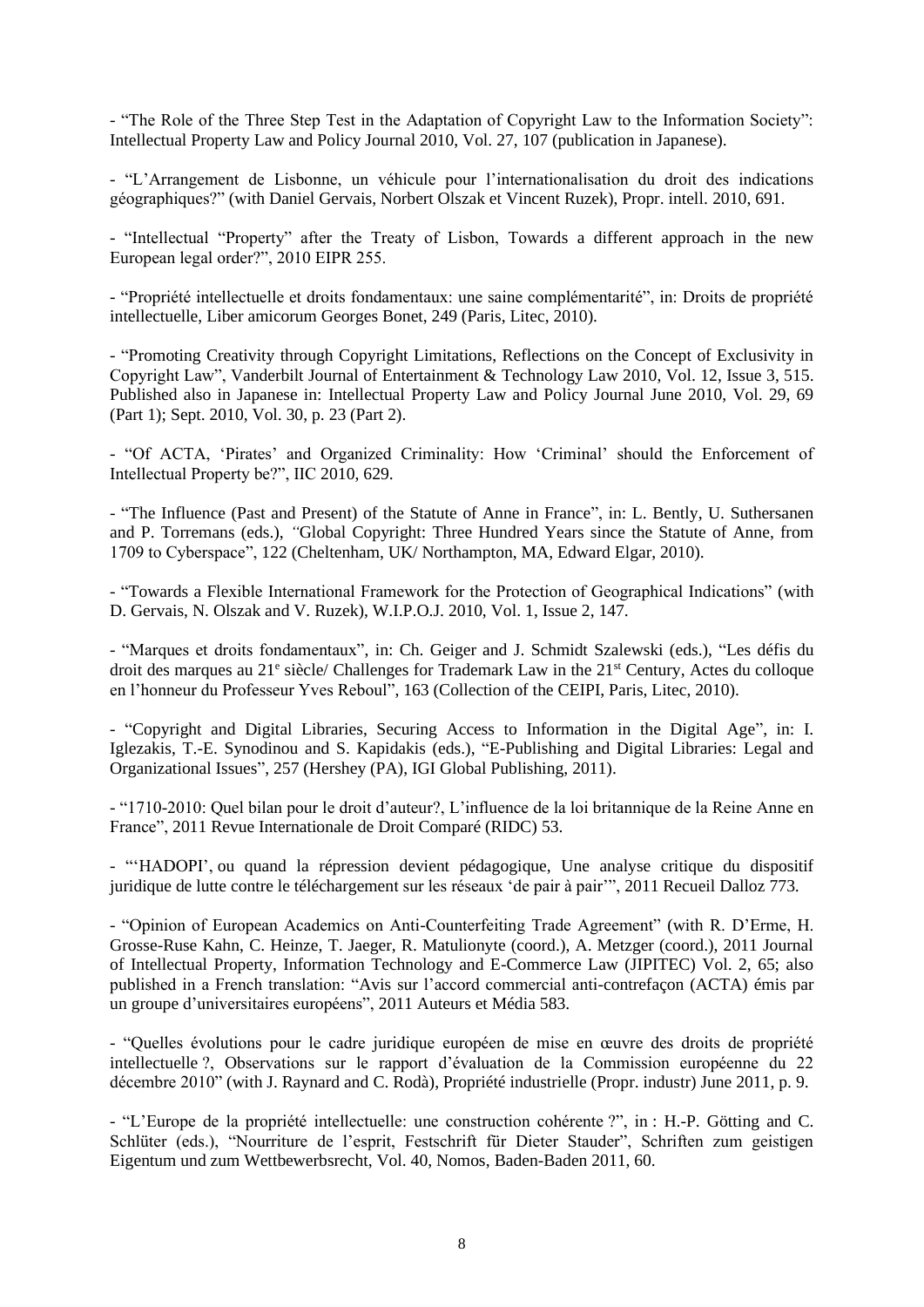- "Exploring the Flexibilities of the TRIPS Agreement Provisions on Limitations and Exceptions", in: A. Kur and V. Mizaras (eds.), "The Structure of Intellectual Property Law- Can One Size Fit All?", 287 (Cheltenham, UK/ Northampton, MA, Edward Elgar, 2011).

- "Honourable Attempt but (ultimately) Disproportionate Offensive against Peer-to-peer on the Internet (HADOPI), A Critical Analysis of the Recent Anti-Filesharing Legislation in France", IIC 2011, 457.

- "What Developments for the European Framework on Enforcement of Intellectual Property Rights? A Comment on the Evaluation Report of the European Commission dated 22 December 2010" (with J. Raynard and C. Rodà), 2011 EIPR 543.

- "Towards a New Instrument of Protection for Software in the EU? Learning the Lessons from the Harmonization Failure of Software Patentability" (with R.M. Hilty), Max Planck Institute for Intellectual Property and Competition Law Research Paper No. 11-01; published in: G. Ghidini and E. Arezzo (eds.), "Biotechnology and Software Patent Law: A Comparative Review on New Developments", Cheltenham, UK/ Northampton, MA, 2011, 153.

- "Fundamental Rights as Common Principles of European (and International) Intellectual Property Law", in: A. Ohly (ed.), "Common Principles of European Intellectual Property Law", Mohr Siebeck, Tübingen, 2012, 223.

- "Pour un véritable droit européen de la propriété intellectuelle", Cahiers du droit de l'entreprise Jan.- Feb. 2012, No. 1, 25.

- "Quelle mise en œuvre des droits de propriété intellectuelle au niveau international ? Retour sur l'Accord commercial anti-contrefaçon (ACTA)", Propriétés intellectuelles (Propr. intell.) 2012, No. 43, 201.

- "Counterfeiting and the Music Industry: Towards a Criminalization of End Users? The French 'HADOPI' Example", in: Ch. Geiger (ed.), "Criminal Enforcement of Intellectual Property: A Handbook of Contemporary Research", Cheltenham (UK)/Northampton, MA (USA), Edward Elgar Publishing, 2012, 386.

- "The Anti-Counterfeiting Trade Agreement and Criminal Enforcement of Intellectual Property: What Consequences for the European Union?", Max Planck Institute for Intellectual Property and Competition Law Research Paper No. 12-04, published in: J. Rosen (ed.), "IP Rights at the Crossroads of Trade", Cheltenham (UK)/Northampton, MA (USA), Edward Elgar, 2012, 167; reprinted in J. Rosen (ed.), "European Intellectual Property Law", Cheltenham (UK)/Northampton, MA (USA), Edward Elgar Publishing, 2016, p. 119.

- "Le dispositif juridique français de lutte contre le téléchargement sur les réseaux 'peer-to-peer': une volonté préventive affichée, une solution répressive retenue", in : C. Doutrelepont, F. Dubuisson and A. Strowel (eds.), "Le téléchargement d'œuvres sur Internet. Perspectives en droits belge, français, européen et international", Bruxelles, Larcier, 2012, 65.

- "Weakening Multilateralism in Intellectual Property Lawmaking: A European Perspective on ACTA", W.I.P.O.J. 2012, Vol. 3, Issue 2, 166.

- "Defining the Scope of Protection of Copyright in the EU: The Need to Reconsider the Acquis regarding Limitations and Exceptions" (with F. Schönherr), in: T.-E. Synodinou (ed.), "Codification of European Copyright Law, Challenges and Perspectives", Alphen aan den Rijn (NL), Kluwer Law International, 2012, 133.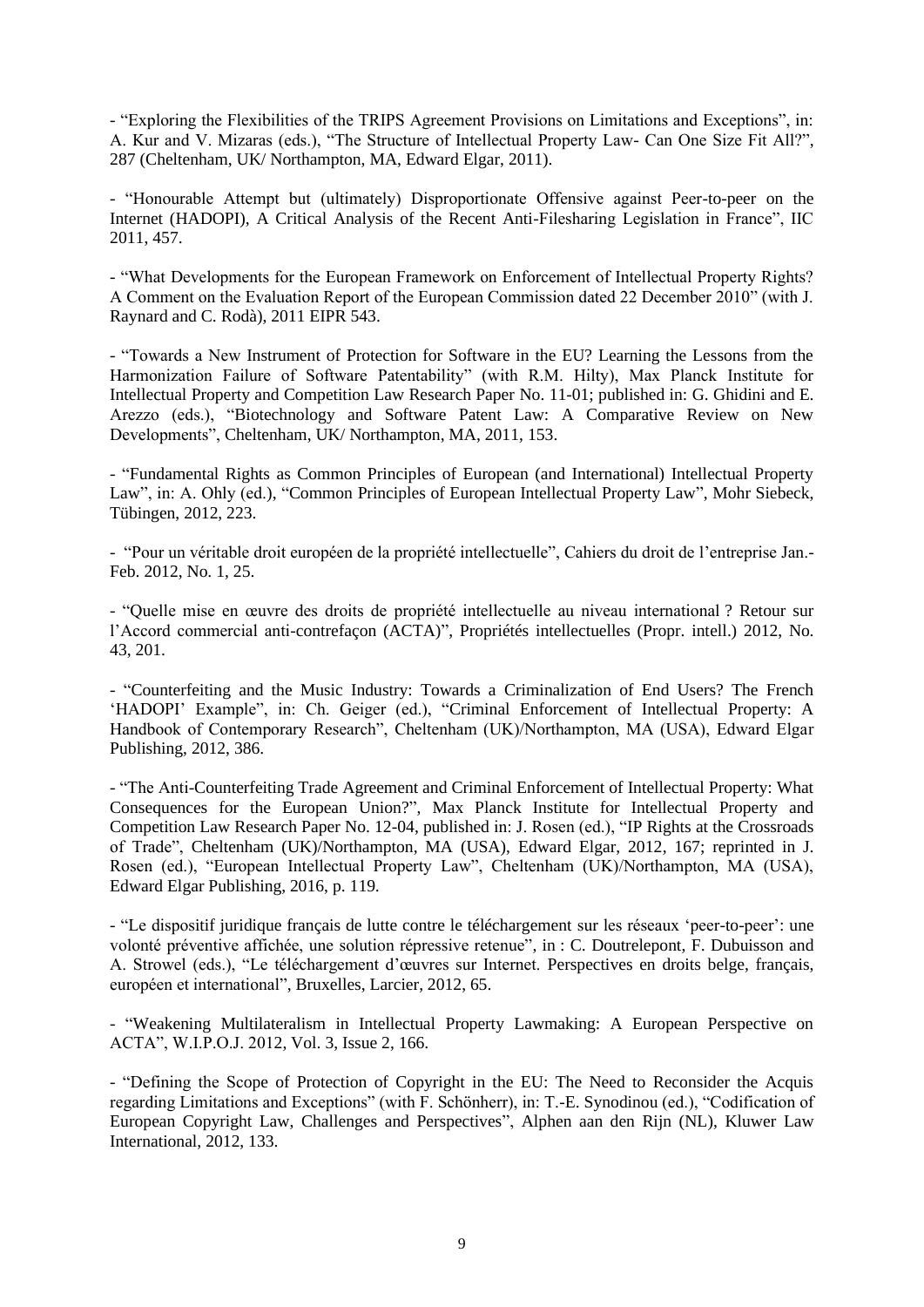- "'Humanising' the Intellectual Property System - Securing a Fair Balance of Interests through Fundamental Rights at European and International Level", The Quarterly Review of Corporation Law and Society (Waseda University), Sept. 2012, Issue 33, 291 (publication in Japanese).

- "The Construction of Intellectual Property in the European Union: Searching for Coherence", in: Ch. Geiger (ed.), "Constructing European Intellectual Property: Achievements and New Perspectives" EIPIN Series Vol. 1, Cheltenham, UK / Northampton, MA, Edward Elgar, 2013, 5.

**-** "The Impact of the Anti-Counterfeiting Trade Agreement on the Legal Framework for IP Enforcement in the European Union" (with R. D'Erme, H. Grosse-Ruse Kahn, C. Heinze, T. Jaeger, R. Matulionyte, A. Metzger), in: Ch. Geiger (ed.), "Constructing European Intellectual Property: Achievements and New Perspectives", EIPIN Series Vol. 1, Cheltenham, UK / Northampton, MA, Edward Elgar, 2013, 394.

- "The Reference to the CJEU in Case C-466/12 Svensson" (with L. Bently, E. Derclaye, R. Clark, G. Dinwoodie, T. Dreier, S. Dusollier, J. Griffiths, R.M. Hilty, P.B. Hugenholtz,, M.-C. Janssens, M. Kretschmer, A. Metzger, A. Peukert, M. Ricolfi, M. Senftleben, A. Strowel, M. Vivant and R. Xalabarder), University of Cambridge Faculty of Law Research Paper No. 6/2013.

- "O Futuro do Direito Autoral na Europa: Estabelecendo um Equilíbrio Justo entre Proteção e Acesso à Informação", Revista Direito Empresarial (RDE) March/April 2013, No. 31, 29.

- "Le brevet au sein de l'Union européenne : un système au carrefour de son existence", in : Ch. Geiger (ed.), "Quel droit des brevets pour l'Union européenne? / What Patent Law for the European Union?", 3 (Collection of the CEIPI, Paris, Litec, 2013).

- "The Social Function of Intellectual Property Rights, Or how Ethics can Influence the Shape and Use of IP law", [Max Planck Institute for Intellectual Property & Competition Law Research Paper No. 13-](http://papers.ssrn.com/sol3/papers.cfm?abstract_id=2228067##) [06,](http://papers.ssrn.com/sol3/papers.cfm?abstract_id=2228067##) published in: G.B. Dinwoodie (ed.), "Methods and Perspectives in Intellectual Property", 153 (Cheltenham, UK / Northampton, MA, Edward Elgar, 2013).

- "Civil enforcement of intellectual property rights: CEIPI's comments on the Public Consultation of the European Commission, with a focus on Alternative Dispute Resolution Mechanisms" (with X. Seuba and A. Wechs Hatanaka), June 2013, Centre for International Intellectual Property Studies (CEIPI) Research Paper No. 2013-01, available at SSRN: [https://ssrn.com/abstract=2971107.](https://ssrn.com/abstract=2971107)

- "Repensando a aplicação dos direitos de propriedade intelectual no nível internacional, Lições a serem aprendidas com o (possível) fracasso do 'Acordo Comercial Anticontrafação' (ACTA)", in: L. O. Pimentel and F. Wüst Zibetti (eds.), "Eficiência energética, inovação e propriedade intellectual", FUNJAB (Fundação Boiteux), Florianópolis, 2013, 477.

- "Effectivité et flexibilité : deux impératifs de l'adaptation du droit des 'exceptions'", RLDI 2013, Special issue, No. 94, 41.

- "L'utilisation jurisprudentielle des droits fondamentaux en Europe en matière de propriété intellectuelle : Quel apport ? Quelles perspectives?", in: Ch. Geiger (ed.), "La contribution de la jurisprudence à la construction de la propriété intellectuelle en Europe", 193 (Collection of the CEIPI, Paris, Litec/ LexisNexis, 2013).

- "Implementando um Instrumento Internacional para Interpretação das Limitações e Exceções aos Direitos de Autor", Revista Jurídica do Cesuca July 2013, Vol. 1, Issue 1, 108 (http://ojs.cesuca.edu.br/index.php/revistajuridica/article/view/381).

**-** "Rethinking the Enforcement of IP Rights at International Level", in: D. Beldiman (ed.), "Access to Information and Knowledge: 21<sup>st</sup> Century Challenges in Intellectual Property and Knowledge Governance", Cheltenham, UK / Northampton, MA, Edward Elgar, 2013, 284.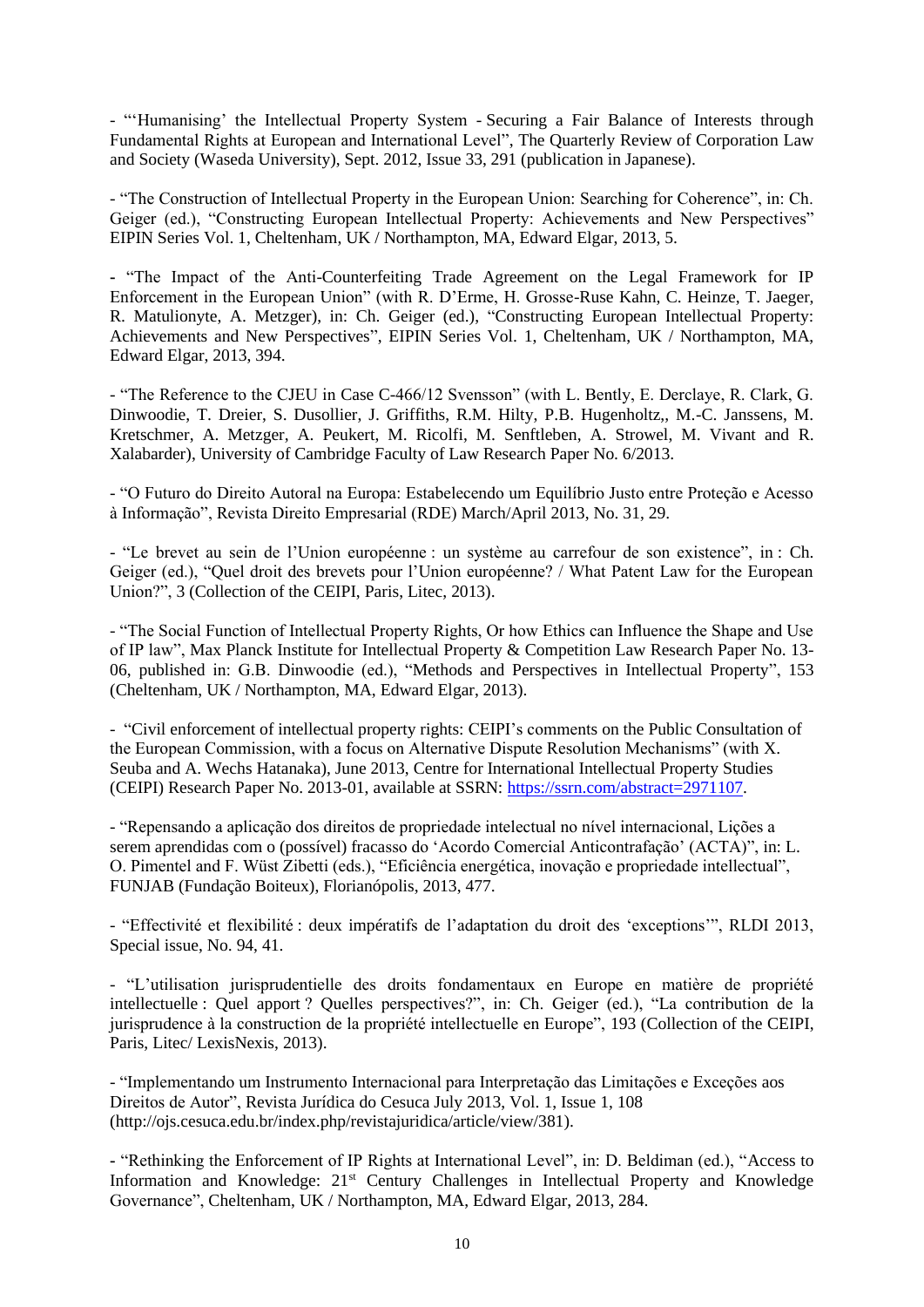- "Promovendo criatividade através das limitações de Direitos Autorais: reflexões acerca do conceito de exclusividade na lei de direitos autorais", Revista Eletrônica do IBPI 2013, No. 8, p. 1 (http://www.ibpibrasil.org/ojs/index.php/Revel/article/view/64/62)

- "Legalize it? Quelques réflexions sur la mise en œuvre du droit d'auteur dans le contexte de l'utilisation non autorisée des œuvres sur internet", in: Ch. Geiger and C. Roda (eds.), "Le droit de la propriété intellectuelle dans un monde globalisé, Mélanges en l'honneur du Professeur Joanna Schmidt-Szalewski", 167 (Collection of the CEIPI, Paris, Litec/ LexisNexis, 2014).

- "Copyright on the Human Rights Trial: Redefining the Boundaries of Exclusivity through Freedom of Expression" (with E. Izyumenko), 45 IIC 2014, 316.

- "La fonction sociale: clef pour comprendre, améliorer et adhérer aux droits de la propriété intellectuelle", in: M. Vivant (ed.), "Droit et économie de la propriété intellectuelle", Paris, LGDJ (Collection Droit et Économie), 2014, 79.

- "The Three Step Test Revisited: How to Use the Test's Flexibility in National Copyright Law" (with D. Gervais and M. Senftleben), American University International Law Review 2014, Vol. 29, Issue 3, 581; PIJIP Research Paper no. 2013-04; published in Japanese in: Intellectual Property Law and Policy Journal 2016, Vol. 48, p. 29 (part. 1) and 2017, Vol. 49, p. 1 (part 2).

- "The Information Society Directive" (with F. Schönherr, I. Stamatoudi and P. Torremans), in: I. Stamatoudi and P. Torremans (eds.), "EU Copyright Law", Cheltenham, UK / Northampton, MA, Edward Elgar, 2014, 395.

- "Assessing the Implications of the Anti-Counterfeiting Trade Agreement for the European Union: Legitimate Aim but Wrong Means", in: P. Roffe and X. Seuba (eds.)*, "*The ACTA and The Plurilateral Enforcement Agenda: Genesis and Aftermath"*,* Cambridge: Cambridge University Press, 2014, 313.

- "The Anti-Counterfeiting Trade Agreement (ACTA) and beyond: towards a differentiated approach to criminal enforcement of intellectual property rights at global level", in: P. Roffe and X. Seuba (eds*.)*, "The ACTA and The Plurilateral Enforcement Agenda: Genesis and Aftermath"*,* Cambridge: Cambridge University Press, 2014, 100.

- "Limitations to Copyright in the Digital Age" (with F. Schönherr), in: A. Savin and J. Trzaskowski (eds.), "Research Handbook on EU Internet Law", Cheltenham, UK / Northampton, MA, Edward Elgar, 2014, 110.

- "The Rise of Criminal Enforcement of Intellectual Property Rights…and its failure in the context of copyright infringements on the Internet", in: S. Frankel and D. Gervais (eds), "The Evolution and Equilibrium of Copyright in the Digital Age", Cambridge, Cambridge University Press, 2014, 113.

- "Challenges for the Enforcement of Copyright in the Online World: Time for a New Approach", Max Planck Institute for Innovation and Competition Research Paper No. 14-01, in: P. Torremans (ed.), "Research Handbook on the Cross-Border Enforcement of Intellectual Property", 704 (Cheltenham, UK / Northampton, MA, Edward Elgar, 2014).

- "Les dynamiques jurisprudentielles de la construction européenne en matière de propriété intellectuelle - L'exemple du droit d'auteur", in: [A. Autenne, V. Cassiers](javascript:void(0)) and A. Strowel (eds), "Droit, économie et valeurs, Hommage à Bernard Remiche", 543 (Brussels, Larcier, 2014).

- "Repenser et dynamiser l'enseignement et la recherche en droit de la propriété intellectuelle en Europe: une priorité, une nécessité", in: "20 years of OHIM, The importance of IP protection in the EU", OHIM, Alicante, 2014, 154.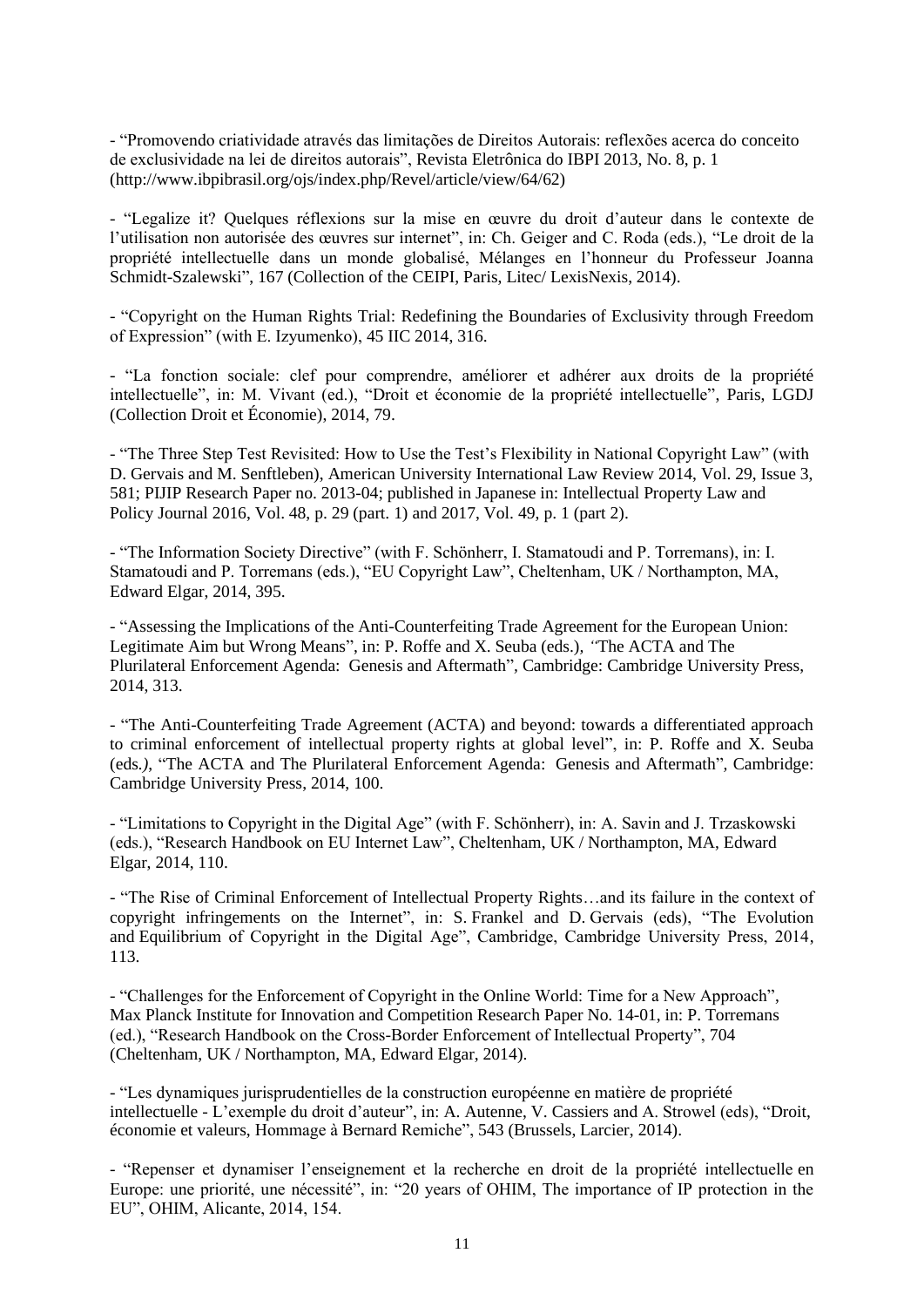- "Response of the CEIPI to the Public Consultation of the European Commission on the Review of the European Union Copyright Rules" (with S. Carre, J. Lapousterle, F. Macrez, A. Bouvel, T. Hassler, X. Seuba, O. Bulayenko, F. Schönherr, M. Hemmerle- Zemp (2014). Centre for International Intellectual Property Studies (CEIPI) Research Paper No. 2014-01. Available at SSRN: <https://ssrn.com/abstract=2971029>

- "Understanding the 'Three-Step Test'" (with D. Gervais and M. Senftleben), in: D. Gervais (ed)*,*  "Research Handbook on International Intellectual Property Law", Cheltenham, UK / Northampton, MA, Edward Elgar, 2015, 167.

- "Limitations and Exceptions as Key Elements of the Legal Framework for Copyright in the European Union – Opinion of the European Copyright Society on the Judgment of the CJEU in Case C-201/13 *Deckmyn*" (with L. Bently, J. Griffiths, M. Senftleben and R. Xalabarder), IIC 2015, Vol. 46/ 1, 93; EIPR 2015, 129.

- "The European Copyright Society's "Opinion on the Judgment of the CJEU in Case C-201/13- *Deckmyn*" (with J. Griffiths, M. Senftleben, R. Xalabarder and L. Bently), EIPR 2015, 127.

- "Implementing Intellectual Property Provisions in Human Rights Instruments: Towards a New Social Contract for the Protection of Intangibles", [Max Planck Institute for Innovation & Competition](https://papers.ssrn.com/sol3/papers.cfm?abstract_id=2459004##)  [Research Paper No. 14-10,](https://papers.ssrn.com/sol3/papers.cfm?abstract_id=2459004##) published; in: Ch. Geiger (ed.), "Research Handbook on Human Rights and Intellectual Property", 661 (Cheltenham, UK/ Northampton, MA, Edward Elgar, 2015).

- "Overcoming the Copyright Crisis: What Fundamental Rights can add to the Debate", in: J. C. Costa Netto, M. L. de Freitas Valle Egea, L. A. Carasso*,* A. Mattes and L. Machado Pontes (ed.), "Direito Autoral Contemporâneo", Volume I, Rio de Janeiro, Elsevier Editora, 2015, 333.

- "Recommendation on Measures to Safeguard Freedom of Expression and Undistorted Competition in EU Trade Mark Law- Guiding Principles for the Further Development of EU Trade Mark Law" (with M. Senftleben/L. Bently/G. Dinwoodie/J. Griffiths/A. Kur/A. Ohly/A. Peukert/M. Ricolfi/J. Schovsbo/K. Weckström/Łukasz Zelechowski), EIPR 2015, 337.

- "O Direito de Autor como um Direito ao Acesso, Garantindo a participação cultural por meio da proteção dos interesses dos criadores", Revista de Propriedade Intelectual- Direito Contemporaneo e Constituiçao (PIDCC) 2015, Vol. 9, No. 2, p. 1 [www.pidcc.com.br.](http://www.pidcc.com.br/)

- "Reconceptualizing the Constitutional Dimension of Intellectual Property", in: P. Torremans (ed.), "Intellectual Property and Human Rights", 3rd ed., Austin/ Boston/ Chicago/ New York, The Netherlands, Kluwer Law International, 2015, 115.

- "The Resolution of the European Parliament of 9 July 2015: Paving the Way (finally) for a Copyright Reform in the European Union?" (with O. Bulayenko, T. Hassler, E. Izyumenko, F. Schönherr and X. Seuba), Centre for International Intellectual Property Studies (CEIPI) Research Paper No. 2015-01; published in: EIPR 2015, 683.

- "Adaptando as "exceções" aos direitos de autor ao ambiente digital: a busca por diretrizes principiológicas", in: J.F. Simão and S.R. Beltrão (eds.), "Direito Civil, Estudos Em Homenagem A José de Oliveira Ascensão", Vol. 1, São Paolo, Editoa Atlas, 2015, p. 226.

- "Multilateralism vs. Plurilateralism in International IP Law: Lessons to Be Learned from the Failure of the Anti-Counterfeiting Trade Agreement", in: "Rethinking International Intellectual Property Law: What Institutional Environment for the Development and Enforcement of IP Law?", CEIPI-ICTSD Publication Series on Global Perspectives and Challenges for the Intellectual Property System, Issue 1, Geneva/ Strasbourg, Nov. 2015, 43.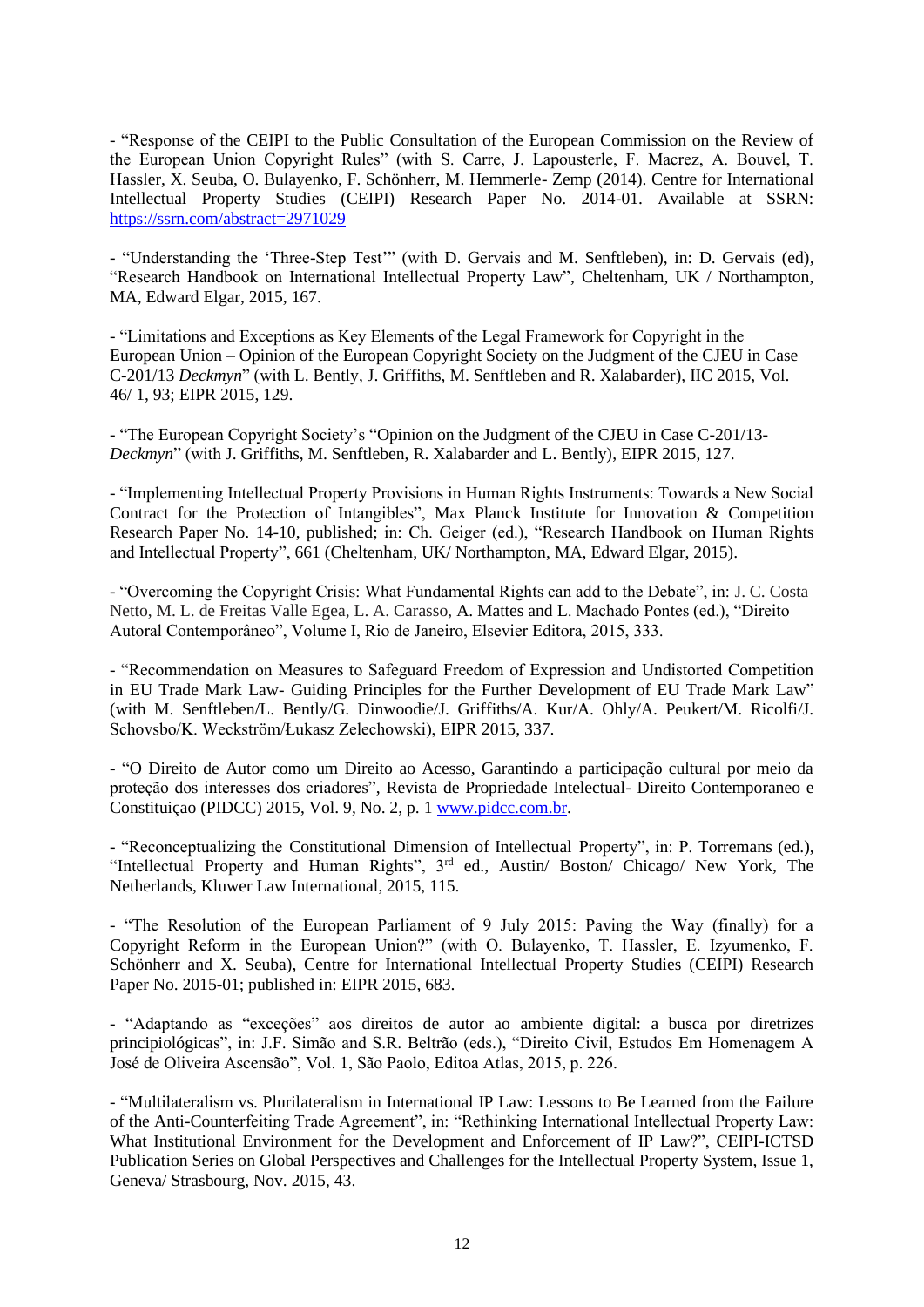- "Implementando disposições de Propriedade Intelectual em Instrumentos de Direitos Humanos: Rumo a um novo Contrato Social para a Proteção de Intangíveis", Revista de Propriedade Intelectual-Direito Contemporaneo e Constituiçao (PIDCC) 2015, Vol. 9, n° 3, 1 [\(www.pidcc.com.br\)](http://www.pidcc.com.br/).

- "Moving out of the Economic Crisis: what Role and Shape for Intellectual Property Rights in the European Union?", in: H. Kalimo and M.S. Jansson (eds.), "EU Economic Law in a Time of Crisis", Cheltenham, UK/ Northampton, MA, Edward Elgar, 2016, 135.

- "The evaluation and modernisation of the legal framework for the enforcement of intellectual property rights, Comments of the CEIPI on the EU Commission's public consultation of December 2015, with a focus on the issue of specialization of IP courts" (with X. Seuba and L. Lu), May 2016, Centre for International Intellectual Property Studies (CEIPI) Research Paper No. 2016-2. Available at SSRN:<https://ssrn.com/abstract=2966839>

- "Droit d'auteur et liberté d'expression", in: E. Lievens, J. Lippens and K. Van der Perre (eds.), "Zonder tegenspraak, Liber amicorum in honour of Dirk Voorhoof", Brugge, Die Keure Professional Publishing, 2016, 170.

- "The Role of the Court of Justice of the European Union: Harmonizing, Creating and sometimes Disrupting Copyright Law in the European Union", in: I. Stamatoudi (ed.), "New Developments in EU and International Copyright Law", Alphen aan den Rijn (NL), Kluwer Law International, 2016, 435.

- "Towards a Balanced International Legal Framework for the Criminal Enforcement of Intellectual Property Rights", in: H. Ullrich, R.M. Hilty, M. Lamping and J. Drexl (eds.), "TRIPS Plus 20- From Trade Rules to Market Principles*"*, Berlin/Heidelberg, Springer, 2016, 645.

- "What protection for trade secrets in the European Union? A comment of the directive proposal of November 2013" (with J. Lapousterle, N. Olszak and L. Desaunettes), Centre for International Intellectual Property Studies (CEIPI) Research Paper No. 2015-02; E.I.P.R. 2016, 255.

- "The Role of Human Rights in Copyright Enforcement Online: Elaborating a Legal Framework for Website Blocking" (with E. Izyumenko), American University International Law Review 2016, Vol. 32, No. 1, p. 43.

- "Taking the right to culture seriously: time to rethink copyright law", in: Ch. Geiger (ed.), "Intellectual Property and Access to Science and Culture: Convergence or Conflict?", CEIPI/ ICTSD publication series on "Global Perspectives and Challenges for the Intellectual Property System", Issue No. 3, Geneva/ Strasbourg, 2016, p. 84.

- "The European Commission's Public Consultation on the Role of Publishers in the Copyright Value Chain: A Response by the European Copyright Society" (with M. Kretschmer, S. Dusollier and P.B. Hugenholtz), European Intellectual Property Review (E.I.P.R.) 2016, 591.

- "Copyright as an Access Right, Securing Cultural Participation through the Protection of Creators' Interests", Max Planck Institute for Innovation and Competition Research Paper No. 15-07, published in: R. Giblin and K. G. Weatherall (eds.), "What if we could reimagine copyright?", Acton, Australian National University (ANU) Press, 2016, 73.

- "The Introduction of a Neighbouring Right for Press Publisher at EU Level: the Unneeded (and Unwanted) Reform" (with O. Bulayenko and G. Frosio), Centre for International Intellectual Property Studies (CEIPI) Research Paper No. 2016-01; European Intellectual Property Review (E.I.P.R.) 2017, 202.

- "Statutory Licenses as Enabler of Creative Uses", in: K.-C. Liu and R.M. Hilty (eds.), "Remuneration of Copyright Owners, Regulatory Challenges of New Business Models",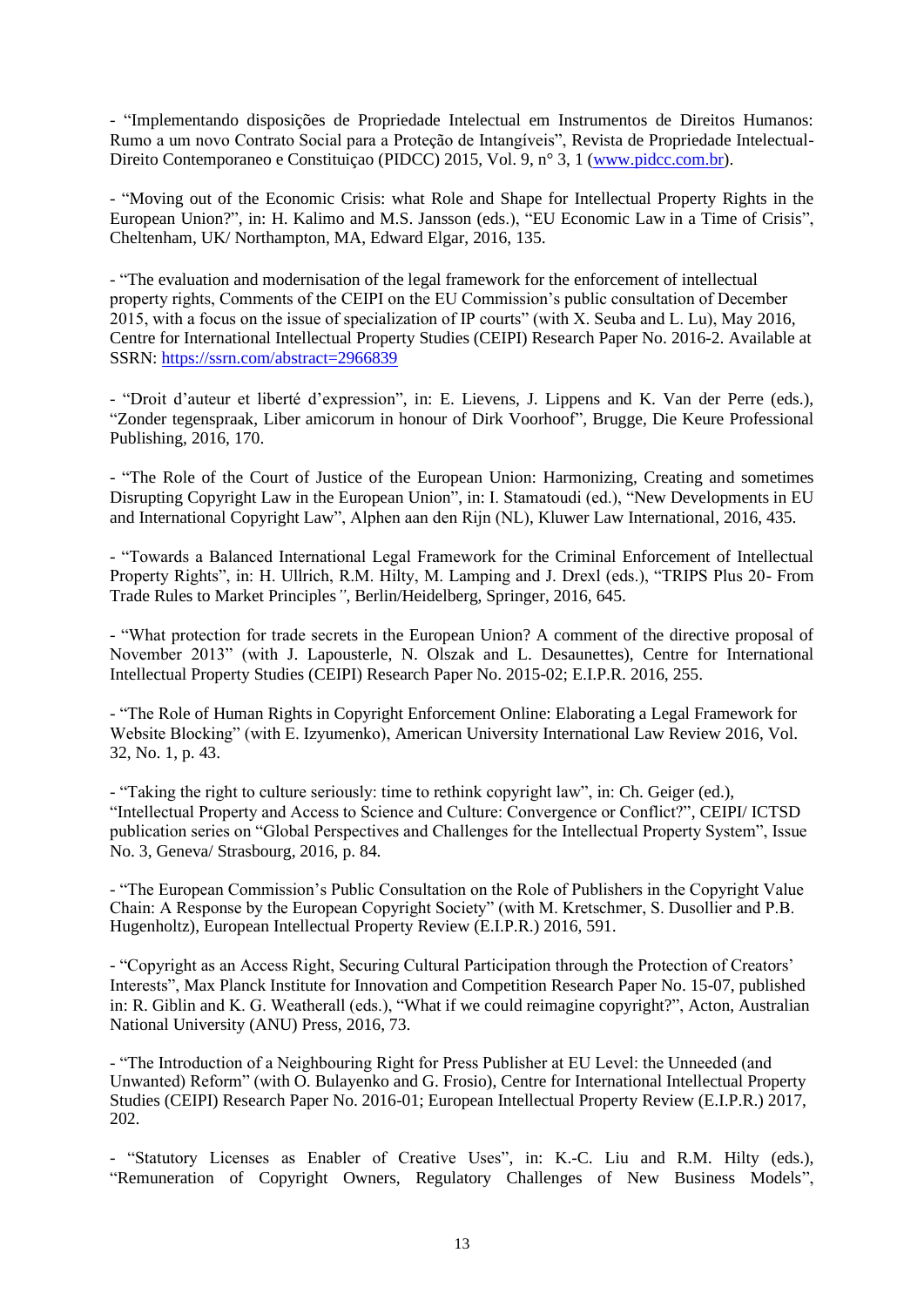Berlin/Heidelberg, Springer, 2017, 305; Max Planck Institute for Innovation and Competition Research Paper No. 15-14, available at https://ssrn.com/abstract=2701862

- "Scope and enforcement tools to ensure remuneration" (with O. Bulayenko), General Report for the ALAI Congress 2015, in: S. von Lewinski (ed.), "Remuneration for the use of works, Exclusivity vs. Other Approaches", Berlin/ Boston, De Gruyter, 2017, 112.

- "Les articles 7 et 8, belle au bois dormant des accords sur les ADPIC" (with L. Desaunettes), in: Ch. Geiger (ed.), "Le droit international de la propriété intellectuelle lié au commerce: L'accord ADPIC, bilan et perspectives", Paris, LexisNexis, Collection of the CEIPI No. 65, 2017, 65.

- "Les procédures pénales dans l'accord sur les ADPIC: A la recherche de l'équilibre" (with N. Kapyrina), in: Ch. Geiger (ed), "Le droit international de la propriété intellectuelle lié au commerce: L'accord ADPIC, bilan et perspectives", Paris, LexisNexis, Collection of the CEIPI No. 65, 2017, 375.

- "Trade Mark Registration, Public Policy, Morality and Fundamental Rights" (with L. Pontes), [Centre](https://papers.ssrn.com/sol3/papers.cfm?abstract_id=3009170##)  [for International Intellectual Property Studies \(CEIPI\) Research Paper No. 2017-01](https://papers.ssrn.com/sol3/papers.cfm?abstract_id=3009170##) available at SSRN: [https://ssrn.com/abstract=3009170;](https://ssrn.com/abstract=3009170) published in: "20 years of the Boards of Appeal at EUIPO, Anniversary Book, Celebrating the Past, Looking Forward to the Future", Alicante, EUIPO, 2017, 96.

- "The EU Commission's Proposal to Reform Copyright Limitations: A Good but Far Too Timid Step in the Right Direction" (with G. Frosio and O. Bulayenko), Centre for International Intellectual Property Studies (CEIPI) Research Paper No. 2017-09; available at SSRN: [https://ssrn.com/abstract=3053983;](https://ssrn.com/abstract=3053983) European Intellectual Property Review 2018, Vol. 40, Issue 1, 4.

- "IPR as protected investments in the TTIP- a potential threat to EU's regulatory powers?", IPRinfo 2018, No. 2-3, p. 26.

- "Crafting a Text and Data Mining Exception for Machine Learning and Big Data in the Digital Single Market" (with G. Frosio and O. Bulayenko), in: X. Seuba, Ch. Geiger and J. Pénin (eds.), *Intellectual Property and Digital Trade in the Age of Artificial Intelligence and Big Data*, CEIPI/ ICTSD Series on "Global Perspectives and Challenges for the Intellectual Property System", Volume 5, Geneva/ Strasbourg, 2018, 95.

- "Freedom of Artistic Creativity and Copyright Law: A Compatible Combination?", 8/3 U.C. Irvine L. Rev. 413 (2018); Centre for International Intellectual Property Studies Research Paper No. 2017-08 available at SSRN:<https://ssrn.com/abstract=3053980>

- "Intellectual Property before the European Court of Human Rights" (with E. Izyumenko), in: Ch. Geiger, C.A. Nard and X. Seuba (eds.), "Intellectual Property and the Judiciary", EIPIN series Vol. 4, Cheltenham (UK)/Northampton, MA (USA), Edward Elgar Publishing, 2018, p. 9; [Center for](https://papers.ssrn.com/sol3/papers.cfm?abstract_id=3116752##)  [International Intellectual Property Studies \(CEIPI\) Research Paper No. 2018-01,](https://papers.ssrn.com/sol3/papers.cfm?abstract_id=3116752##) available at SSRN: <https://ssrn.com/abstract=3116752>

- "The TTIP and its investment protection: Will the EU still be able to regulate intellectual property?", International Review of Intellectual Property and Competition Law (IIC) 2018, 631; Center for International Intellectual Property Studies (CEIPI) Research Paper No. 2018-08, available at SSRN: <https://ssrn.com/abstract=3256905>

- "Text and Data Mining in the Proposed Copyright Reform: Making the EU Ready for an Age of Big Data?" (with G. Frosio and O. Bulayenko), International Review of Intellectual Property and Competition Law (IIC) 2018, Vol. 49, No. 7, 814.

- "Appropriation créative et droit d'auteur, Réflexions sur les évolutions récentes de la jurisprudence française à la lumière du droit de l'Union et du droit comparé", in : Mélanges en l'honneur du Professeur Claude Witz, Paris, LexisNexis, 2018, 325.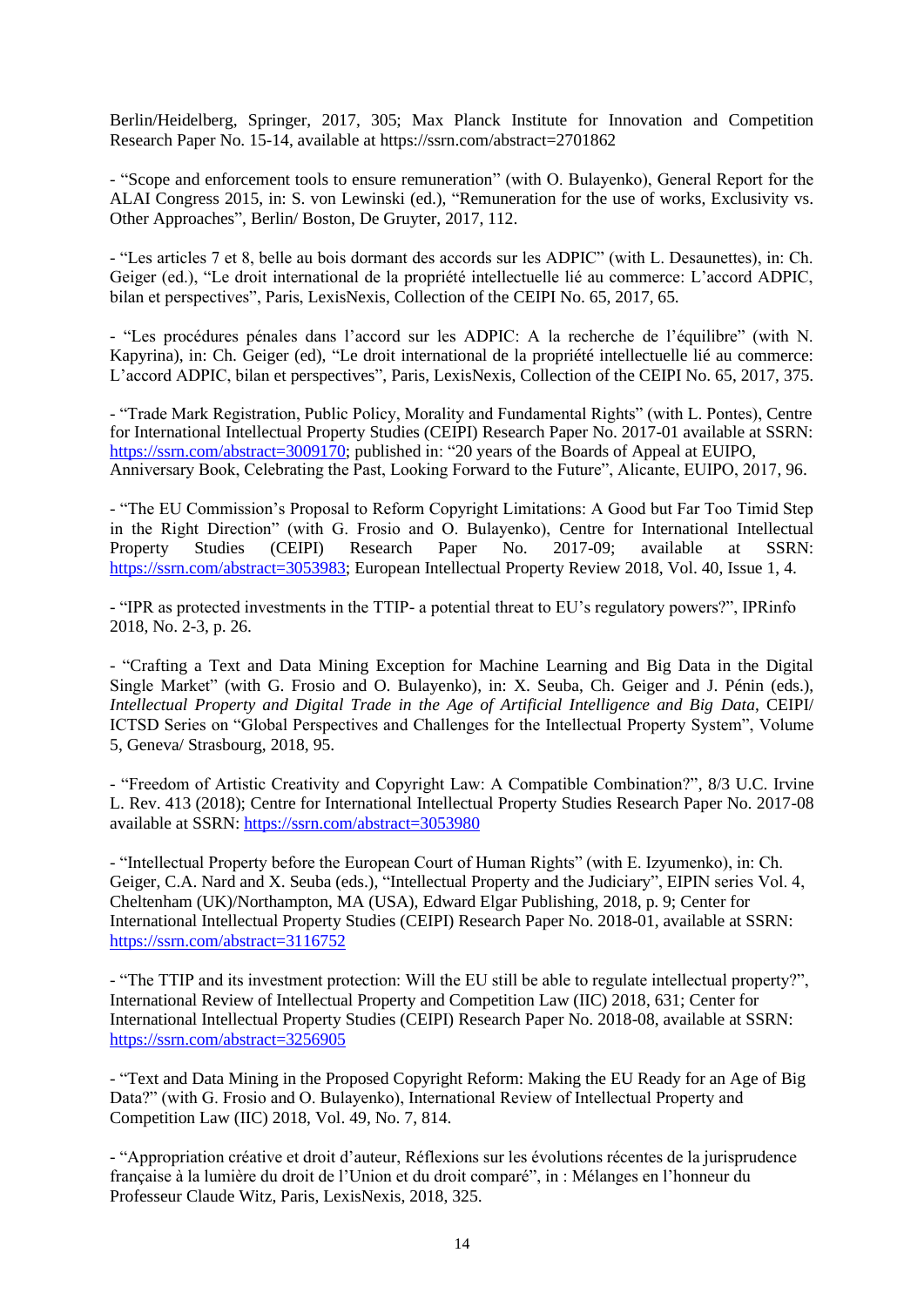- "Facilitating wider Access to Europe's Cultural Heritage in the Digital Environment: Opinion of the CEIPI on the European Commission's Copyright Reform Proposal, with a Focus on Access to Out-of-Commerce Works" (with G. Frosio and O. Bulayenko), Centre for International Intellectual Property Studies Research Paper No. 2018-11, available at ssrn:<https://ssrn.com/abstract=3287734>

- "Facilitating Access to Out-of-Commerce Works in the Digital Single Market – How to Make Pico della Mirandola's Dream a Reality in the European Union" (with G. Frosio and O. Bulayenko), 9/3 Journal of Intellectual Property, Information Technology and E-Commerce Law (JIPITEC) 240 (2018).

- "Freedom of expression as an external limitation to copyright law in the EU: The Advocate General of the CJEU shows the way" (with E. Izyumenko), European Intellectual Property Review (E.I.P.R.) 2019, Vol. 41, Issue 3, 131; Centre for International Intellectual Property Studies (CEIPI) Research Paper No. 2018-12, available at SSRN:<https://ssrn.com/abstract=3293735>

- "Sound sampling, a permitted use under EU copyright law? Opinion of the European Copyright Society in relation to the pending reference before the CJEU in Case C-476/17, *Pelham GmbH v Hütter*" (with L. Bently, S. Dusollier, J. Griffiths, A. Metzger, A. Peukert and M. Senftleben). International Review of Intellectual Property and Competition Law (IIC) 2019, Vol. 50, No. 4, 467.

- "The Delicate Scope of Economic Rights in EU Copyright Law: Opinion of the European Copyright Society in light of Case C-161/17, *Land Nordrhein-Westfalen v Renckhoff* (*Córdoba* Case)" (with O.-A. Rognstad, M.-C. Janssens, A. Strowel and R. Xalabarder), European Intellectual Property Review (E.I.P.R.) 2019, Vol. 41, Issue 6, 335.

- "Les inventions mises en oeuvre par ordinateur : actualité et enjeux de l'extension contemporaine de la brevetabilité", in : M. Dhenne and Ch. Geiger (eds.), "Les inventions mises en œuvre par ordinateur : enjeux, pratiques et perspectives", Collection of the CEIPI, Paris, LexisNexis, 2019, 1 ; *Centre for International Intellectual Property Studies Research Paper* No. 2019-01, available on SSRN: [https://ssrn.com/abstract=3339312.](https://ssrn.com/abstract=3339312)

- "Towards a European 'Fair Use' Grounded in Freedom of Expression" (with E. Izyumenko), American University International Law Review 2019, Vol. 35, No. 1, 1; Centre for International Intellectual Property Studies (CEIPI) Research Paper No. 2019-02, available at SSRN: <https://ssrn.com/abstract=3379531>

- "Bilateral Trade and Investment Agreements and the Harmonisation of Copyright Law at International Level: Lessons to be learned from the TTIP", in: T.-E. Synodinou (ed.), "Pluralism or Universalism in International Copyright Law", Alpheen aan den Rijn (NL), Kluwer Law International, 2019, p. 279; Center for International Intellectual Property Studies Research Paper No. 2019-04, available at SSRN:<https://ssrn.com/abstract=3410946>

- "Text and Data Mining: Articles 3 and 4 of the Directive 2019/790/EU" (with G. Frosio and O. Bulayenko), in: C. Saiz Garcia and R. Evangelio Llorca (eds.), "Propiedad intelectual y mercado único digital europeo", Valencia, Tirant lo blanch, 2019, 27; [Centre for International Intellectual Property](https://papers.ssrn.com/sol3/papers.cfm?abstract_id=3470653##)  [Studies \(CEIPI\) Research Paper No. 2019-08;](https://papers.ssrn.com/sol3/papers.cfm?abstract_id=3470653##) available at SSRN:<https://ssrn.com/abstract=3470653>

- "The Constitutionalization of Intellectual Property law in the EU and the *Funke Medien*, *Pelham* and *Spiegel Online* decisions of the CJEU: Progress, but still some way to go!" (with E. Izyumenko), International Review of Intellectual Property and Competition Law (IIC) 2020, Vol. 51, No. 3, 282; Centre for International Intellectual Property Studies (CEIPI) Research Paper No. 2019-09, available at SSRN:<https://ssrn.com/abstract=3472852>

- "Blocking Orders: Assessing Tensions with Human Rights" (with E. Izyumenko), in: G. Frosio (ed.), "The Oxford Handbook of Intermediary Liability Online", Oxford, OUP, 2020, 566; Centre for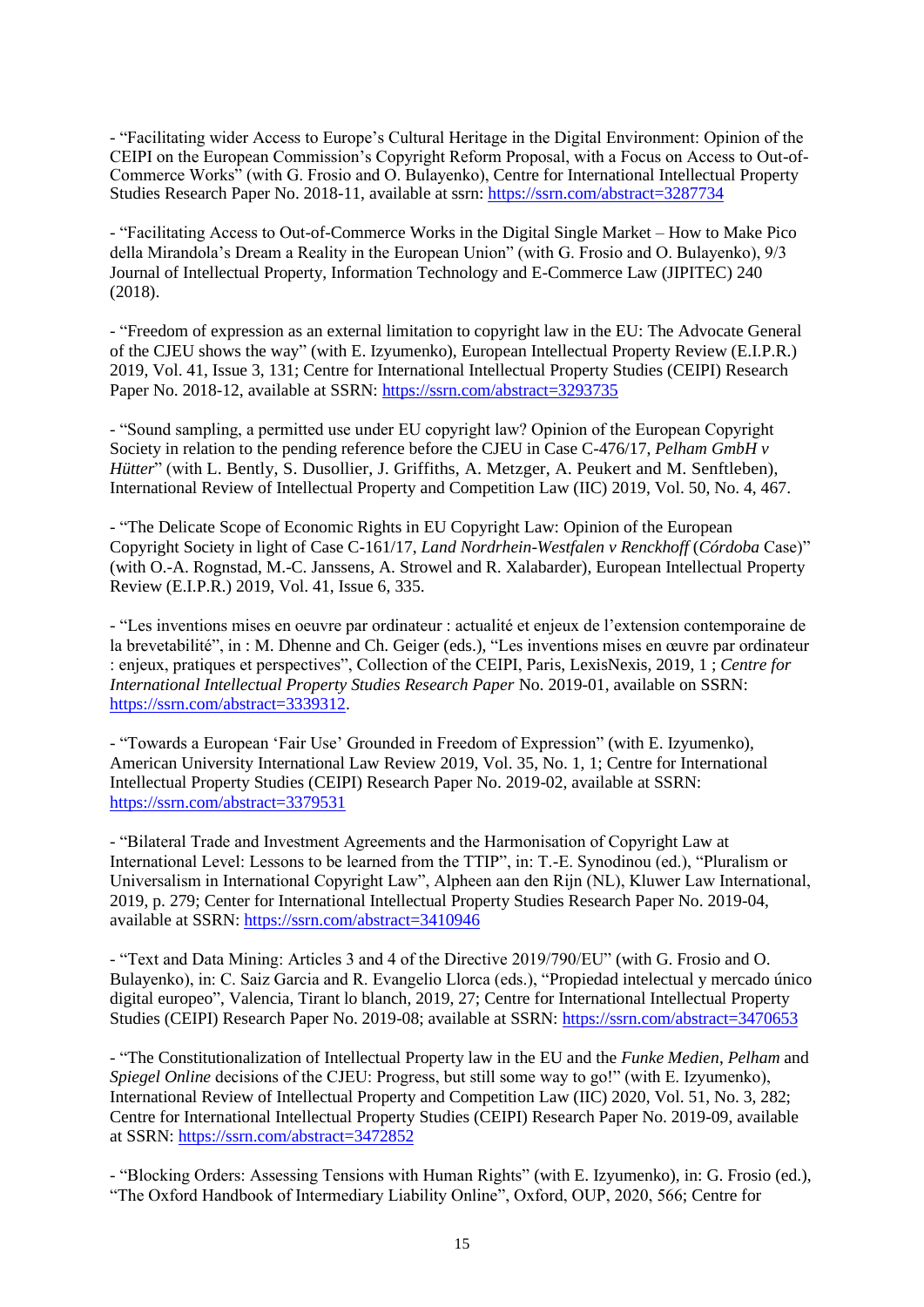International Intellectual Property Studies (CEIPI) Research Paper No. 2019-3, available at SSRN: <https://ssrn.com/abstract=3392253>

- "Intermediary Liability and Fundamental Rights" (with G. Frosio and E. Izyumenko), in: G. Frosio (ed.), "The Oxford Handbook of Intermediary Liability Online", Oxford, OUP, 2020, 138; Center for International Intellectual Property Studies Research Paper No. 2019-06 , available at SSRN: <https://ssrn.com/abstract=3411633>

- "Regulatory and policy issues arising from intellectual property and investor-state dispute settlement in the EU: A closer look at the TTIP and CETA", in: Ch. Geiger (ed.), "Research Handbook on Intellectual Property and Investment Law", 505 (Cheltenham (UK)/Northampton, MA (USA), Edward Elgar Publishing, 2020); Center for International Intellectual Property Studies Research Paper No. 2019-07, available at SSRN:<https://ssrn.com/abstract=3420092>

- "Shaping Intellectual Property Rights through Human Rights Adjudication: The Example of the European Court of Human Rights" (with E. Izyumenko), Mitchell Hamline Law Review 2020, Volume 46, Issue 3, 527.

- "Reconceptualizing the Constitutional Dimension of Intellectual Property- An Update", in: P. Torremans (ed.), "Intellectual Property and Human Rights", 4<sup>th</sup> ed., Austin/ Boston/ Chicago/ New York, The Netherlands, Kluwer Law International, 2020, 117; [Centre for International Intellectual](https://papers.ssrn.com/sol3/papers.cfm?abstract_id=3496779##)  Property Studies [\(CEIPI\) Research Paper No. 2019-11,](https://papers.ssrn.com/sol3/papers.cfm?abstract_id=3496779##) available at SSRN: <https://ssrn.com/abstract=3472852>

- "Pour un manifeste Dada du droit d'auteur", in: J.-M. Bruguière and Ch. Geiger (eds.), "Penser le droit de la pensée, Mélanges en l'honneur de Michel Vivant", Paris, Dalloz, 2020, p. 779.

- "Implementing User Rights for Research in the Field of Artificial Intelligence: A Call for International Action" (with S. Flynn and J. Quintais, and collaboration of T. Margoni, M. Sag, L. Guibault, M. Carroll), European Intellectual Property Review 2020, Vol. 42, Issue 7, 393; available at SSRN:<https://ssrn.com/abstract=3578819>

*-* "Une politique pensée ? Droit d'auteur, intelligence artificielle et big data: quand les choix du passé augurent mal des politiques futures", Propr. intell. 2020, No. 77, 134.

- "'Fair Use' through Fundamental Rights in Europe, When Freedom of Artistic Expression allows Creative Appropriations and Opens up Statutory Copyright Limitations", in: S. Balganesh, W.L. Ng-Loy and H. Sun (eds.), "The Cambridge Handbook of Copyright Limitations and Exceptions", Cambridge, Cambridge University Press, 2021, 174; [Centre for International Intellectual Property](https://papers.ssrn.com/sol3/papers.cfm?abstract_id=3725013)  [Studies \(CEIPI\) Research Paper No. 2020-06,](https://papers.ssrn.com/sol3/papers.cfm?abstract_id=3725013) available at SSRN: [https://ssrn.com/abstract=3725013;](https://ssrn.com/abstract=3725013) (2020) PIJIP/TLS Research Paper Series No. 63, available at: <https://digitalcommons.wcl.american.edu/research/63>

- "International Instrument on Permitted Uses in Copyright Law" (with R. Hilty, K. Köklü, V. Moscon, Carlos Correa, S. Dusollier, J. Griffiths, H. Grosse Ruse-Khan, A. Kur, X. Lin, R. Markiewicz, S. Nérisson, A. Peukert, M. Senftleben and R. Xalabarder), IIC 2021, Vol. 52, Issue 1, p. 62; [Max Planck Institute for Innovation & Competition Research Paper No. 21-06,](https://papers.ssrn.com/sol3/papers.cfm?abstract_id=3771241) available at SSRN: [https://ssrn.com/abstract=3771241.](https://ssrn.com/abstract=3771241)

- "The Information Society Directive" (with F. Schönherr, I. Stamatoudi, P.Torremans and S. Karapapa), in: I. Stamatoudi and P. Torremans (eds.), "EU Copyright Law", 2<sup>nd</sup> ed., Cheltenham, UK / Northampton, MA, Edward Elgar, 2021, 279.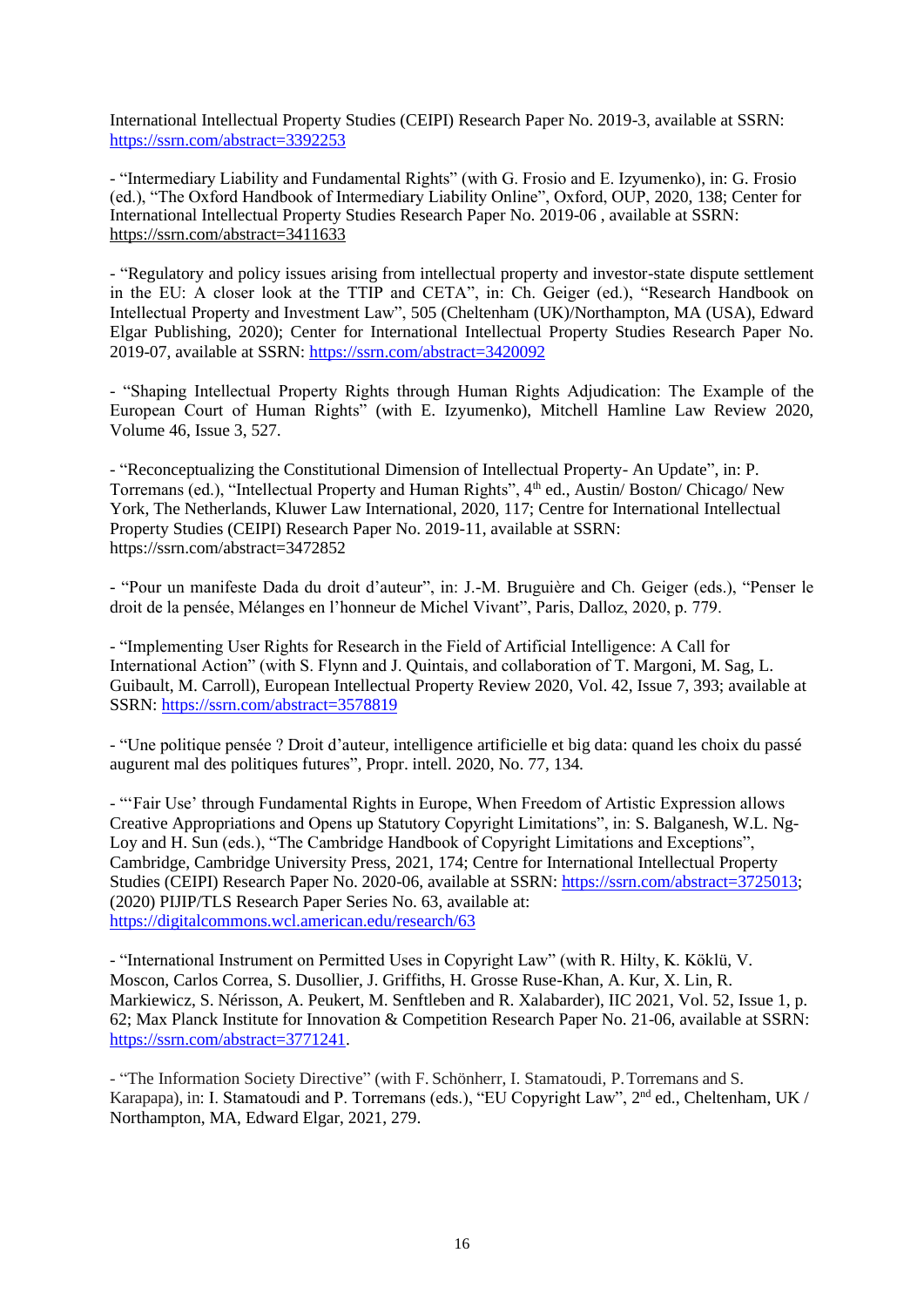- "The Revitalisation of the Object and Purpose of the TRIPS Agreement, The Plain Packaging Reports and the Awakening of the TRIPS Flexibility Clauses" (with L. Desaunettes-Barbero), in: J. Griffiths and T. Mylly (eds), "Global Intellectual Property Protection and New Constitutionalism", 2021, 267, available at SSRN: https://ssrn.com/abstract=3556585.

- "Platform liability under Article 17 of the Copyright in the Digital Single Market Directive, Automated Filtering and Fundamental Rights: An Impossible Match" (with B.J. Jütte), GRUR Int. 2021, Vol. 70, Issue 6, 517, available at SSRN: [http://ssrn.com/abstract=3776267](https://ssrn.com/abstract=3776267) ; PIJIP/TLS Research Paper Series 2021, No. 64, <https://digitalcommons.wcl.american.edu/research/64>

- "Towards a Virtuous Legal Framework for Content Moderation by Digital Platforms in the EU? The Commission's Guidance on Article 17 CDSM Directive in the light of the YouTube/Cyando judgement and the AG's Opinion in C-401/19" (with B.J. Jütte), European Intellectual Property Review 2021, Vol. 43, Issue 10, 615; available at ssrn: <https://ssrn.com/abstract=3889049>

- "The Missing Goal-Scorers in the Artificial Intelligence Team: Of Big Data, the Fundamental Right to Research and the failed Text and Data Mining Limitations in the CSDM Directive", PIJIP/TLS Research Paper Series 2021, No. 66; in: M. Senftleben, J. Poort, M. van Eechoud, S. van Gompel, N. Helberger (eds.), "Intellectual Property and Sports, Essays in Honour of P. Bernt Hugenholtz", Alphen aan den Rijn, Kluwer Law International, 2021, 383; available at<https://ssrn.com/abstract=3829768> and<https://digitalcommons.wcl.american.edu/research/66>

- "Taking Fundamental Rights Seriously in the Digital Service Act's Platform Liability Regime" (with G. Frosio), forthcoming in the European Law Journal 2021, available at SSRN: [https://papers.ssrn.com/sol3/papers.cfm?abstract\\_id=3747756](https://papers.ssrn.com/sol3/papers.cfm?abstract_id=3747756)

- "Contemporary Art on Trial - The Fundamental Right to Free Artistic Expression and the Regulation of the Use of Images by Copyright Law", in: T. Dreier/ T. Andina (eds.), "Digital Ethics - The Issue of Images", Baden-Baden, Nomos, 2022 (forthcoming), available at SSRN: https://papers.ssrn.com/sol3/papers.cfm?abstract\_id=3800314

- "Designing a Freedom of Expression-Compliant Framework for Moral Rights in the EU: Challenges and Proposals" (with E. Izyumenko), in: Y. Gendreau (ed.), "Research Handbook on Intellectual Property and Moral Rights"*,* Cheltenham, UK/ Northampton, MA, Edward Elgar, 2022, forthcoming. Available at ssrn:<https://ssrn.com/abstract=3868008>

- "Creating Statutory Remuneration Rights in Copyright law: What Policy Options under the International Framework?" (with O. Bulayenko), Center for International Intellectual Property Studies (CEIPI) Research Paper No. 2021-01, available at SSRN: [https://ssrn.com/abstract=3722108;](https://ssrn.com/abstract=3722108) forthcoming in: A. Metzger and H. Grosse Ruse-Khan (ed.), "Intellectual Property Ordering Beyond Borders", Cambridge, Cambridge University Press 2022.

- "The EU Commission's Guidance on Article 17 of the Copyright in the Digital Single Market Directive – A Guide to Virtue in Content Moderation by Digital Platforms?" (with B.J. Jütte); Available at ssrn: [https://papers.ssrn.com/sol3/papers.cfm?abstract\\_id=3876608](https://papers.ssrn.com/sol3/papers.cfm?abstract_id=3876608)

- "Building an Ethical Framework for Intellectual Property in the EU: Time to Revise the Charter of Fundamental Rights", in: G. Ghidini and V. Falce (eds.), "Innovation law and Policy, Which Reforms for IP Law?", Cheltenham, UK/ Northampton, MA, Edward Elgar, 2022, forthcoming; Available at SSRN:<https://ssrn.com/abstract=3938873>

- "Intellectual Property and Investment Protection: A Misleading Equation" (forthcoming 2022), available at SSRN:<https://ssrn.com/abstract=3958320>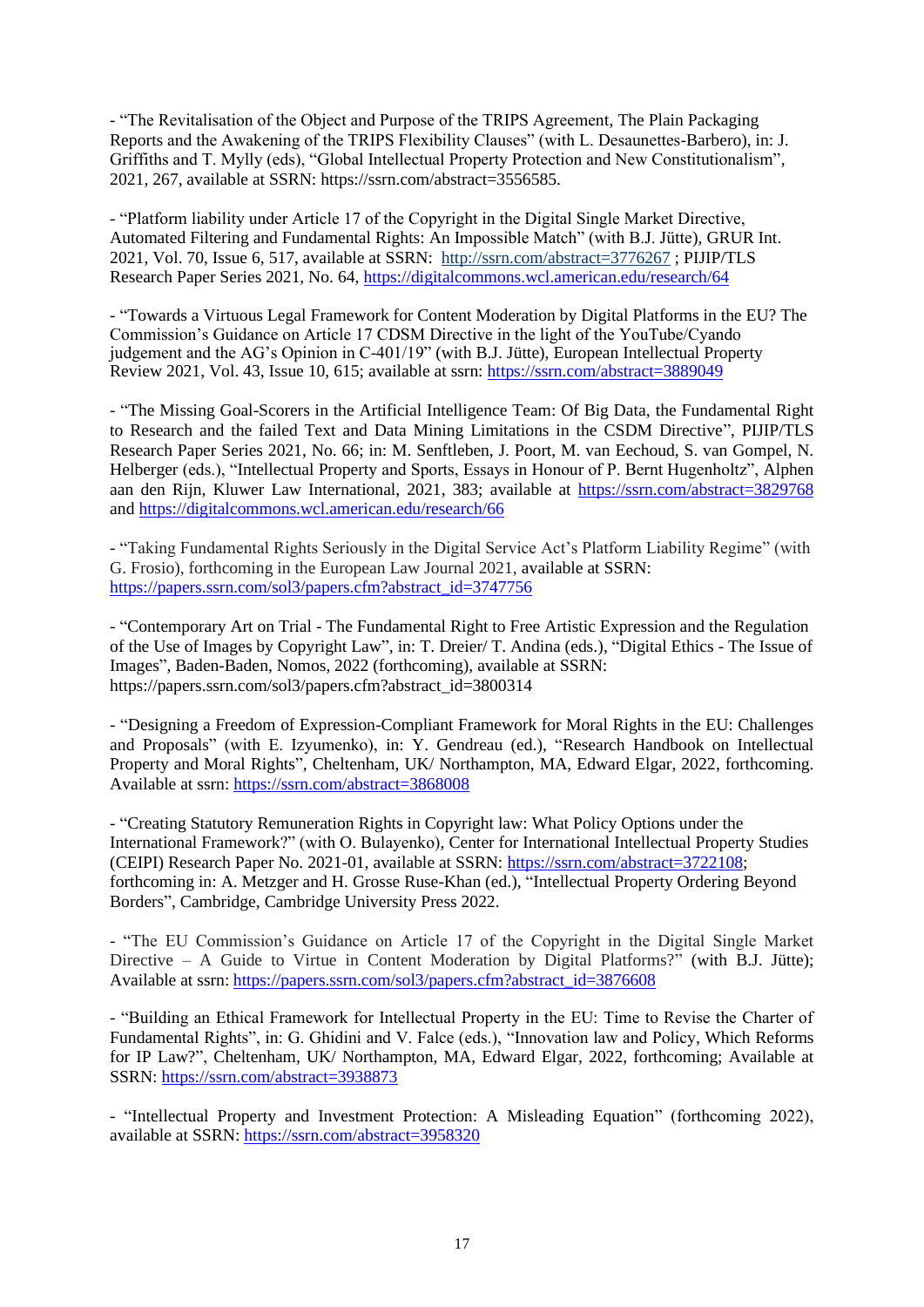- "From Internal to External Balancing, and Back? Copyright Limitations and Fundamental Rights in the Digital Environment" (with E. Izyumenko), in: C. Saiz Garcia and J. Lopez (eds.), "Digitalización, acceso a contenidos y propiedad intellectual", Madrid, Dykinson, 2022, forthcoming.

- "Effective Harmonisation of Limitations to Copyright in the EU: an Opportunity for Collective Rights Management" (with F. Schönherr), in: J. Drexl, R.M. Hilty, and S. Nérisson (eds), "Collective Management of Copyright in Europe", Berlin/Heidelberg, Springer, 2022 (forthcoming).

#### **4. Press articles**

- "Osons une véritable Europe de l'innovation ! Le rôle crucial de la propriété intellectuelle", Le Monde 20 May 2014 (available online [www.lemonde.fr\)](http://www.lemonde.fr/).

- "Pour une politique du brevet au service de la santé publique", Les Echos 9 March 2021 (collective article jointly drafted and signed with 15 other IP experts): https://www.lesechos.fr/ideesdebats/cercle/opinion-pour-une-politique-du-brevet-au-service-de-la-sante-publique-1296758

#### **5. Comments:**

- Comment on the decision of the Paris District court of 23 February 1999, 2001 GRUR Int. 252.
- Comment on the decision of the Paris Court of Appeal of 30 May 2001, 2002 GRUR Int. 329.
- Comment on the decision the French Supreme Court of 13 November 2003, JCP 2004 G II 10080.
- Comment on the decision of the Paris District court of 30 April 2004, JCP 2004 G II 10135.
- "Quotation Right and Fundamental Rights", IIC 2004, 716.
- "The Private Copy, a Freedom endangered in the Digital Environment?", IIC 2005, 148.
- Comment on the decision of the French Supreme Court of 15 March 2005, 2005 RLDI 10.
- Comment on the decision of the French Supreme Court of 7 May 2004, 2005 RLDI 6.
- Comment on the decision of the Paris Court of appeal of 22 April 2005, JCP G 2005 II 10126.
- Comment on the decision of the French Supreme Court of 28 February 2006, 2006 RLDI 49.

- Comment on the decision of the Court of appeal of Aix en Provence of 5 September 2007, JCP G 2008 II 10065.

- Comment on Article 17 II of the Charter of Fundamental Rights of the European Union, 2008 Propr. intell. 483.

- Comment on the decision of the Swiss Supreme Court of 26 June 2007, 2008 Propr. intell. 489.
- Comment on the decision of the Paris district court of 6 June 2008, 2009 Recueil Dalloz (D.) 542.

- Comment of the decision of the WTO Panel of 26 January 2009 (with Michel Vivant), Propr. intell. 2010, 747.

- Comment of the decision of the German Federal Supreme Court of 22 January 2009, Propr. intell. 2010, 750.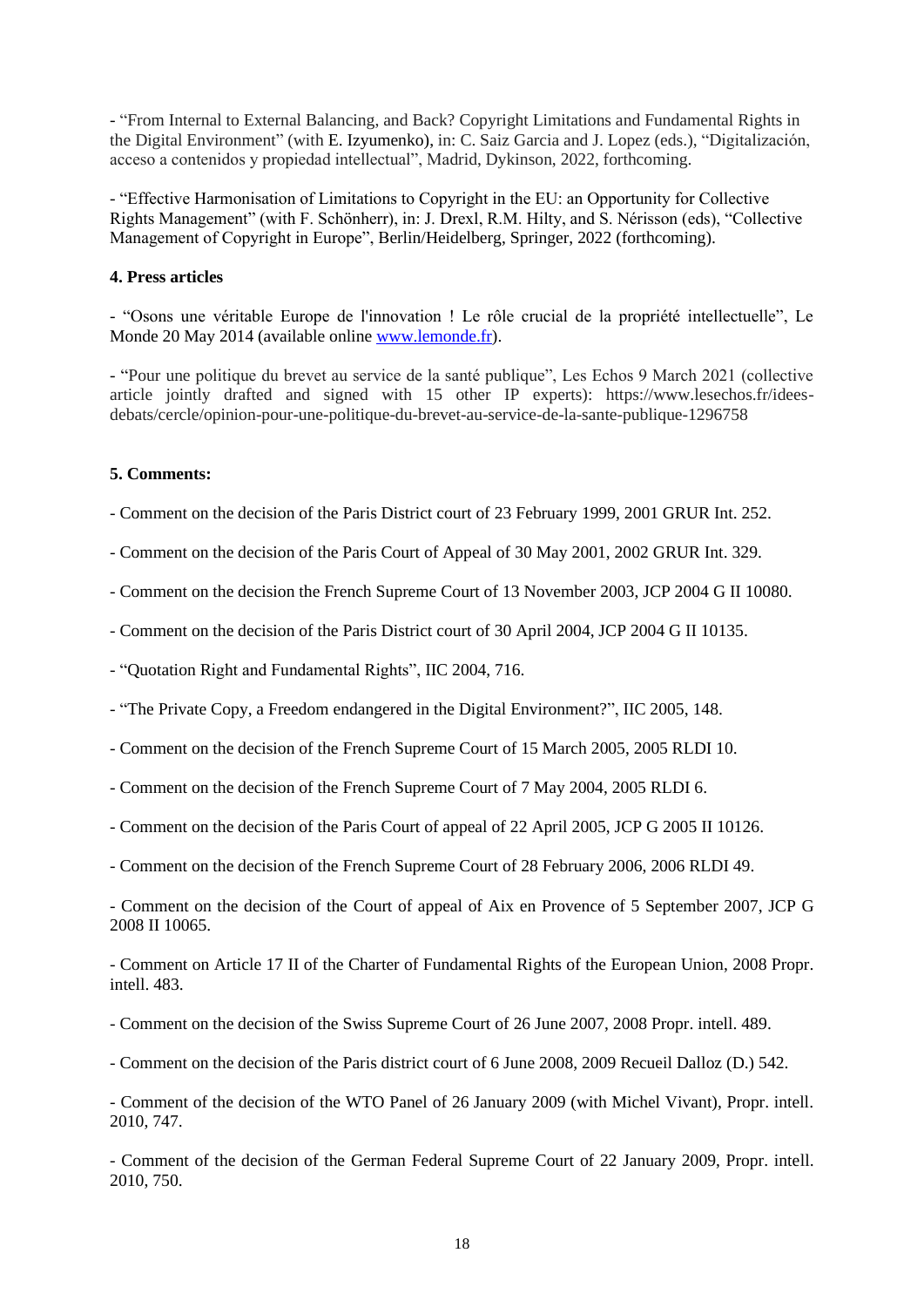- Comment of the decision of the ECtHR (Grand Chamber) of 11 January 2007, "Anheuser-Busch", in: M. Vivant (ed.), "Les grands arrêts de la propriété intellectuelle", 2nd ed., Paris, Dalloz, 2015, p. 19.

- Comment of the decision of the ECtHR, 10 January 2013, "Ashby Donald", in: M. Vivant (ed.), "Les grands arrêts de la propriété intellectuelle", 2nd ed., Paris, Dalloz, 2015, p. 19.

- Comment of the decision of the French Supreme Court of 15 May 2015, JCP G 2015, 967.

- Joint comment of the decision of the French Supreme Court of 15 May 2015 and Dutch Supreme Court (Hoge Raad) of 3 April 2015 (with M. Vivant), Propr. intell. 2016, No. 58, p. 89.

- Comment of Sect. 29.21 of the Canadian Copyright Modernization Act of 2012 on "User generated content", Propr. intell. 2016, No. 58, p. 91.

- Comment of the decision of the Swiss Supreme court of 28 November 2014, Propr. intell. 2016, No. 58, p. 92.

- Joint comment of the decisions of the ICSID, 16 March 2017*, Eli Lilly and Company v. Canada*, and 8 July 2016, *Philip Morris Brands Sarl, Philip Moris Products SA and ABAL Hermanos SA v. Oriental Republic of Uruguay*, Propr. intell. 2019, No. 71, p. 124.

- Joint comment of CJEU, 6 March 2018, *Slowakische Republik v Achmea BV*, and Opinion of the Advocate General Yves Bot, 29 January 2019 in Avis 1/17 initiated by the Kingdom of Belgium, Propr. intell. 2019, No. 71, p. 126.

- Comment of the Reports of the WTO Appellate Body, 9 June 2020, *Australia – Plain Packaging, Propr. intell.* 2020, No. 77, p. 130.

#### **6. Reports/ Studies**

**-** "Beurteilung der Regierungsvorlage zur Änderung des liechtensteinischen Urheberrechtsgesetzes im Lichte der Richtlinie 2001/29/EG des Europäischen Parlaments und des Rates vom 22. Mai 2001 zur Harmonisierung bestimmter Aspekte des Urheberrechts und der verwandten Schutzrechte in der Informationsgesellschaft", Study for the Government of Lichtenstein, October 2006 (with Reto M. Hilty), not published.

- "The Community Legislation in Intellectual Property and the Role of the European Parliament", Study for the European Parliament, Strasbourg, May 2009 (with E. Py), [www.ceipi.edu](http://www.ceipi.edu/) (published in french and english with the title "Droit de propriété intellectuelle de l'Union européenne", in: "Etat des lieux et perspectives dans le domaine des questions juridiques et du droit parlementaire", European Parliament, Brussels, 27 May 2009, JURI\_4\_1).

- "The Future of Copyright in Europe: Striking a Fair Balance between Protection and Access to Information/ L'avenir du droit d'auteur en Europe: Vers un juste équilibre entre protection et accès à l'information", Report for the Committee on Culture, Science and Education – Parliamentary Assembly, Council of Europe, Strasbourg, July 2009 (Revised and updated in October 2009), www.ceipi.edu (short version published in French in: La Semaine Juridique, Edition Générale 2009, n° 48, 493 ; extended version published in English in: Intellectual Property Quaterly (IPQ) 2010, p. 1).

<sup>-</sup> "The Anti-Counterfeiting Trade Agreement (ACTA): A Comprehensive Assessment from a European Perspective", Assessment Paper for the Committee on International Trade (INTA), Directorate-General for External Policies of the European Parliament, EXPO/B/INTA/FWC/2009- 01/Lot7/25, March 2012 (published in English in a modified and extended version with the title: "Weakening Multilateralism in Intellectual Property Lawmaking: A European Perspective on ACTA", W.I.P.O.J. 2012, Vol. 3, Issue 2, 166).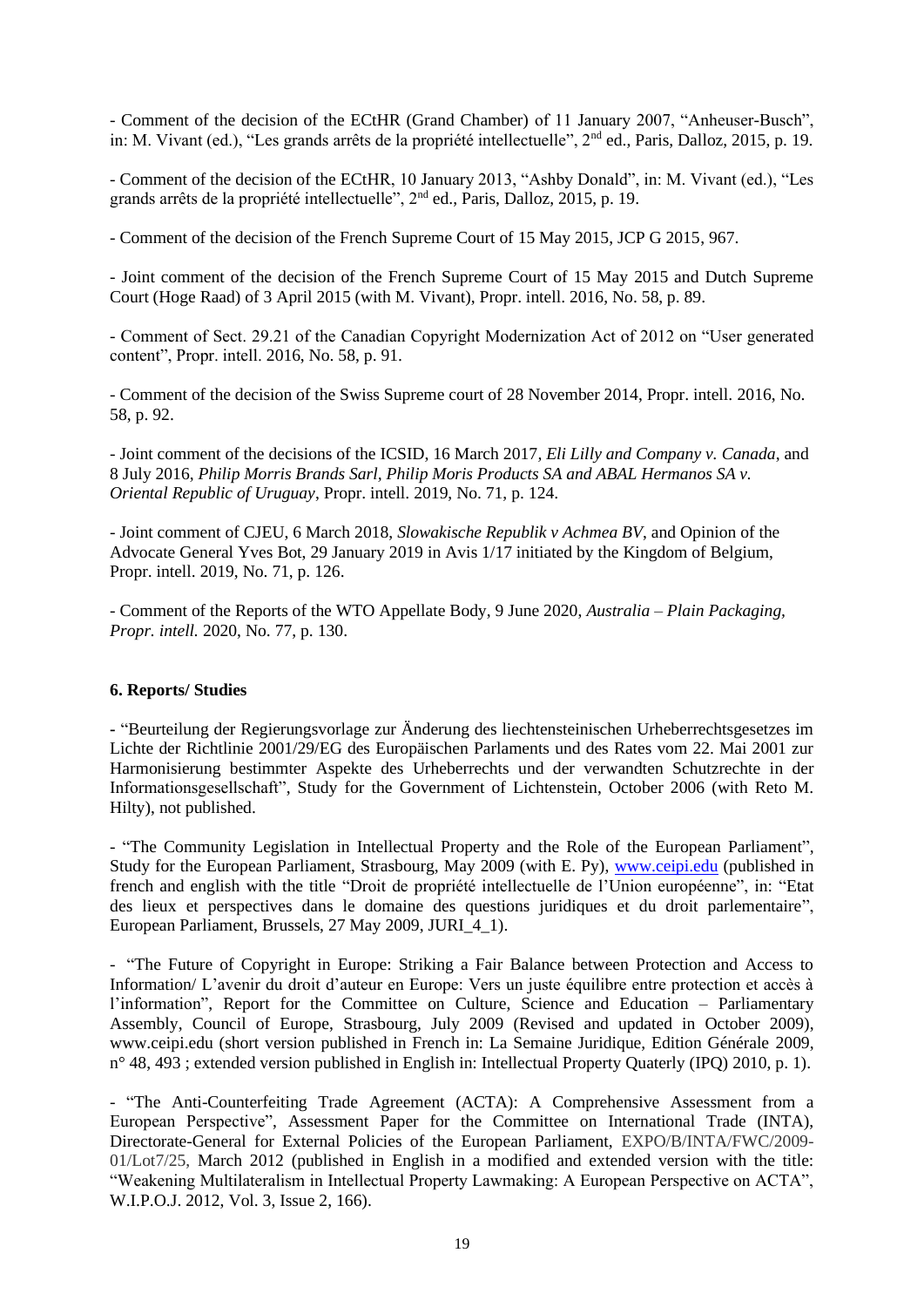- "Legal review of industrial design protection in Europe, Report on design protection in France" (with N. Kapyrina), Study for the European Commision directed by Queen Mary Unversity (London, UK), DG Internal market, MARKT 2014/083/D, 15 April 2016: http://ec.europa.eu/growth/toolsdatabases/newsroom/cf/itemdetail.cfm?item\_id=8845

- "Consumers' frequently asked questions (FAQs) on Copyright, A summary report" (with F. Schönherr), Study for the European Observatory on Infringement of Intellectual Property Rights of the EUIPO, January 2017: [https://euipo.europa.eu/ohimportal/en/web/observatory/news/-](https://euipo.europa.eu/ohimportal/en/web/observatory/news/-/action/view/3423769) [/action/view/3423769](https://euipo.europa.eu/ohimportal/en/web/observatory/news/-/action/view/3423769)

- "The Exception for Text and Data Mining (TDM) in the Proposed Directive on Copyright in the Digital Single Market - Legal Aspects" (with G. Frosio and O. Bulayenko), In-Depth Analysis for the Directorate-General for Internal Policies of the Union, Policy Department Citizens Rights and Constitutional Affairs, European Parliament, February 2018 [http://www.europarl.europa.eu/RegData/etudes/IDAN/2018/604941/IPOL\\_IDA\(2018\)604941\\_EN.pdf](http://www.europarl.europa.eu/RegData/etudes/IDAN/2018/604941/IPOL_IDA(2018)604941_EN.pdf) ; *[Centre for International Intellectual Property Studies \(CEIPI\) Research Paper](https://papers.ssrn.com/sol3/papers.cfm?abstract_id=3160586##)* No. 2018-02, available on ssrn:<https://ssrn.com/abstract=3160586>

## **7. Other publications:**

- Assistance on the 2<sup>nd</sup> edition of the book of Gillian Davies "Copyright and the public interest", London, Sweet & Maxwell, 2002.

- Conference on 'A New Framework for Intellectual Property Rights' - Schloss Elmau 22-23 November, 2002 (with M. Senftleben): 2003 GRUR Int. 723.

- "A New Framework for Intellectual Property Rights" - Conference of the Max Planck Institute for Intellectual Property at Elmau Castle, 22-23 November, 2002 (with A. Kur and M. Senftleben): IIC 2003, 632.

- "Interessenausgleich im Urheberrecht - Ein Diskussionsbericht", in: R.M. Hilty / A. Peukert (eds.), Interessenausgleich im Urheberrecht, 289 (Baden-Baden, Nomos, 2004) (with A. Peukert, G. Schmidt and F. Seip).

- Présentation des rencontres Franco-allemandes sur la propriété intellectuelle, 15 Propr. intell. 122 (2005).

- "Urheberrecht im deutsch-französischen Dialog – Impulse für eine europäische Rechtsharmonisierung, Bericht von der Abschlussveranstaltung der deutsch-französischen Vortragsreihe zum Urheberrecht am 13.01.2006 im Europäischen Patentamt, München", 2006 GRUR Int. 475 (with T. Engelhardt, G. Hansen and K. Markowski).

- "Introduction aux rencontres franco-allemandes sur le droit d'auteur", in: C. Geiger, M. Bouyssi-Ruch, R.M. Hilty (eds.), "Perspectives d'harmonisation du droit d'auteur en Europe", 5 (Paris, Litec, 2007).

- "Perspectives d'harmonisations du droit d'auteur en Europe, Compte rendu du colloque de clôture des rencontres franco-allemandes sur le droit d'auteur", in: C. Geiger, M. Bouyssi-Ruch, R.M. Hilty (eds.), Perspectives d'harmonisation du droit d'auteur en Europe, 571 (Paris, Litec, 2007) (with T. Engelhardt, G. Hansen and K. Markowski).

- "Fundamental Rights- No Tools to Correct the Structural Imbalance of IPRs ?" (with Juha Karhu), IPR info 2010, No. 2, 28.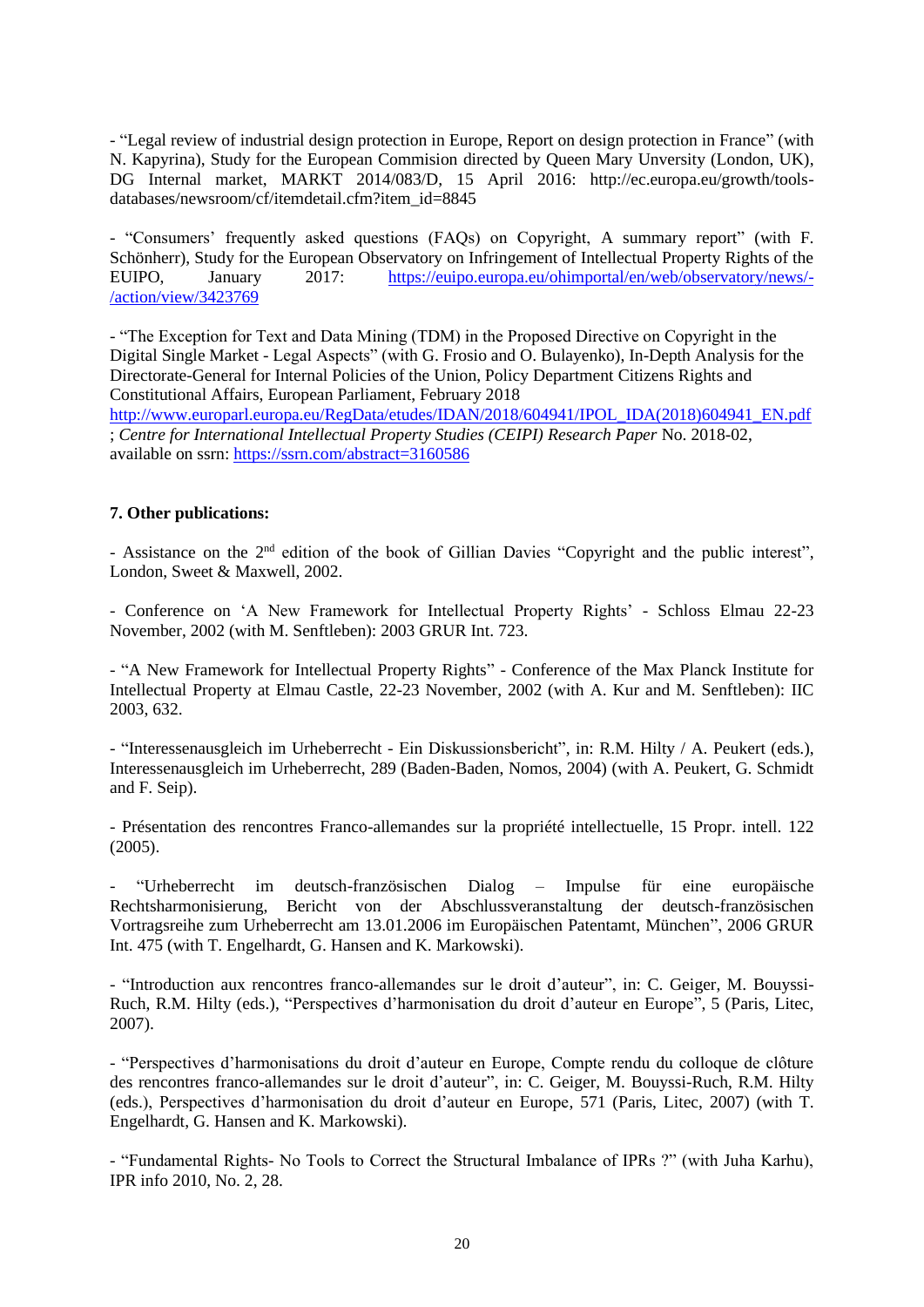- "Avant propos/Foreword" in: Ch. Geiger and J. Schmidt Szalewski (eds.), "Les défis du droit des marques au 21<sup>e</sup> siècle/ Challenges for Trademark Law in the 21<sup>st</sup> Century, Actes du colloque en l'honneur du Professeur Yves Reboul", Collection du CEIPI, Paris, Litec, 2010, 9.

- "Establishing a flexible legal framework for limitations and exceptions to copyright at international level", Statement made at the Twenty-Third Session of the Standing Committee on Copyright and Related Rights (SCCR) of WIPO, December 2011 (online publication, at: http://www.ceipi.edu/index.php?id=5530#c45983).

- "Introduction", in: Ch. Geiger (ed.), "Criminal Enforcement of Intellectual Property: A Handbook of Contemporary Research", Cheltenham (UK)/Northampton, MA (USA), Edward Elgar Publishing, 2012.

- "Introduction", in: Ch. Geiger (ed.), "Constructing European Intellectual Property: Achievements and New Perspectives" EIPIN Series Vol. 1, Cheltenham, UK / Northampton, MA: Edward Elgar, 2012, XV.

- "Propriété intellectuelle et droits fondamentaux" (with Jean Michel Bruguière), Revue des droits et libertés fondamentaux (RLDF), 27 March 2013, online publication : [http://webu2.upmf](http://webu2.upmf-grenoble.fr/rdlf/?p=3635)[grenoble.fr/rdlf/?p=3635](http://webu2.upmf-grenoble.fr/rdlf/?p=3635)

- "Avant-Propos", in : Ch. Geiger (ed.), "La contribution de la jurisprudence à la construction de la propriété intellectuelle en Europe", IX (Collection of the CEIPI, Paris, Litec, 2013).

- "Préface" (with C. Rodà), in: Ch. Geiger and C. Rodà (eds.), "Le droit de la propriété intellectuelle dans un monde globalisé, Mélanges en l'honneur du Professeur Joanna Schmidt-Szalewski", Collection of the CEIPI, Paris, LexisNexis, 2014, XIII.

- "Préface", in: François and Pierre Greffe, "Traité des dessins et des modèles", Paris, LexisNexis, 2014.

- "Avant-propos", in: Yann Basire, "Les fonctions de la marque: Essai sur la cohérence du régime juridique d'un signe distinctif", Collection of the CEIPI, Paris, Litec, 2014, XI.

- "Brief amici curiae of Law Professors and Scholars" (with 26 other international IP scholars), filed in the Supreme court case American Broadcasting Companies, Inc. v. Aereo, Inc. No. 13-461 (http://www.americanbar.org/content/dam/aba/publications/supreme\_court\_preview/briefs-v3/13- 461\_resp\_amcu\_lp-s.authcheckdam.pdf).

- "Introduction", in: Ch. Geiger (ed.), "Research Handbook on Human Rights and Intellectual Property", Cheltenham, UK / Northampton, MA, Edward Elgar, 201, p. 1.

- "Introduction", in: "Rethinking International Intellectual Property Law: What Institutional Environment for the Development and Enforcement of IP Law?", CEIPI-ICTSD Publication Series on Global Perspectives and Challenges for the Intellectual Property System, Issue 1, Geneva/ Strasbourg, Nov. 2015, p. 9.

- "Quelle protection pour les secrets d'affaires au sein de l'Union européenne? Observations du CEIPI sur la proposition de directive sur la protection des savoir-faire et des informations commerciales non divulguées", December 2015 (with J. Lapousterle, N. Olszak and L. Desaunettes), on line publication available on the ceipi website :

http://www.ceipi.edu/uploads/media/Observations\_du\_CEIPI\_sur\_la\_proposition\_de\_directive\_sur\_le s\_secrets\_d\_affaires\_final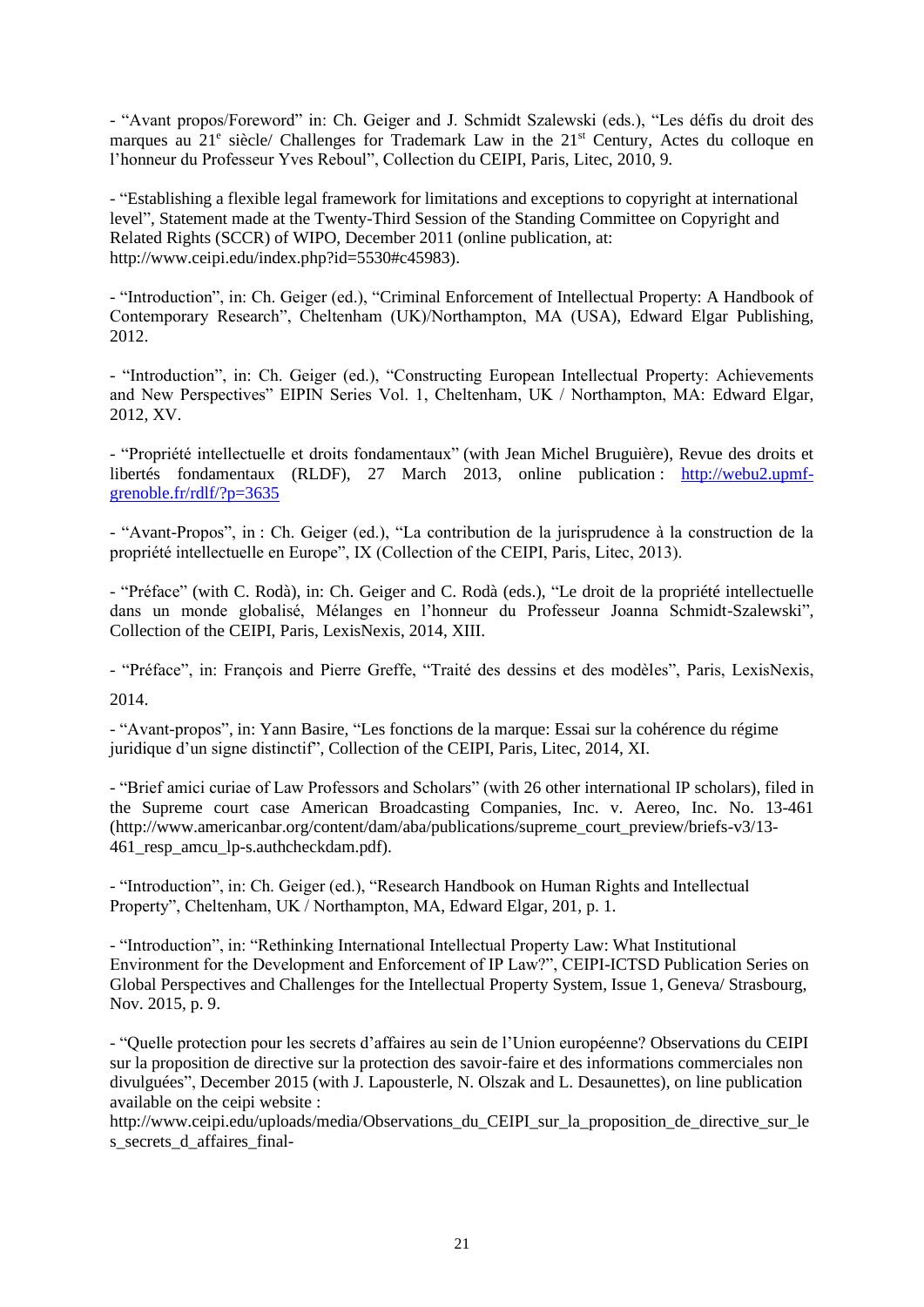- "Foreword" (with R. Meléndez-Ortiz), in: "Specialized Intellectual Property Court- Issues and Challenges", CEIPI-ICTSD Publication Series on Global Perspectives and Challenges for the Intellectual Property System, Issue 2, Geneva/ Strasbourg, March 2016, p. 5.

- "Foreword", in: Ch. Geiger (ed.), "The Intellectual Property System in a Time of Change: European and International Perspectives", Collection of the CEIPI, Paris, LexisNexis, 2016, p. 18.

- "Introduction", in: Ch. Geiger (ed.), "Intellectual Property and Access to Science and Culture: Convergence or Conflict?", CEIPI/ ICTSD publication series on "Global Perspectives and Challenges for the Intellectual Property System", Issue No. 3, 2016, p. 9.

- "Préface", in: "Brevet unitaire et juridiction unifiée du brevet: L'Europe de dote de nouveaux outils en faveur de l'innovation", Regimbeau, 2017, p. 3.

- "Postface", in: "Regards sur la propriété intellectuelle africaine, Mélanges en l'honneur du Professeur Edou Edou", Editions Juriscope, 2017, p. 323.

- "Avant-propos", in: Ch. Geiger (ed), "Le droit international de la propriété intellectuelle lié au commerce: L'accord ADPIC, bilan et perspectives", Paris, LexisNexis, Collection of the CEIPI No. 65, 2017, XVII.

- "Introduction" (with X. Seuba and J. Pénin), in: X. Seuba, Ch. Geiger and J. Pénin (eds.), "Intellectual Property and Digital Trade in the Age of Artificial Intelligence and Big Data", CEIPI/ ICTSD series on the topic "Global Perspectives and Challenges for the Intellectual Property System", Volume 5, Geneva/ Strasbourg, 2018, 9.

- "Avant-propos" (with M. Dhenne), in: M. Dhenne and Ch. Geiger (eds.), "Les inventions mises en œuvre par ordinateur: enjeux, pratiques et perspectives"*,* Collection du CEIPI, Paris, LexisNexis, 2019, XVIII.

- "Intellectual Property and Investment Law: An Introduction", in: Christophe Geiger (ed.), "Research Handbook on Intellectual Property and Investment Law", Cheltenham (UK)/Northampton, MA (USA), Edward Elgar Publishing, 2020, 1; [Centre for International Intellectual Property Studies](https://papers.ssrn.com/sol3/papers.cfm?abstract_id=3486879##)  [\(CEIPI\) Research Paper No. 2019-10.](https://papers.ssrn.com/sol3/papers.cfm?abstract_id=3486879##)

- ["Implementing User Rights for Research in the Field of Artificial Intelligence: A Call for Action at](http://copyrightblog.kluweriplaw.com/2020/04/21/implementing-user-rights-for-research-in-the-field-of-artificial-intelligence-a-call-for-action-at-international-level/)  [International Level"](http://copyrightblog.kluweriplaw.com/2020/04/21/implementing-user-rights-for-research-in-the-field-of-artificial-intelligence-a-call-for-action-at-international-level/) (with S. Flynn and J.P. Quintais), Kluwer Copyright Blog, April 21, 2020, www.copyrightblog.kluweriplaw.com

- "Can IP Rights Be Freely Reformed, Limited or Repealed, or Are There Restrictions Resulting From Constitutional Theory and Fundamental Rights?", JOTWELL (February 2, 2021) (reviewing Martin Husovec, *The Essence of Intellectual Property Rights under Art 17(2) of the EU Charter*, 20 German L. J. 840 (2019), [https://ip.jotwell.com/can-ip-rights-be-freely-reformed-limited-or-repealed-or-are](https://ip.jotwell.com/can-ip-rights-be-freely-reformed-limited-or-repealed-or-are-there-restrictions-resulting-from-constitutional-theory-and-fundamental-rights/)[there-restrictions-resulting-from-constitutional-theory-and-fundamental-rights/.](https://ip.jotwell.com/can-ip-rights-be-freely-reformed-limited-or-repealed-or-are-there-restrictions-resulting-from-constitutional-theory-and-fundamental-rights/)

- ["Regulating freedom of expression on online platforms? Poland's action to annul Article 17 of the](https://europeanlawblog.eu/2021/02/03/regulating-freedom-of-expression-on-online-platforms-polands-action-to-annul-article-17-of-the-directive-on-copyright-in-the-digital-single-market-directive/)  [Directive on Copyright in the Digital Single Market Directive"](https://europeanlawblog.eu/2021/02/03/regulating-freedom-of-expression-on-online-platforms-polands-action-to-annul-article-17-of-the-directive-on-copyright-in-the-digital-single-market-directive/) (with B.J. Jütte), European Law Blog, 3 February 2021, available at https://europeanlawblog.eu/2021/02/03/regulating-freedom-ofexpression-on-online-platforms-polands-action-to-annul-article-17-of-the-directive-on-copyright-inthe-digital-single-market-directive/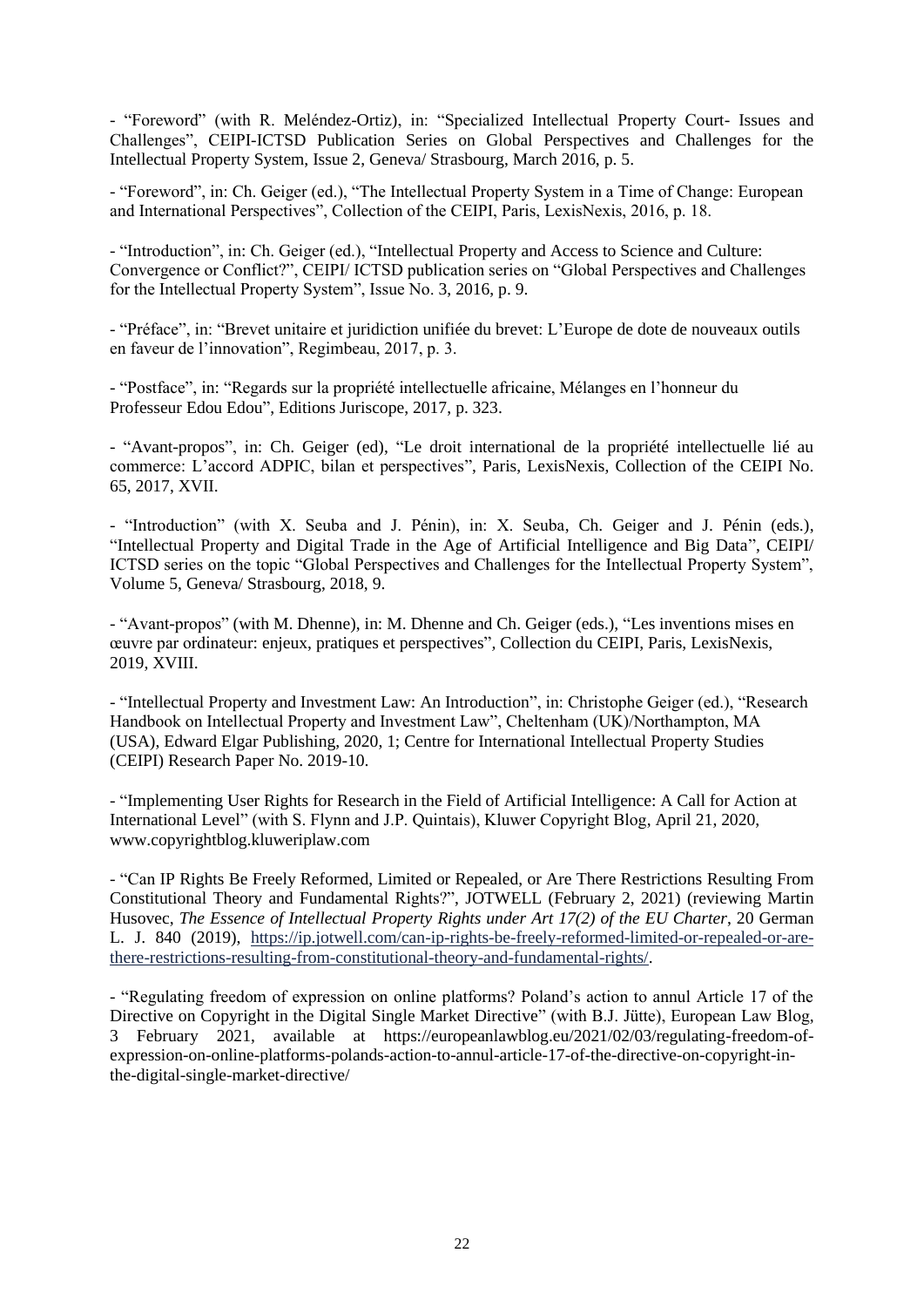*-* ["The challenge to Article 17 CDSM, an opportunity to establish a future fundamental rights](http://copyrightblog.kluweriplaw.com/2021/02/11/the-challenge-to-article-17-cdsm-an-opportunity-to-establish-a-future-fundamental-rights-compliant-liability-regime-for-online-platforms/)[compliant liability regime for online platforms"](http://copyrightblog.kluweriplaw.com/2021/02/11/the-challenge-to-article-17-cdsm-an-opportunity-to-establish-a-future-fundamental-rights-compliant-liability-regime-for-online-platforms/) (with B.J. Jütte), Kluwer Copyright Blog, 11 February 2021, available at: [http://copyrightblog.kluweriplaw.com/2021/02/11/the-challenge-to-article-17](http://copyrightblog.kluweriplaw.com/2021/02/11/the-challenge-to-article-17-cdsm-an-opportunity-to-establish-a-future-fundamental-rights-compliant-liability-regime-for-online-platforms/) [cdsm-an-opportunity-to-establish-a-future-fundamental-rights-compliant-liability-regime-for-online](http://copyrightblog.kluweriplaw.com/2021/02/11/the-challenge-to-article-17-cdsm-an-opportunity-to-establish-a-future-fundamental-rights-compliant-liability-regime-for-online-platforms/)[platforms/](http://copyrightblog.kluweriplaw.com/2021/02/11/the-challenge-to-article-17-cdsm-an-opportunity-to-establish-a-future-fundamental-rights-compliant-liability-regime-for-online-platforms/)

- "The EU Commission's Guidance on Article 17 of the Copyright in the Digital Single Market Directive: Some clarifications and limited safeguards for fundamental rights, but insufficient to save the provision from annulment by the Court of Justice" (with B.J. Jütte), EUlawlive Blog, 7 June 2021: [https://eulawlive.com/op-ed-the-eu-commissions-guidance-on-article-17-of-the-copyright-in-the](https://eulawlive.com/op-ed-the-eu-commissions-guidance-on-article-17-of-the-copyright-in-the-digital-single-market-directive-by-bernd-justin-jutte-and-christophe-geiger/)[digital-single-market-directive-by-bernd-justin-jutte-and-christophe-geiger/](https://eulawlive.com/op-ed-the-eu-commissions-guidance-on-article-17-of-the-copyright-in-the-digital-single-market-directive-by-bernd-justin-jutte-and-christophe-geiger/)

- "Digital Constitutionalism and Copyright Reform: Securing Access to through Fundamental Rights in the Online World" (with B.J. Jütte), published on "The Digital Constitutionalist", 24 January 2022 [\(http://digi-con.org/digital-constitutionalism-and-copyright-reform-securing-access-through](http://digi-con.org/digital-constitutionalism-and-copyright-reform-securing-access-through-fundamental-rights-in-the-online-world/)[fundamental-rights-in-the-online-world/\)](http://digi-con.org/digital-constitutionalism-and-copyright-reform-securing-access-through-fundamental-rights-in-the-online-world/) and on the Kluwer Copyright Blog, 25 January 2022: http://copyrightblog.kluweriplaw.com/2022/01/25/digital-constitutionalism-and-copyright-reformsecuring-access-to-through-fundamental-rights-in-the-online-world/

# **8. Editorial activities**

- Series editor of the book series "CEIPI Studies in Intellectual Property" (Edward Elgar Publishing)

- Series Editor (with Manuel Desantes, Josef Drexl and Guido Westkamp) of the European Intellectual Property Institutes Network Series (Edward Elgar Publishing).

- Series editor (with X. Seuba, P. Roffe and A. Abdel-Latif) of the CEIPI-ICTSD Publication Series on Global Perspectives and Challenges for the Intellectual Property System (ISSN 2414-343X)

- General Editor of the Collection of the Centre for International Intellectual Property Studies, Paris, Lexis Nexis (61 volumes published since its creation) from 2008-2020.

- Member of the editorial board of the journal "International Review of Intellectual Property and Competition Law (IIC)".

- Member of the editorial board of the journal "Propriétés intellectuelles".

- Contributing editor, Intellectual Property Jotwell, https://ip.jotwell.com/meet-the-editors/

- Member of the editorial board of the "Queen Mary Journal of Intellectual Property".

- Member of the editorial board of the "Journal of Intellectual Property, Information Technology and E-Commerce Law (JIPITEC)"[, http://www.jipitec.eu](http://www.jipitec.eu/)

- Peer reviewer for the journal GRUR International.

- Member of the editorial board of the "Revue Lamy Droit de l'Immatériel"

- Member of the editorial board of Juriscom.net, droit des technologies de l'information, [www.juriscom.net](http://www.juriscom.net/)

- Member of the editorial board of the "Annales de la Faculté de droit de Strasbourg"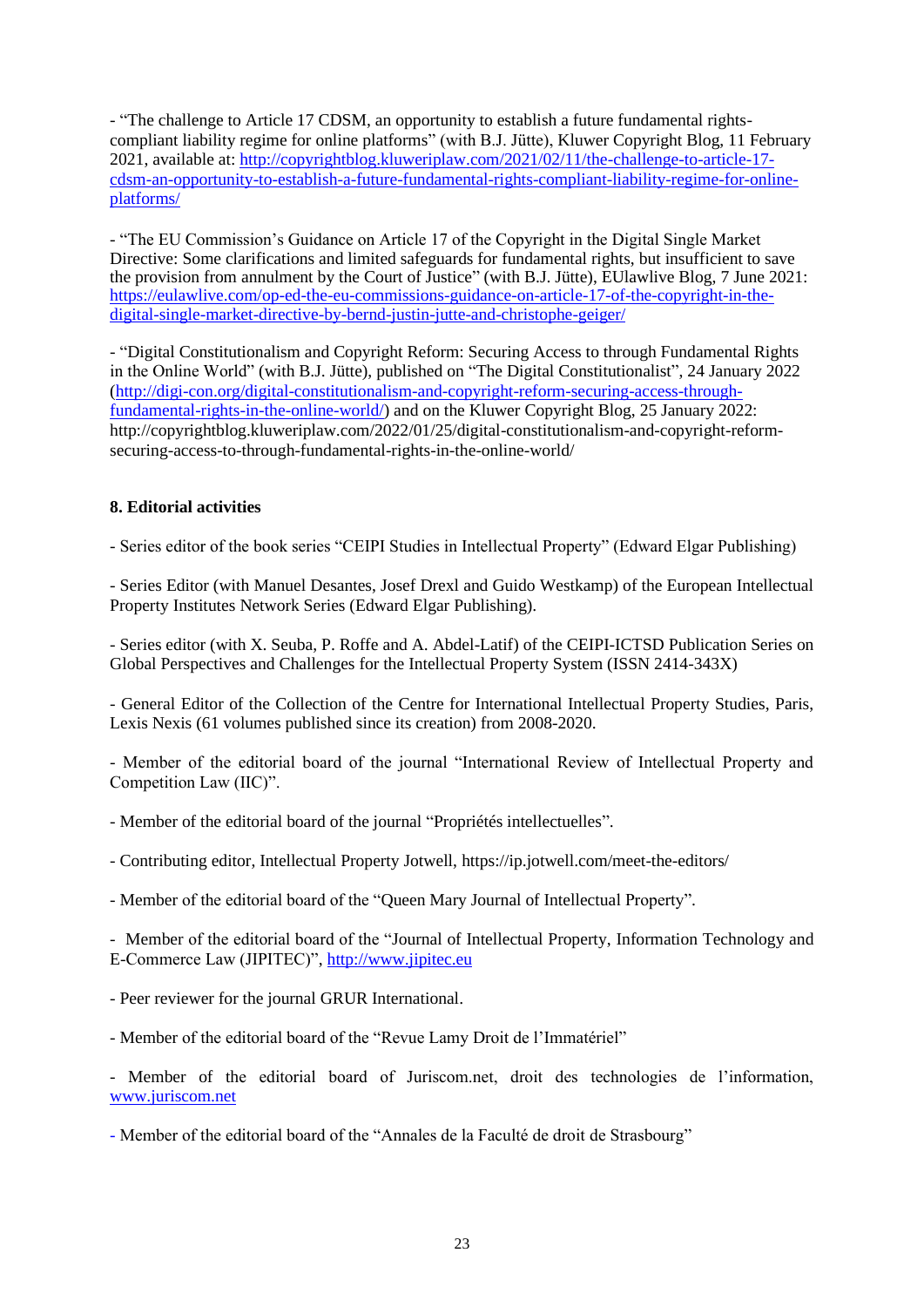- Member of the editorial board of the "Revista Eletrônica do IBPI", journal of the Brazilian institute for intellectual property (Instituto Brasileiro de Propriedade Intelectual) and of the "Biblioteca Eletrônica do IBPI" (e-book publications of the IBPI).

- Member of the advisory panel of "The Indian Journal of Intellectual Property", MHRD IP Chair Publication, Nalsar University of Law, Hyderabad: https://ijipl.nalsar.ac.in/advisory-panel/

- Member of the editorial board of the project "Primary Sources of Copyright, 1450-1900" of the University of Cambridge, UK [\(www.copyrighthistory.org\)](http://www.copyrighthistory.org/).

# **9. Participation to PhD juries**

T. Mylly, "Intellectual Property and European Economic Constitutional Law", Universiy of Turku, Finland, 16 January 2010, as opponent.

B. Fabre, "La crise du droit d'auteur : une approche systémique/ The crisis of copyright law: a systemic approach", University of Aix-Marseille, 13 October 2012, as rapporteur.

L. Boudour, "Counterfeit seizure in the light of fundamental rights", University of Montpellier, 10 December 2012, as rapporteur.

P. Mohr, "The European harmonization of copyright contract law- A comparative law study based on German, English, Spanish and French Law", University of Strasbourg, 29 September 2014, as Phd supervisor. The thesis has received the price of the Research federation "Europe in change" of the University of Strasbourg (best thesis for 2014).

K. Fonseca Tinoco, "Les licences des droits de propriété industrielle à l'épreuve de l'intérêt général, Une étude de droit brésilien, français et européens", University of Strasbourg, 3 December 2014, as President of the jury.

M. Lambrecht, "La responsabilité sociale en matière de droit d'auteur", Catholic University of Louvain, Louvain La Neuve (Belgium), 11 December 2014.

T. Chiou, "Towards a European IP contract law" (co-director: D. Kallinikou, Professor at the University of Athens), University of Strasbourg, 26 Februar 2015, as Phd supervisor. The thesis has received the price of the Research federation "Europe in change" of the University of Strasbourg (best thesis for 2015).

B. J. Jütte, "European Copyright Management in Need of Reconstruction- The Digital Market meets the Ancien (Copyright) Regime", University of Luxemburg, 16 February 2016, as co-president of the jury.

A. Wechs Hatanaka, "Mediation and Intellectual Property, A European and comparative perspective, University of Strasbourg", 26 September 2016, as Phd supervisor. The thesis has received the price of the Research federation "Europe in change" of the University of Strasbourg (best thesis for 2016).

D. Piatek, "La crise des exceptions en droit d'auteur, Etude paradigmatique/ The crisis of exceptions in copyright law: paradigmatic study, University of Orléans, 13 December 2016, as member of the jury.

J. Pedro de Miranda Branco Tomé Quintais, "Copyright in the Age of Online Access, Alternative Compensation Systems in EU Copyright Law", University of Amsterdam, 12 January 2017, as member of the jury.

F. Schönherr, "The Construction of an EU Copyright Law: Towards a Balanced Institutional and Legal Framework", University of Strasbourg, 2 October 2017, as Phd supervisor (The thesis has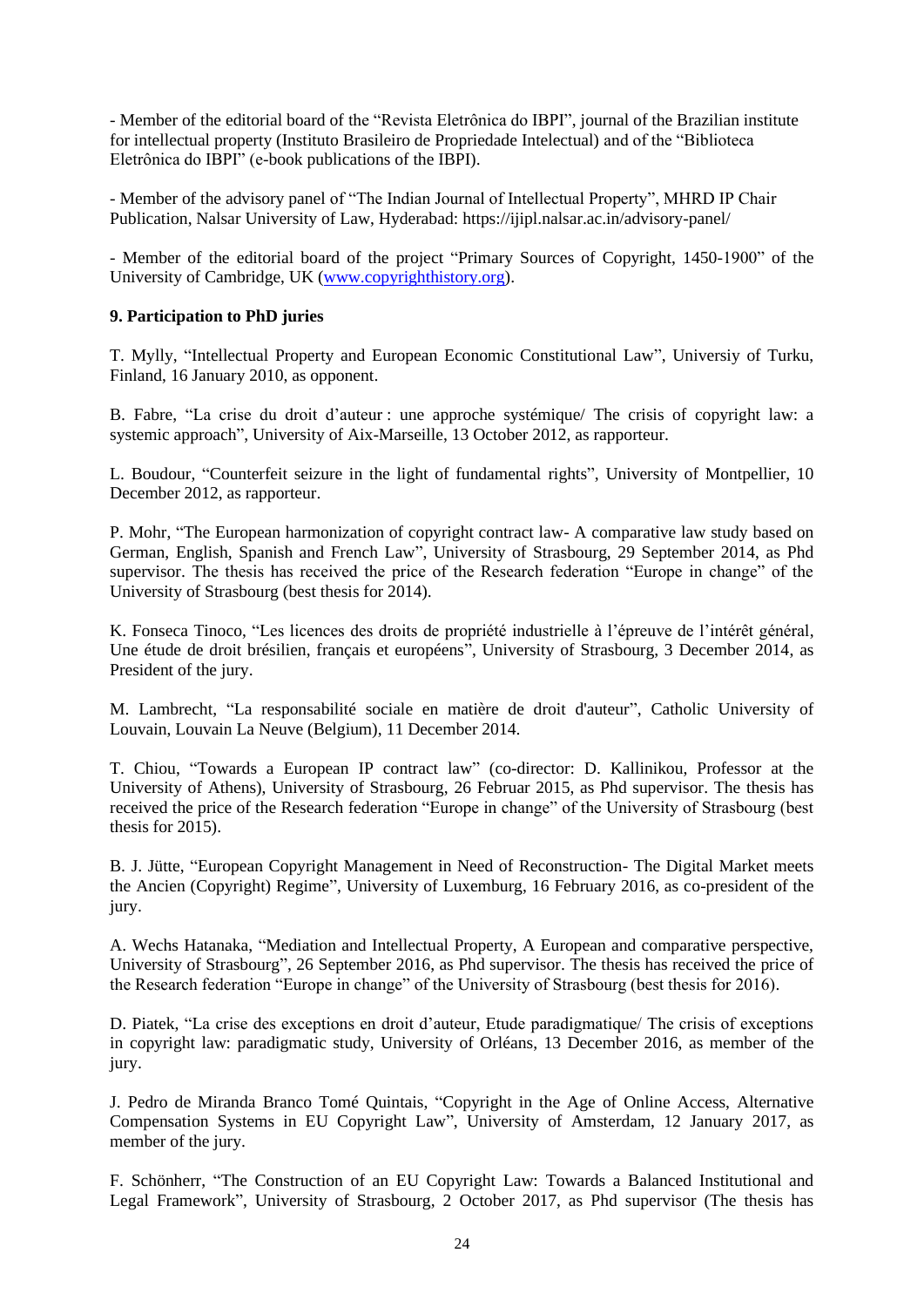received the price of the Research federation "Europe in change" of the University of Strasbourg (best thesis for 2017).

P. Westenberger, "Cultural Palimpsests: Artistic Reuses in Brazil in the Context of Copyright and Human Rights", Queen Mary University of London, 28 June 2018, as external examiner.

N. Kapyrina, "The internationalization of design protection", University of Strasbourg, 14 September 2018, as Phd supervisor.

O. Bulayenko, "Ensuring Remuneration and Access to Culture in the EU Single Market: Construction of Multi-Territorial Collective Management of Copyright", University of Strasbourg, 20 November 2019, as Phd supervisor. The thesis has received the price of the Research federation "Europe in change" of the University of Strasbourg (best thesis for 2019).

N. Esteves, "Partager les brevets, Étude des modèles ouverts en droit des brevets/ Sharing patents, A study of open models in patent law", Sciences Po Paris, 12 December 2019, as rapporteur.

U. Furgal, "Rights on news: expanding copyright on the internet", European University Institute, Department of Law, Florence, Italy, 18 February 2020, as rapporteur.

T. Rendas, "Exceptions in EU Copyright Law: In Search of A Balance between Flexibility and Legal Certainty", Universade Catolica Portuguesa, Lisbonne, Portugal, 25 September 2020, as opponent.

E. Izyumenko, "A Freedom of Expression Perspective on IP law", University of Strasbourg, 15 December 2020, as PhD supervisor.

L. Pontes, "Trademark Boundaries and Fundamental Rights: A Comparative Approach between the US and the EU", University of Strasbourg, 20 September 2021, as PhD supervisor.

T Khuchua, "The Future of the European Patent Judicial Design: In Search for Uniformity", Queen Mary University of London, 12 November 2021, and University of Strasbourg, 14 Dec. 2021, as Phd Co-Supervisor.

## **10. PhD supervision**

## **1. Supervised and defended**

- P. Mohr, "The European harmonization of copyright contract law- A comparative law study based on German, English, Spanish and French Law", University of Strasbourg, 29 September 2014, as Phd supervisor. The thesis has received the price of the Research federation "Europe in change" of the University of Strasbourg (best thesis for 2014).

- T. Chiou, "Towards a European IP contract law" (co-director: D. Kallinikou, Professor at the University of Athens), University of Strasbourg, 26 Februar 2015, as Phd supervisor. The thesis has received the price of the Research federation "Europe in change" of the University of Strasbourg (best thesis for 2015).

- A. Wechs Hatanaka, "Mediation and Intellectual Property, A European and comparative perspective, University of Strasbourg", 26 September 2016, as Phd supervisor. The thesis has received the price of the Research federation "Europe in change" of the University of Strasbourg (best thesis for 2016).

**-** F. Schönherr, "The Construction of an EU Copyright Law: Towards a Balanced Institutional and Legal Framework", University of Strasbourg, 2 October 2017, as Phd supervisor (The thesis has received the price of the Research federation "Europe in change" of the University of Strasbourg (best thesis for 2017).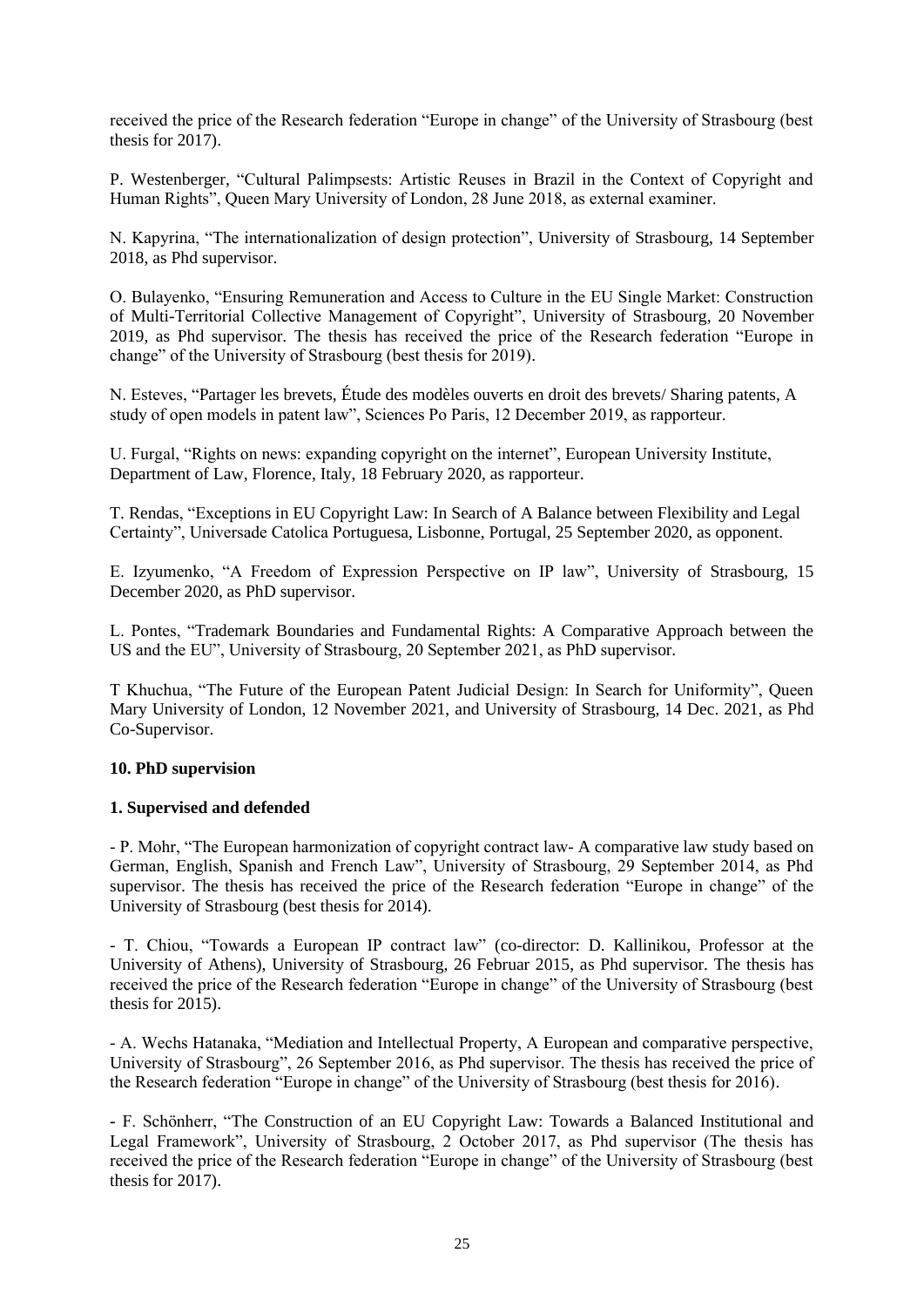- N. Kapyrina, "The internationalization of design protection", University of Strasbourg, 14 September 2018, as Phd supervisor.

- O. Bulayenko, "Ensuring Remuneration and Access to Culture in the EU Single Market: Construction of Multi-Territorial Collective Management of Copyright", University of Strasbourg, 20 November 2019, as Phd supervisor. The thesis has received the price of the Research federation "Europe in change" of the University of Strasbourg (best thesis for 2019).

- E. Izyumenko, "A Freedom of Expression Perspective on IP law", University of Strasbourg, 15 December 2020. The thesis has received the Otto Price from the Chapitre de Saint Thomas Foundation (best thesis in law) and from the Price of Law Faculty of the University of Strasbourg (best thesis in law).

- L. Pontes, "Trademark Boundaries and Fundamental Rights: A Comparative Approach between the US and the EU", University of Strasbourg, 20 September 2021.

- T. Khuchua, The Future of the European Patent Judicial Design: In Search for Uniformity, Phd in cotutelle co-directed with Prof. Uma Suthersanen), Queen Mary University of London, 12 November 2021 and University of Strasbourg, 14 Dec. 2021.

# **2. Currently under supervision**

- Trade Secrets Legal Protection, From a Comparative Analysis of US and Eu Law to A New Model of Understanding, Luc Desaunettes (co-director Reto M. Hilty, Professsor at the Ludwig Maximilian University, Munich (LMU) et director of the Max Planck Institute for Innovation and Competition (Munich)

- EU Copyright Reform: An Institutional Approach, Natasha Mangal (co-director Guido Westkamp, Professor at the Centre for Commercial Law Studies, Queen Mary University of London)

**-** Le contentieux des brevets en Europe à la lumière du brevet européen à effet unitaire et de sa mise en œuvre devant la Juridiction unifiée du brevet**,** Anna Lawrynowicz-Drewek

**-** The Autonomy of the EU legal order vis-à-vis the Member States and the wider world: reconditioning the unified patent court?, Gerhardus Hartman (co-director Guido Westkamp, Professor at the Centre for Commercial Law Studies, Queen Mary University of London)

- Enforcement of intellectual property rights and global trade, Anastasiia Kyrylenko (co-director [Dr.](http://www.ml.ua.es/en/aurelio-lopez)  [Aurelio Lopez-Tarruella,](http://www.ml.ua.es/en/aurelio-lopez) Associate Professor, University of Alicante, Spain)

- The role of human rights and intellectual property standards in shaping obligations of Internet intermediaries under the EU legal framework, Khrystyna Fedunyshynk (co-director Giancarlo Frosio, Associate Professor at the University of Strasbourg)

## **11. Expertise**

- External expert for the Office for Harmonization in the Internal Market (OHIM) in intellectual property law (following the call for expression of interest AMI/001/2013/OBS)

- External expert for the European Parliament in copyright and related rights (following the call for tender IP/C/JURI/FWC/2011-001)

- Reviewer for the Netherlands Organisation for Scientific Research, Division of Social Sciences in the framework of the "TOP Grants Programme Social Sciences 2011".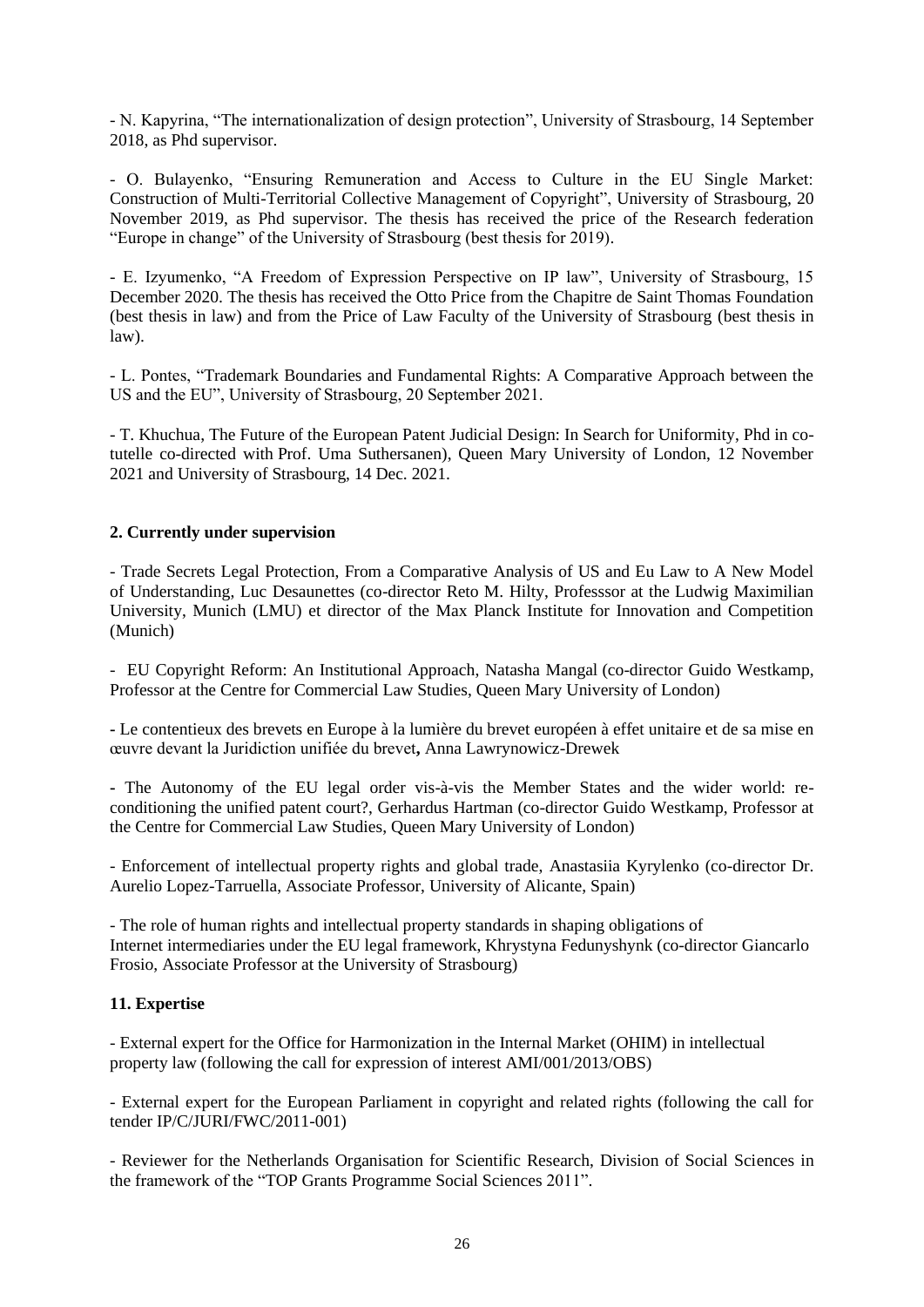- External Expert for the National Association for Research and Technology (Association Nationale de la Recherche et de la Technologie) in the framework of the evaluation of the CIFRE program in 2012 and 2014 in the field of intellectual property.

- External expert for the Czech Science Foundation in the framework of the evaluation of research proposals in the field of Intellectual property law 2012.

- Consultant for the multidisciplinary Brazilian network Proprietas [\(http://www.proprietas.com.br\)](http://www.proprietas.com.br/)

- Expert for the Professional Committee, College of Management, Academic Studies (Israel) on the promotion to the rank of associate professor, 2015.

- Reviewer for South Africa's National Research Foundation (NRF) on the research outputs of an academic associated with a Higher Education/Research Institution in South Africa, 2018, for promotion purposes.

- External expert for the recruitment committee of the Faculty of law of the University of Basel, CH (for the recruitment of a Professor of law in the fields of IP and Live Sciences), 2020.

- Member of the international Steering committee on the Right to Research Project supported by the Arcadia Foundation, American University College of Law, Washington DC (US), 2020-2023.

- External expert nominated by the Düsseldorf Court of Appeal (OLG Düsseldorf) in a case on enforcement of a design right.

- External expert for the Czech Science Foundation in the framework of the evaluation of research proposals in the field of Intellectual property law 2021.

## **II. PRESENTATIONS AT CONFERENCES**

## **2002:**

- Les exceptions au droit d'auteur à des fins d'enseignement et de recherche en droit allemand, Assises Internationales du Programme Numérisation pour l'Enseignement et la Recherche (PNER), Ecole Normale Supérieure, Paris, 18-19.03.2002

## **2003:**

- Copyright and Digital Distance Education, The German Situation, Workshop on "Copyright and Digital Distance Education", Universitat Oberta de Catalunya, Barcelona, 14.07.2003.

- Le droit d'auteur, frein à l'accès à l'information ?, Conference on "Le sommet mondial de la société de l'information", Fondation Heinrich Böll, Berlin, 1.11.2003.

- Les exceptions au droit d'auteur à la lumière des droits fondamentaux, conference of the Max Planck Institute for Intellectual Property on "The balance of interests in copyright law", Berlin, 14.- 15.11.2003.

- De l'adaptation du droit d'auteur aux impératifs de la société de l'information, l'exemple de la copie privée numérique, conference on "L'adaptation du droit d'auteur à la société de l'information", Bundestag (Parlement allemand), Berlin, 27.01.2004.

## **2004:**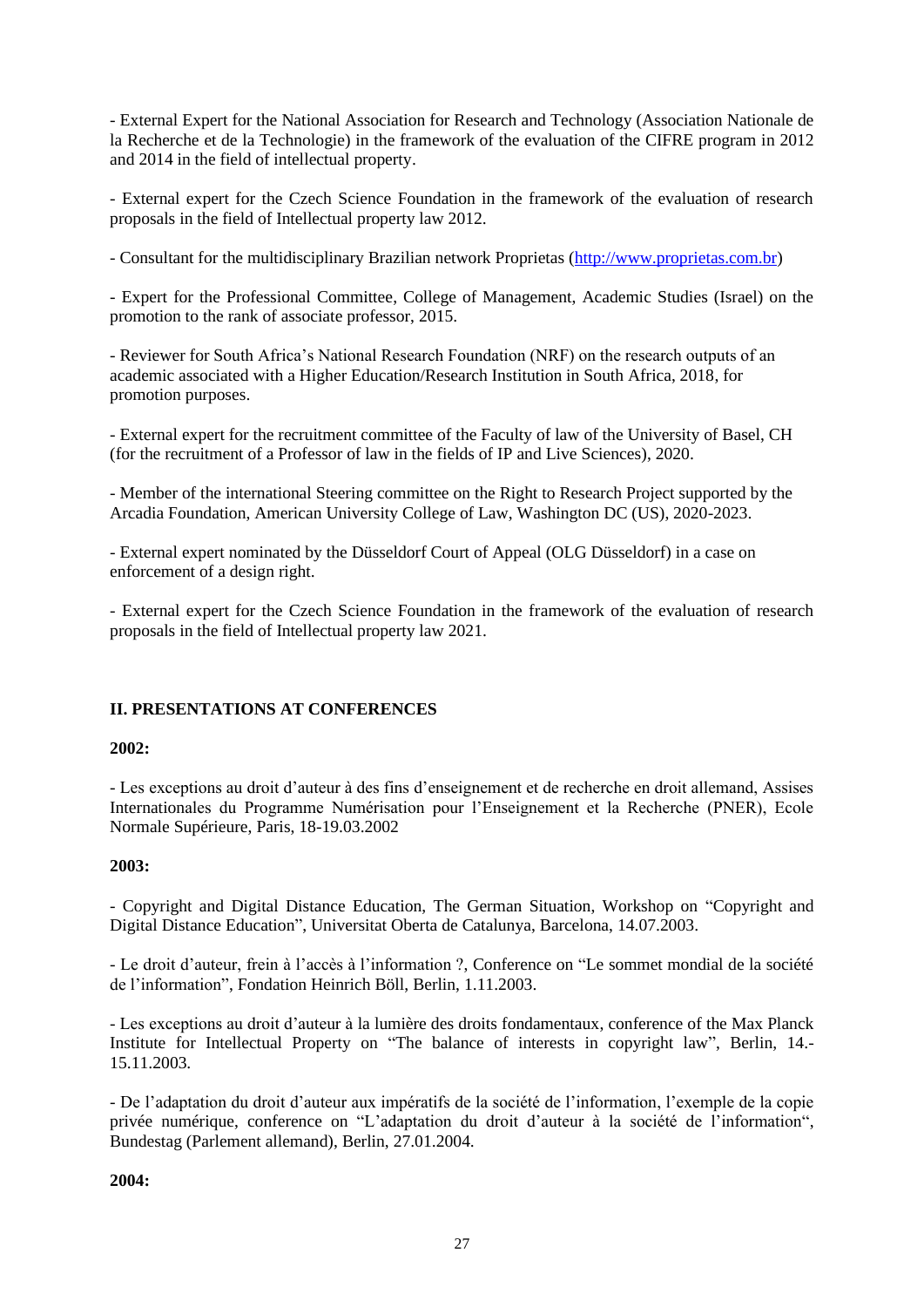- De la balance des intérêts dans le cadre de l'Organisation Mondiale du Commerce, annual conference of the German group on international economic law, Max Planck Institute for Intellectual Property, Munich, 6.02.2004.

- Les accords ADPICs, présentation. Workshop of the Max Planck Institute for Intellectual Property on "L'avenir des accords ADPICs, Aspects économiques", Max Planck Institute, Munich, 27./28.02.2004.

- Repenser le droit d'auteur dans la société de l'information, Conference of the Turkish Center for Copyright and Industrial Property "Le droit d'auteur de Ernst Hirsch à aujourd'hui", Ankara, 24.05.2004.

- The need for exceptions for education and research, Workshop on the topic "A Copyright free world in Higher Education", AHRB Research Centre for Studies in Intellectual Property and Technology Law, University of Edinburgh, Edinburgh, 16.-17.09.2004

- Pour une règlementation "décentralisée" du droit d'auteur? Vers un juste équilibre des intérêts dans la société du savoir globalisée, Conference on: "Politique et droit dans le contexte de la globalisation et la decentralisation", Max Planck Institute for European Legal History, Frankfurt on the Main, 20.09.2004.

- Présentation des rencontres franco-allemandes sur le droit d'auteur (objectifs, perspectives), opening conference of the French-German convention on intellectual property on: "La transposition de la directive sur le droit d'auteur dans la société de l'information en France et en Allemagne", Bourse de commerce, Paris, 24.09.2004.

- Copyright and free access to information. For a fair balance of interests in a globalized world, Conference on: "Science, Technology and Intellectual Property Protection in the 21<sup>st</sup> Century", University of Beijing, China, 9.-11.10.2004.

- Copyright and fundamental rights, University of Chengdu, China, 15.10.2004.

- Les droits de l'homme, nouveau fondement du droit d'auteur?, Conference of the Max Planck Institute for Intellectual Property on: "La balance des intérêts en droit d'auteur, 2ème partie", Harnack- Haus, Berlin, 6.11.2004.

- Copyright and research: what are the imperatives, Workshop on "The public domain and the role of libraries, archives and the scientific community", European Commission, DG Information Society, Luxembourg, 24.11.2004.

- Introduction to the French-German Conference of the institut de recherche en propriété intellectuelle (IRPI) and the Max Planck Institute on: "L'étendue de protection du droit d'auteur", Munich, Max Planck Institute for Intellectual Property, 26.11.2004; Unesco, Paris, 10.12.2004.

## **2005:**

- Introduction to the French-German Conference of the institut de recherche en propriété intellectuelle (IRPI) and the Max Planck Institute on: "Les protections alternatives au droit d'auteur", Munich, Max Planck Institute for Intellectual Property, 11.02.2005; Unesco, Paris, 11.03.2005.

- Hearing of the group "Prospective de la Propriété Intellectuelle pour l'État stratège" on "Quelles perspectives pour la propriété intellectuelle d'ici 2020?", Commissariat général du Plan (under direction of the Prime Minister), Paris, 11.03.2005.

- Pour un rééquilibrage du droit d'auteur au 21<sup>ème</sup> siècle, Max Planck Institute for Intellectual Property, Munich, 9.05.2005.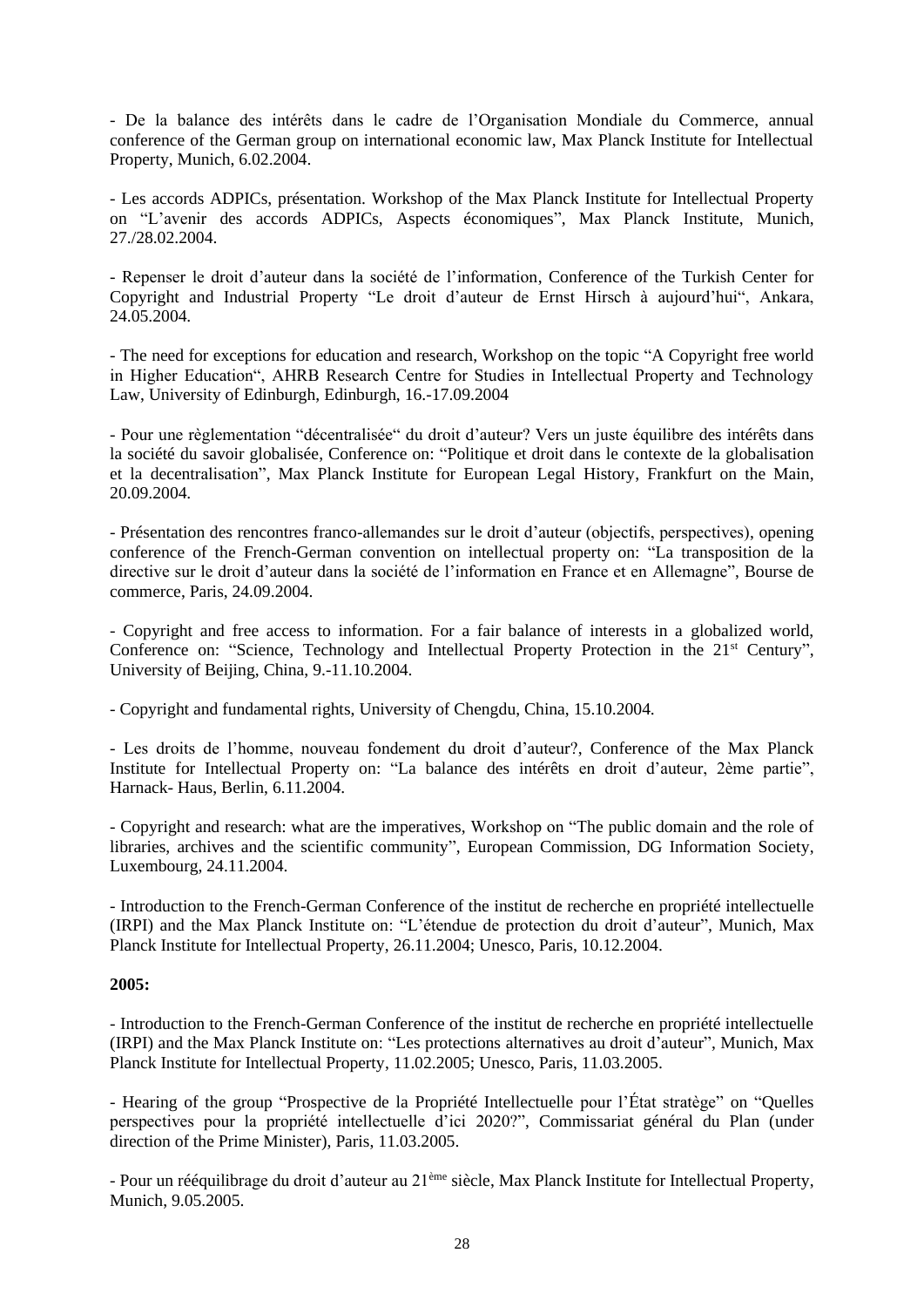- La Propriété intellectuelle, un équilibre en danger? Hearing of the commission "Droit de l'information" de l'Association des Professionnels de l'Information et de la Documentation, Paris, 26.05.2005.

- Introduction to the French-German Conference of the institut de recherche en propriété intellectuelle (IRPI) and the Max Planck Institute on: "Les exceptions au droit d'auteur", Munich, Max Planck Institute for Intellectual Property, 22.04.2005; Unesco, Paris, 27.05.2005.

- "Les exceptions au droit d'auteur en France", French German conference of the institut de recherche en propriété intellectuelle (IRPI) and the Max Planck Institute on: "Les exceptions au droit d'auteur", Unesco, Paris, 27.05.2005.

- L'avenir du droit de la création, perspective de droit comparé, conference on "Prospective du droit de la creation", workgroup ORFEO, Commissariat général du Plan (under direction of the Prime Minister), Paris, 1.06.2005.

- Droit d'auteur et droit du public à l'information, relation conflictuelle ou pacifique?, Conference on: "Quand le droit du public à l'information rencontre les droits sur l'information: vrai ou faux débat?" Université Saint-Louis, Brussels, Belgium, 3.06.2005.

- The Future of the Private Copy Exception from the User's perspective, Elsa-Seminar on Media- and Copyright Law, University of Munich (LMU), 15.07.2005.

- L'avenir de la propriété intellectuelle: les enjeux, Conference on: "La propriété intellectuelle, le point de vue de la recherche", French-German Summer University on: "Science européenne? Divergences et convergences", Frauenchiemsee, 21.07.2005.

- Limitations on copyright: the human rights perspective, Workshop on "Limitations to exclusive rights" in line with the "Wittem-Project" (international network project on a European copyright code), Oslo, Norway, 4.09.2005.

- Introduction to the French-German Conference of the institut de recherche en propriété intellectuelle (IRPI) and the Max Planck Institute on: "Les société de gestion collective", Max Planck Institute, Munich, 9.09.2005; Paris, UNESCO, 4.11.2005.

- Pour un droit d'auteur différencié, Conference of the Max Planck Institute for Intellectual Property on: "La balance des intérêts en droit d'auteur: 3ème partie", Harnack- Haus, Berlin, 7.10.2005.

- "Droit d'auteur vs. droit du public à l'information", Journées suisses du droit de la communication 2005, Berne, Suisse, 13.10.2005.

- Adapting the TRIPS- Agreement to the Information Society? How to preserve free access to information, Conference of l'association internationale de droit économique (AIDE) "The Trips Agreement 10 years on: European and Latin American perspectives", Buenos-Aires, Argentine, 2.11.2005.

- "Constitutionalizing IP Law? The Influence of Fundamental Rights on IP in the EU, Conference of the Turin University and the WIPO Worldwide Academy on: "A Constitutional Age for IP?", Turin, Italy, 2.12.2005.

- Introduction to the French-German Conference of the institut de recherche en propriété intellectuelle (IRPI) and the Max Planck Institute on: "Les aspects contractuels du droit d'auteur", Munich, Max Planck Institute for Intellectual Property, 18.11.2005; Paris, UNESCO, 9 December 2005.

**2006:**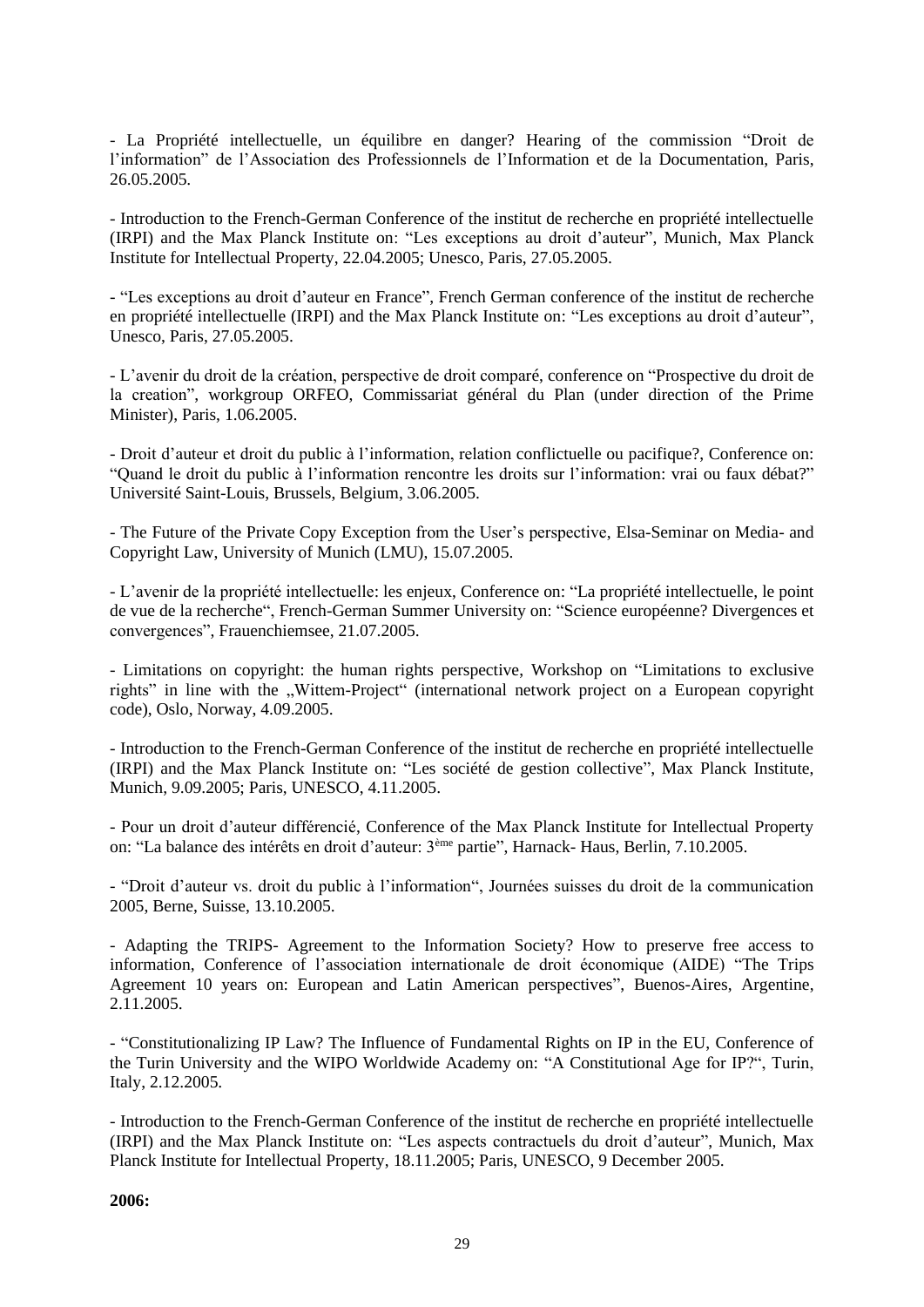- Introduction to different topics (étendue de la protection, alternatives, exceptions, sociétés de gestion collectives, aspects contractuels) on the occasion of the closing meeting of the French-German convention on copyright law: "Urheberrecht im deutsch-französischen Dialog, Impulse für eine europäische Rechtsharmonisierung", Munich, European Patent Office, 13.01.2006.

- Authors right, Copyright and the Public's Right to Information, A Complex Relationship, ARHC Conference "Copyright, Corporate Power and Human Rights", Queen Mary University, London, 27 January 2006.

- Le droit d'accès à l'information et les autres libertés fondamentales, Conference of The Vrije Universiteit Brussel and the centre de Recherche et d'Information pour le Développement - CRID on: "L'intérêt général et l'accès à l'information en propriété intellectuelle", Brussels, 22 April 2006.

- Intellectual Property and Censorship, Conference of the Danish Copyright Society, Copenhagen, 8 June 2006.

- Les exceptions en faveur de la création dérivée (citation, parodie et droit d'adaptation), Study Days of ALAI on: "Droit d'auteur et liberté d'expression", Barcelona, 19-20 June 2006.

- Redrafting Moral Rights in the European Union?, Workshop on "Moral rights" in line with the "Wittem-Project" (international network project on a European copyright code), Barcelona, 21 June 2006.

- Introduction to and charge of the workshop "Copyright Law", Conference of the Centre for Intellectual Property Law (CIER), Molengraaff Institute for Private Law, Utrecht University, The Netherlands, on: "The Human Rights Paradox in Intellectual Property Law", 3-4 July 2006.

- Primary Sources of Copyright in France and Germany (1450-1900), workshop of the Advisory Board, AHRC Resource Enhancement Grant, Centre for Intellectual Property and Information Law, University of Cambridge (Royaume Uni), of 28-30 September 2006.

- Copyright, promotion or obstacle to cultural development?, International Seminar on Intellectual Property Education and Research, Conference organized in collaboration with the Max Planck Institute for Intellectual Property, WIPO and the University of Hyderabad, India, 16 and 17 November 2006.

## **2007:**

- La loi du 1er août 2006, une adaptation du droit d'auteur aux besoins de la société de l'information ?, Workshop of l'association des professionnels de l'information et de la documentation on "La loi DADVSI… et après", Paris, 18 January 2007.

- Copyright and Digital Rights Management, Conference organized by the European Commission on: "Scientific Publishing in the European Research Area: Access, Dissemination and Preservation in the Digital Age", European Commission, Brussels, Belgium, 15 February 2007.

- From Berne to national law via the Copyright Directive: The Three-Step Test, an instrument for legislators or an instrument for judges?, Workshop organized in collaboration with the Max Planck Institute and the Queen Mary University of London on: "Rethinking the Three-Step Test", Paris, University of London Institute, 16 February 2007.

- [The future of the private copy exception,](http://www.intellecprop.mpg.de/ww/de/pub/organisation/wissenschaftlicher_bereich/wiss__mitarbeiter/content9392.cfm) Workshop organized by l'Universitat Oberta de Catalunya on "Copyright at crossroads: On-line licensing and private copying", Barcelona, Spain, 26 February 2007.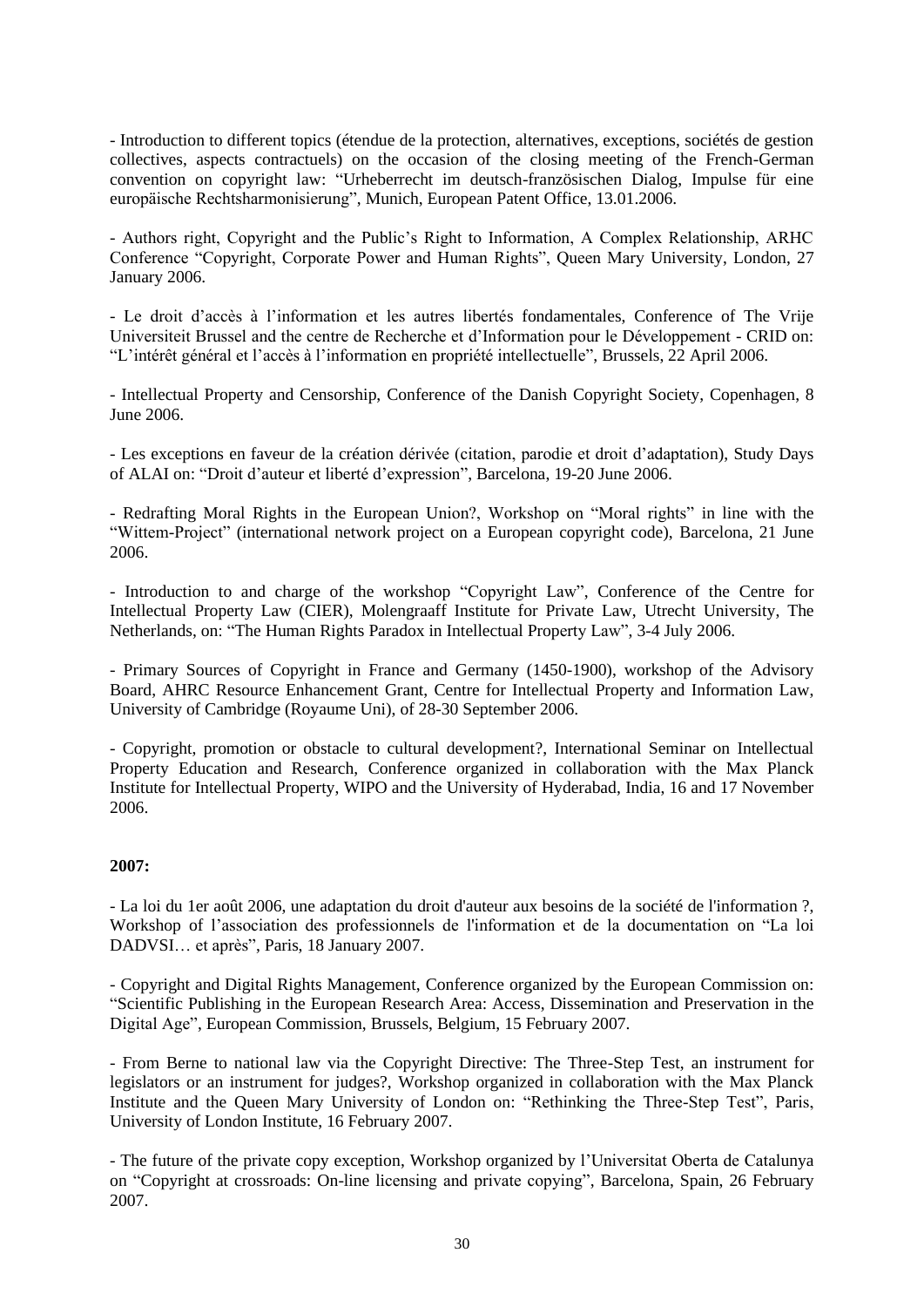- La protection contractuelle des auteurs en droit allemand et droit français: comment assurer une meilleure rémunération des créateurs?, Contribution on the occasion of the workshop on: "La valorisation du travail artistique", Ministère de la Culture, Paris, 30 mars 2007.

- Die französische Regierungsstudie zur Immaterialgüterwirtschaft: Ein Wegweiser für die Zukunft des europäischen Urheberrechts? (Le rapport Levy/Jouyet sur l'économie de l'immatériel: une perspective pour l'avenir du droit d'auteur à l'échelle européenne?), Contribution on the occasion of the workshop organized by the German group of ALAI and the GRUR, Max Planck Institute for Intellectual Property, Munich, 27 April 2007.

- La concurrence déloyale: complément ou alternative au droit d'auteur?, Annual workshop of the Canadian group of ALAI, Montréal, Canada, 14 Mai 2007.

- Copyright on Information Technology (IT) Products- Balancing Right Holders' and Users' Rights, Workshop organized by ATRIP (International Association for the Advancement of Teaching and Research in Intellectual Property) on "Intellectual Property and Market Power", Buenos-Aires, Argentine, 17 July 2007.

- The Answer to the Machine should not be the Machine, Closing convention of the "EU- Twinning Project for Turkey" on: "Rethinking the boundaries of Copyright", Istanbul, Turkey, 16 November 2007.

- Le nouveau rôle du public en droit d'auteur, Journée d'études de l'AFPIDA, Société des Gens de Lettres, Paris, 6.12.2007.

#### **2008:**

- Propriété intellectuelle et droits fondamentaux, Aspects pratiques, Journée d'actualité du droit de la propriété intellectuelle organized by CEIPI, Strasbourg, 22 April 2008.

- La notion d'auteur dans les œuvres "dynamiques": l'auteur second et la liberté de création, workshop organized by laboratoire DANTE (Université de Versailles Saint Quentin) on "dynamic" works, Faculté de droit, 19 Mai 2008.

- Is the mandatory collective administration of copyrights compatible with the rule of the Three-Step test?, Study Day of the Max Planck Institute for Intellectual Property on the collecting society in copyright law, Munich, 2 June 2008.

- Exceptions and Limitations to Copyright Law, Time to rethink the legal framework? International conference of the "Duke University School of Law" (USA), Künstlerhaus, Munich, 21 June 2008.

- Does international copyright law lead to a Propertization of Culture?, workshop organized by the University of Leipzig on "The Propertization of Culture. The International Governance of the Copyright Regime", Dresden, 4 July 2008.

- The Constitutional Framework of Intellectual Property after the adoption of the Lisbon Treaty, Workshop organized in collaboration of the University of Turku and the Universities of Louisville and Michigan (USA), Turku, Finland, 17 July 2008.

- Presentation of a "Declaration on a balanced interpretation of the Three-Step Test", opening convention of the annual workshop of ATRIP, Max Planck Institute for Intellectual Property, Munich, 20 July 2008.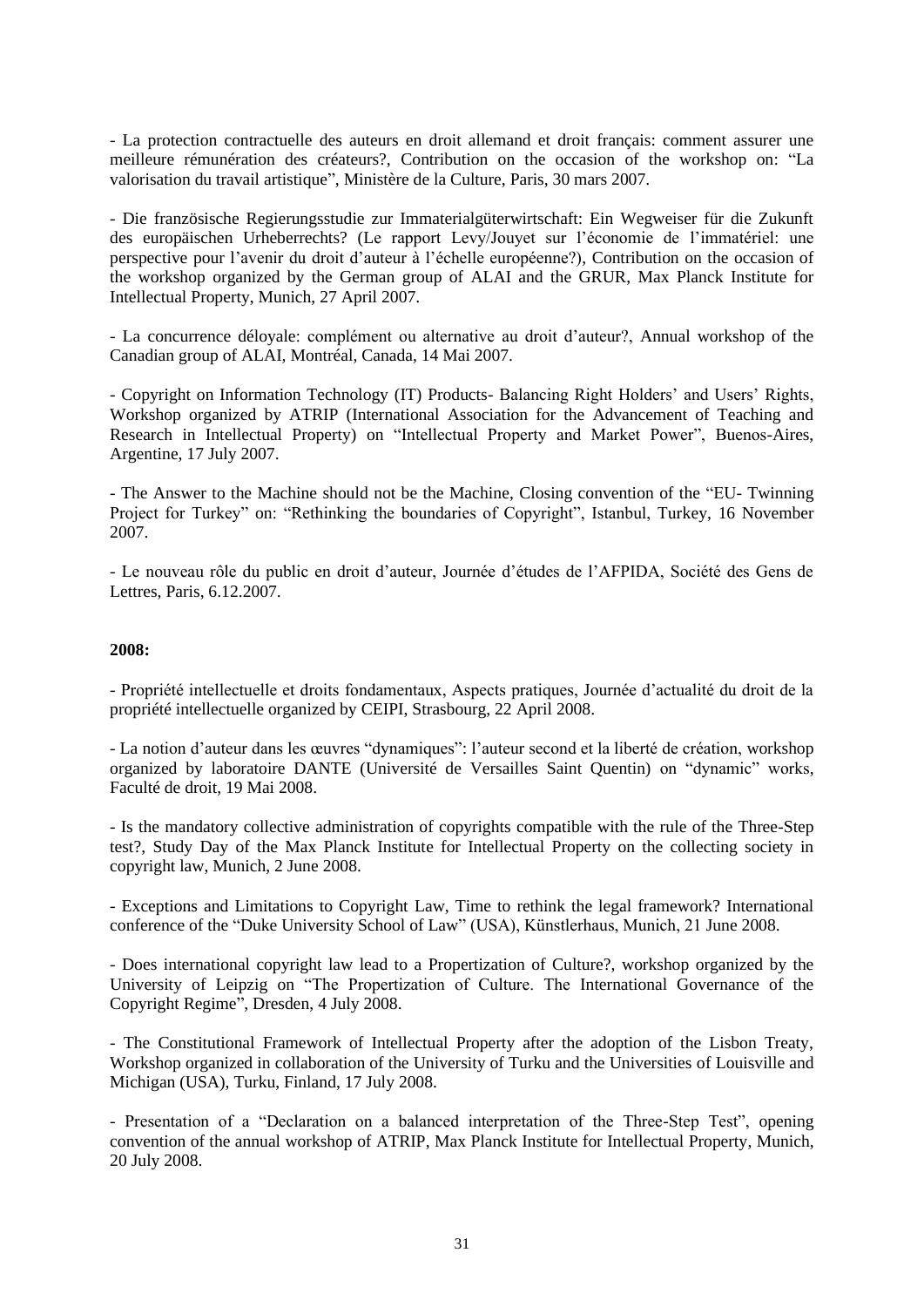- Rethinking the TRIPS-Agreement, annual workshop organized by ATRIP (International Association for the Advancement of Teaching and Research in Intellectual Property), Munich, 22 July 2008.

- Hearing on "L'avenir du droit d'auteur en Europe", Commission de la culture, de la science et de l'éducation, Conseil de l'Europe, Paris, 9 December 2008.

#### **2009:**

**-** Policy recommendations in Intellectual Property for the U.S. Government and the European Communities over the next four years (2009-2013), workshop organized by the Trans Atlantic Consumer Dialogue (TACD) on **"**Patents, Copyrights and Knowledge Governance: The Next Four Years"**,** Washington D.C., USA, 13 January 2009.

- Der Drei Stufen Test/ Le Test des trois étapes en droit international de la propriété intellectuelle, conference organized at Zurich by "Schweizer Forum für Kommunikationsrecht" on "Les exceptions au droit d'auteur/ Die Schranken des Urheberrechts", Zurich (CH), 28 January 2009.

- Propriété intellectuelle et droits fondamentaux au sein de l'Union européenne: Une saine complémentarité, annual conference of the Canadian group of ALAI, Montréal, 19 February 2009.

- Nuances de langage en matière de droit d'auteur à l'échelle communautaire et conséquences juridiques, workshop organized by the University of Montreal on "Language and copyright", University of Montreal, Canada, 20 February 2009.

- Towards an international instrument on Copyright Limitations, Workshop of the NYU School of Law and the Max Planck Institute for IP on "Ceilings on Intellectual Property Rights", New York, 1 May 2009.

- Influence, past and present, of the Statute of Anne, on civil and common law countries, annual conference of ALAI on "From 1710 to Cyberspace, Celebrating 300 Years of Copyright and looking to its future, London (UK), 15 June 2009.

- Marques et droits fondamentaux, Conference organized by CEIPI on "Les défis du droit des marques au XXIème siècle, Journées d'études en l'honneur du Prof. Yves Reboul", University of Strasbourg, 20 June 2009.

- Promoting Innovation through Copyright Limitations?, Reflections on the Concept of Exclusivity in Copyright Law, conference organized by the University of Hokkaido on "Intellectual Property and Global Justice", Sapporo, Japan, 19 August 2009.

- La fonction sociale des droits de propriété intellectuelle, conférence organised by the Regulation Chair Régulation of Science-Po Paris, Cour de Cassation (French Supreme Court), Paris, 28 September 2009.

**-** Encouraging creative uses by appropriate copyright legislation: How to foster innovation in the digital age, conference organized by the Vanderbilt Law School on "Drawing Lines in the Digital Age: Copyright, Fair Use, and Derivative Works", Nashville, USA, 23 October 2009.

- Digital Challenges for Author's Rights, international conference on "Promoting Strategic Responses to Globalization", Federal University of Rio de Janeiro, Brazil, 5 November 2009.

- Fundamental Rights as Common Principles of European Intellectual Property, conference organized by the University of Bayreuth on "Common Principles of European Intellectual Property", Bayreuth (Germany), 21 November 2009.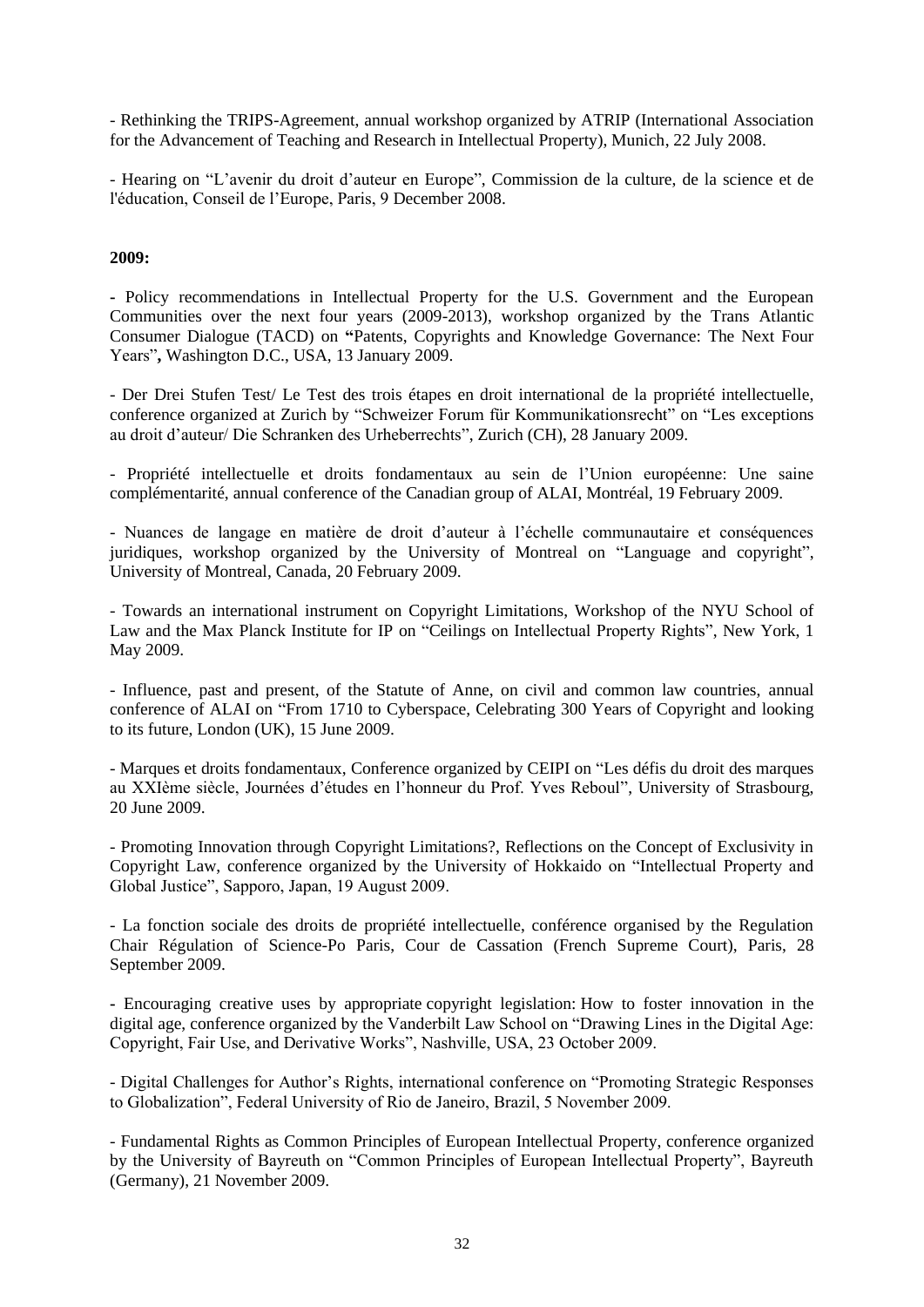- 'Humanising' the IP System: Fundamental rights as tools to preserve a fair balance within intellectual property, Public Lecture at the University of Oxford, UK, 24 November 2009.

- L'avenir du droit d'auteur en Europe : Vers un juste équilibre entre protection et accès à l'information, Public lecture in the context of the CEIPIs serie of lecture "(Re)thinking Intellectual Property", University of Strasbourg, 7 December 2009.

## **2010 :**

- Copyright and Freedom of Expression: Limiting the Exclusive Right by the Way of the ECHR?, international conference organised by the University of Hannover on "Commons, Users, Service Providers, Internet (Self-) Regulation and Copyright", University Leibniz of Hannover, Allemagne, 17 March 2010.

- Vers une juridiction européenne en matière de brevets, Etats des lieux, International conference organised by CEIPI on "Towards a European Patent Court", European Parlaiment, Strasbourg, 16 April 2010.

- Intellectual Property after the Treaty of Lisbon: Towards a Different Approach in the New European Legal Order?, Conference at the University of Alicante, Spain, 14 May 2010.

- L'Europe de la propriété intellectuelle : une cohérence européenne ?, Presentation during the round table on "Vers une Europe de la propriété intellectuelle" organised by ENA, CEIPI, IEEPI and INPI, European Parliament, Strasbourg, 19 May 2010.

- Les fondements des droits de propriété intellectuelle en France et en Allemagne, Conference of the Centre Juridique Franco-Allemand on "Convergences et divergences entre droit français et allemand, Commémoration des 55 ans du CJFA", University of Saarland, Germany, 2 July 2010.

- Copyright and New Technologies: How to Keep an Appropriate Balance in the Digital Environment?, Conference organized by the Ministries of Culture and Foreign Affairs of Argentina, on "Cultural Industries as an Element for Economic and Cultural Development", Buenos Aires, Argentina, 13 August 2010.

- Between Individualism and Collectivism: East Germany's Approach of Copyright Law after World War II - A Comment on Matthias Wiessners Paper, Second workshop of ISHTIP (International Society for the History and Theory of Intellectual Property) on "Geographies of Intellectual Property", American University, Washington D.C. (USA), 26 September 2010.

- Determining the Scope of Protection of Trademarks with a Reputation: The Need to take Freedom of Expression into account, Conference organised by the Trademark Law Institute on "The Protection of Trademarks with a Reputation", VU University Amsterdam, The Netherlands, 16 October 2010.

- Making Copyright Fit for the 21<sup>st</sup> Century, Achievements and New perspectives, Inaugural public of the CEIPI/Ss. Cyril and Methodius Master Program on Intellectual Property, University Ss. Cyril and Methodius, Skopje, Macedonia, 12 November 2010.

- La loi française "Création et internet" et la situation dans les autres États européens, Conference organized by the University of Saint Louis, the Free University of Brussels and the University of Liège on the topic "Quelles réponses juridiques au téléchargement d'œuvre sur internet ? Perspectives belges et européennes", Free University of Brussels, Brussels, 14 December 2010.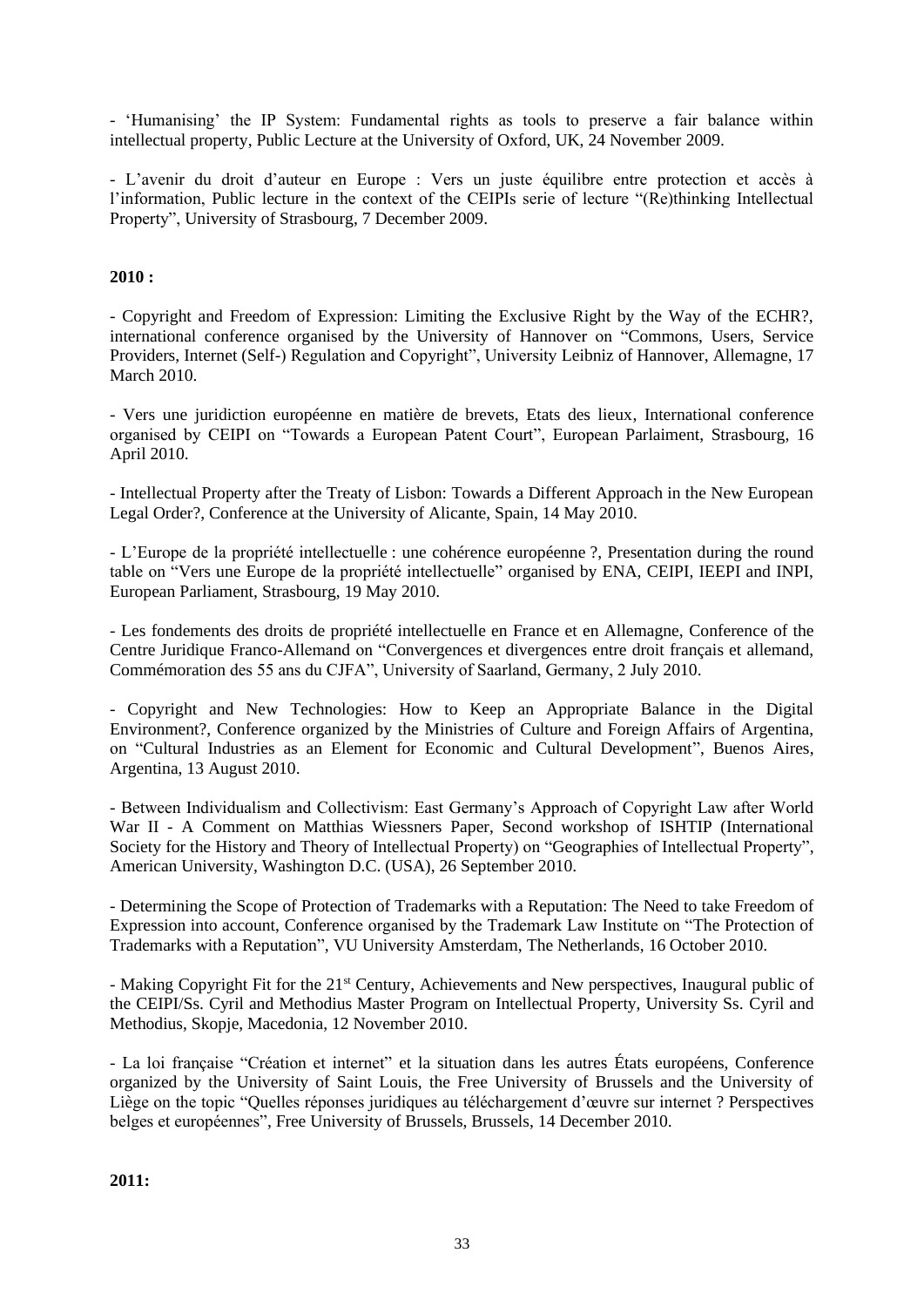- The Construction of Intellectual Property in the EU: Searching for Coherence, 12<sup>th</sup> EIPIN conference organized by CEIPI on the topic "Constructing European IP: Achievements and New Perspectives", Strasbourg, European Parliament, 24 February 2011.

- European Intellectual Property: Past Developments and Future Challenges, Public Lecture in the Framework the CEIPI/ Ss. Cyril and Methodius Master Program on Intellectual Property, University Ss. Cyril and Methodius, Skopje, Macedonia,, 7 March 2011.

- Marques renommées et liberté d'expression, Seminar organized by the CEIPI and the University of Liège in the framework of APRAM/University initiative on the topic "Towards an Overprotection of Well Known Trademarks?", Maison des Arts et Métiers, Paris, 21 March 2010.

- New Trends in International Intellectual Property Protection, Concluding Remarks, 12<sup>th</sup> EIPIN Conference organized by the University of Alicante on the topic "New Trends in International Intellectual Property Protection", Alicante, Spain, 10 April 2011.

- Exceptions and limitations to the copyright in the European Union: What acquis?, International conference organized by the University of Cyprus on the topic "Toward a European Copyright Code", Nicosia, Cyprus, 14 April 2011.

- Information law in a cross-border European context, Information: universal or commercial use?, 6<sup>th</sup> European Jurists Forum organized by the Ministry of Justice, the Ministry of Finance, the University of Luxembourg and the Luxembourg Bar Council, Conference Center, Luxembourg, 20 May 2011.

- Copyright - A Tool for Creation, Presentation at a Hearing at the European Parliament on the topic: "The Future of Copyright in the Digital Era", Brussels, 1<sup>st</sup> June 2011.

- Issues and priorities for global copyright reform, Seminar organized by the International Center for Trade and Sustainable Development (ICTSD) in cooperation with the Program on Information Justice and Intellectual Property (PIJIP) at American University Washington College of Law, the American Assembly (Columbia University) and the Fundação Getulio Vargas in Rio (Brazil) on the topic "Scenarios for Global Copyright Reform and Public Interest Intellectual Property", Divonne (Geneva), 18 June 2011.

- Safeguarding Policy Space in International Copyright Law, 2<sup>nd</sup> KIT-BETA Scientific Workshop, Karlsruhe, Karlsruhe Institute for Technology, June 27, 2011.

- The Future of Intellectual Property in Europe: What Role for the Legislator?, Hearing at the European Parliament on the topic "Copyright and Intellectual Property in the Digital Age", Brussels, 30 June 2011.

- Facilitating Creative Uses: What Reform for Copyright in Europe?, 12<sup>th</sup> International Free Software Meeting, Strasbourg, Faculty of Law, 13 July 2011.

- Trade in Counterfeit Goods - Is ACTA the right answer?, 2011 ATRIP Congress on the topic "IP Law at the Crossroads of Trade", Singapore, Faculty of Law, NUS (Bukit Timah Campus), 26 July 2011.

- "The Adjudication of Fundamental Rights in Europe: What Contribution to IP Reform?" and "A "Development Agenda" for Europe in the field of IP?", Global Congress on Public Interest Intellectual Property Law, American University Washington College of Law, Washington (USA), 26 August 2011.

- Flexibilities Inside and Outside the EU Acquis: Interpreting the Three Step Test in the Light of Fundamental Rights, Workshop on the topic "Fair Use in Europe. In Search of Flexibilities in Copyright Law", Free University of Amsterdam (The Netherlands), 17 September 2011.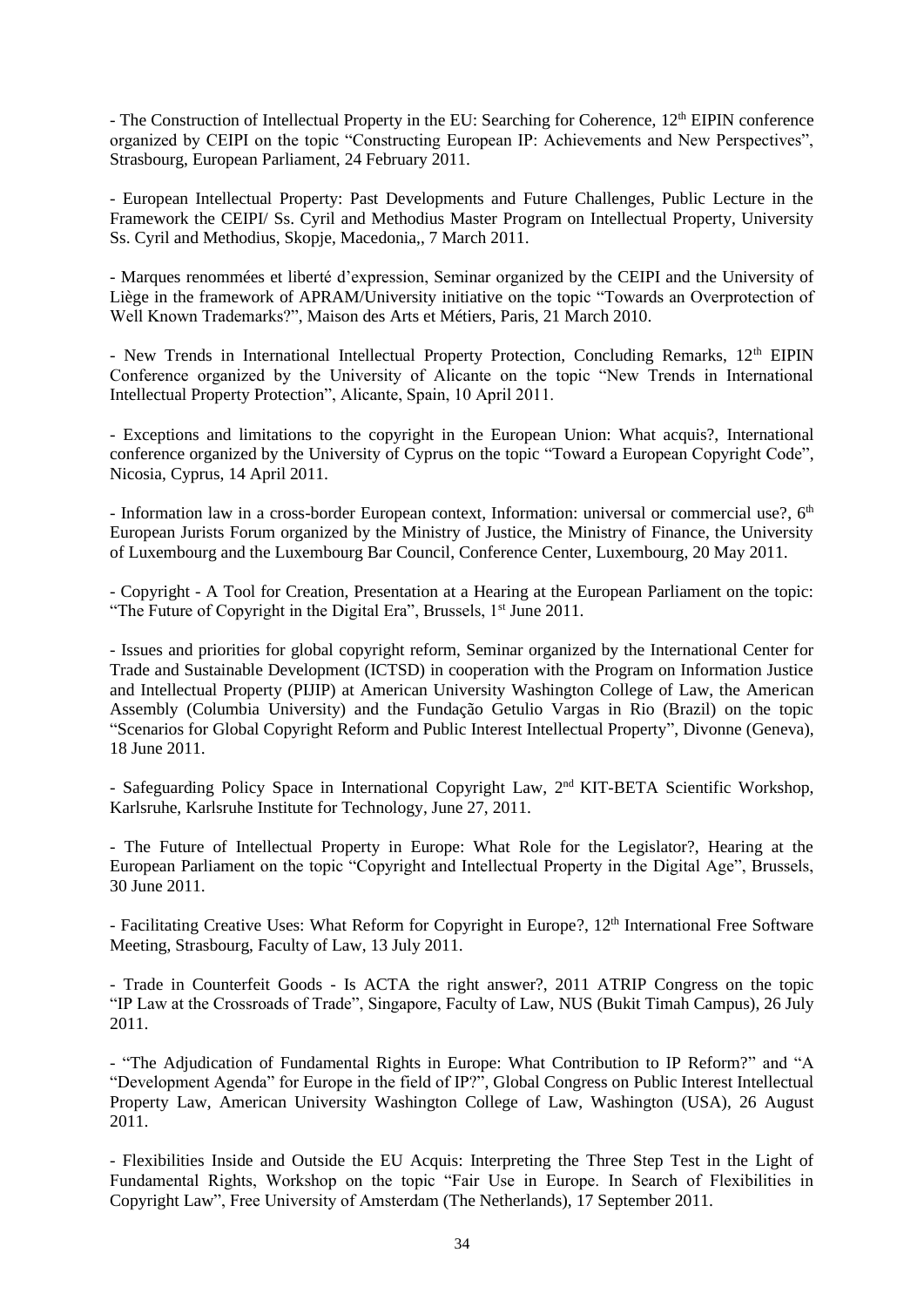- The Constitutional Dimension of Copyright, Waseda Law School IP Seminar Series, Tokyo (Japan), 24 September 2011.

- Copyright and Access to Knowledge in the Digital Age, Milan University (Italy), 25 October 2011.

# **2012:**

- New competences. The Lisbon Treaty and the Charter on Fundamental Right: consequences for EU copyright policy, Conference organized by the CRID (Namur) and the Institute for Information Law (Amsterdam) on the topic "Ten Years after the EU Directive on Copyright in the Information Society: Looking Back and Looking Forward", European Parliament, Brussels, 13 January 2012.

- A comprehensive assessment of the "Anti-Counterfeiting Trade Agreement" (ACTA) and the EU IPR protection and enforcement-related trade policies, Workshop organized by the Directorate General for External Policies for the Policy Department and Committee on International Trade on the topic of "The Anti-Counterfeiting Trade Agreement (ACTA)", European Parliament, Brussels, 1 March 2012.

- What Flexibilities in Copyright Law?, University of Alicante (Spain) 26 March 2012.

- La propriété intellectuelle au service de la liberté d'expression, Conference organized by the University of Versailles Saint-Quentin (Laboratoire DANTE) on the topic "Digital Life: A User's Manual, What are the good legal rules for regulating Internet?", Court of Appeal of Versailles, 6 April 2012.

- Patent Law in the European Union: A System at Crossroads, CEIPI Conference on the topic: "What Patent Law for the European Union?", European Parliament, Strasbourg, 26 April 2012.

- Limitations and Exceptions, "Fair Use" and the Three-Step Test in Relation to Educational Materials- A European Perspective, Seminar organized by the Max Planck Institute and the University of Minnesota on the topic "The International Copyright System and Access to Education: Challenges, New Access Models and Prospects for New Principles", Max Planck Institute for Intellectual Property and Competition Law, Munich (Germany), 14 May 2012.

- Fostering Access to the Marketplace through "Limitations" to Trademark Law, International Conference organized by the Bucerius Law School, Center for Transnational IP, Media and Technology Law and Policy, on the topic "The Access Challenge in the 21<sup>st</sup> Century: Emerging Issues in Intellectual Property Laws and Knowledge Governance", Hamburg (Germany), 18 May 2012.

- Access and Enforcement- ACTA in the EU and beyond, a Comment on the recent Discussions at the European Parliament, International Conference organized by the Bucerius Law School, Center for Transnational IP, Media and Technology Law and Policy, on the topic "The Access Challenge in the 21<sup>st</sup> Century: Emerging Issues in Intellectual Property Laws and Knowledge Governance", Hamburg (Germany), 19 May 2012.

- Harmonizing Enforcement of IP Rights at Global Level: Is ACTA the Right Answer?, Sixth Advanced Research Forum on Intellectual Property Rights, "Selected Topics on Cultural and Legal Pluralism in IP Law", World Intellectual Property Organization (WIPO), Geneva (CH), 29 May 2012

- Securing access to knowledge, a crucial issue for a modern and balanced copyright law, International Conference organized by the University of Buenos Aires (UBA) on the topic "Intellectual property and access to knowledge. The University's role/ Propiedad intellectual y acceso al conocimiento", UBA, Faculty of Law, Buenos Aires, Argentina, 6 June 2012.

- The Rise and (Possible) Fall of ACTA, Or why legitimate ends cannot justify all means, MIPLC lecture series, Max Planck Institute for Intellectual Property Law, Munich (Germany), 13 June 2012.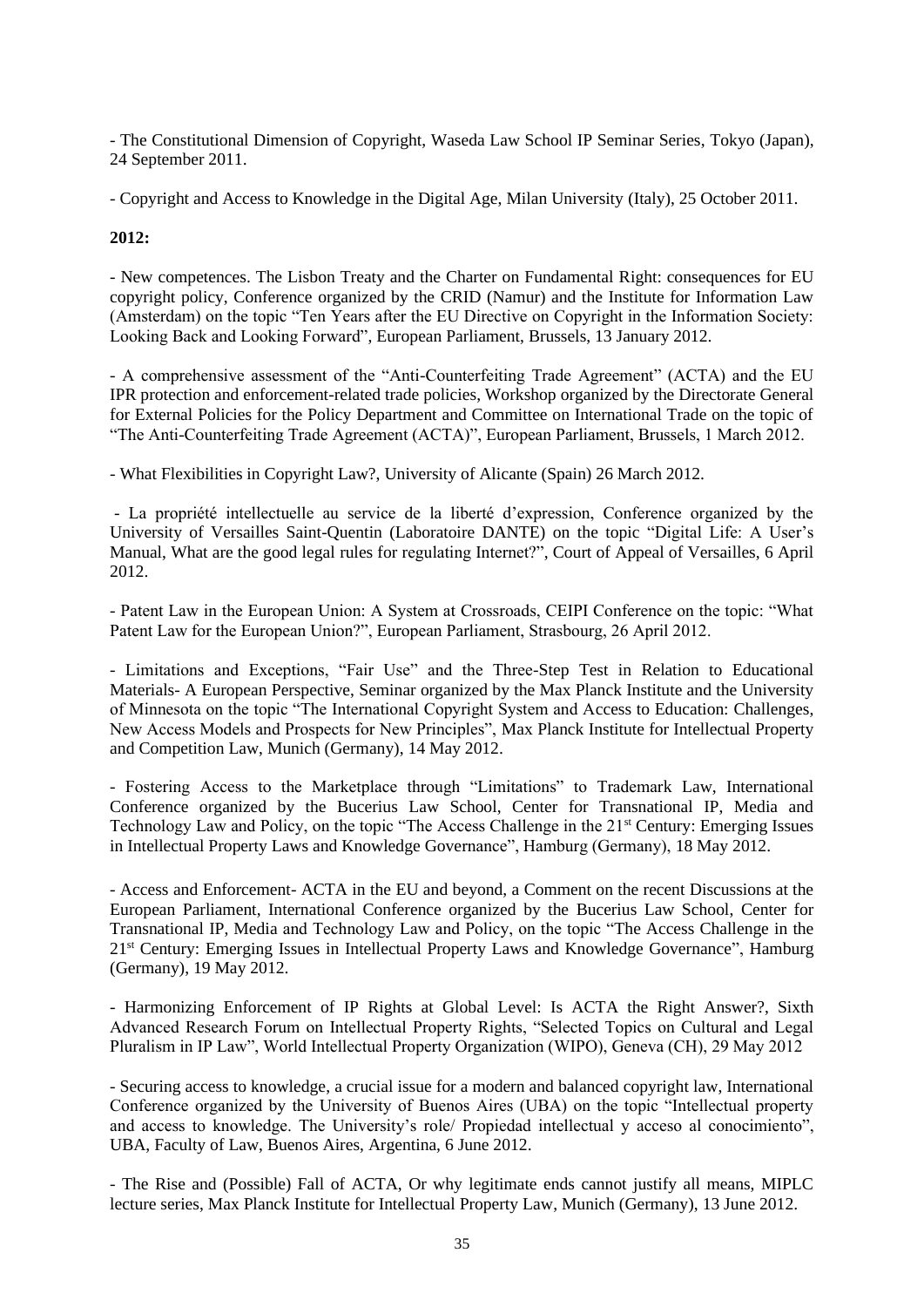**-** How to draw the line between IPRs and Individual Freedoms? ACTA Provisions on Enforcement in the Digital Environment and the Individual Users, Conference organized by the FEDIL (Business Federation Luxembourg) on the topic "Copyright in the Digital Era: Finding the right balance between protection and free markets. The Place of Luxembourg in the (Internal and) Global Market of Information Society"**,** Luxembourg, July 4, 2012.

- Freedom of expression and copyright, Or What Fundamental Rights can add to the Debate on Copyright Reform, International Summer Seminar organised by the CERDI on the topic "Copyright in Motion", Université Paris Sud, Sceaux, 13 July 2012.

**-** Intellectual Property and Ethics, 31st Annual Congress of the ATRIP (International Association for the Advancement of Teaching and Research in Intellectual Property) on the topic "Intellectual Property: Methods and Perspectives", University Chicago-Kent, Chicago (US), 31 July 2012**.**

- Copyright, access and cultural commons, International conference on the topic ["Challenge of the](http://www.ceipi.edu/fileadmin/upload/DUN/CEIPI/Documents/Colloques/Autres/Bresil/Programa_Final_commons_set_2012_Rio_de_Janeiro.pdf)  [Commons: Properties in the XXI Century",](http://www.ceipi.edu/fileadmin/upload/DUN/CEIPI/Documents/Colloques/Autres/Bresil/Programa_Final_commons_set_2012_Rio_de_Janeiro.pdf) Federal University of Rio de Janeiro, Rio (Brasil), 10 September 2012.

**-** Open Access through an Opening of Copyright Law, The crucial role of Limitations and exceptions, Conference on the topic "IP and Open Access", National Health School of Fundação Osvaldo Cruz, Rio de Janeiro (Brasil), 11 September 2012.

- The constitutionalization of private law on the example of intellectual property. Conference on the topic ["The 10 years of the Brazilian new Civil Code",](http://www.pucrs.br/eventos/codigocivil/?p=programacao) Catholic University PUCRS, Porto Alegre, (Brazil), 13 September 2012.

**-** The rejection of ACTA by the European Parliament: What lessons to be learned? What perspectives for enforcement of IP Rights at the international level?, International seminar on the topic ["The Anti-](http://www.ceipi.edu/fileadmin/upload/DUN/CEIPI/Documents/Colloques/Autres/Bresil/Seminario_ACTA-UFSC-CEIPI_14set2012_rev.pdf)[Counterfeiting Trade Agreement \(ACTA\)](http://www.ceipi.edu/fileadmin/upload/DUN/CEIPI/Documents/Colloques/Autres/Bresil/Seminario_ACTA-UFSC-CEIPI_14set2012_rev.pdf) ", University of Santa Catharina, Florianopolis (Brasil), 14 September 2012.

- Enforcement measures for intellectual property rights- What is fair and proportionate?, Conference on the topic "Copyright: What is broken, how to mend it?", European Parliament, Brussels, 18 October 2012.

- Vers une identité européenne en matière de propriété intellectuelle ?, Annual conference of the Research Federation "Europe in transition" on the topic : "Identités européennes et circulation des personnes, des savoirs et des modèles", University of Strasbourg, 19 October 2012.

- The legal academics response to evidence for evidence–based copyright policy, Conference on the topic "What Constitutes Evidence for Copyright Policy?" organized by the Centre for Intellectual Property Policy & Management, University of Bournemouth (UK), 8 Nov. 2012.

- Overcoming the Copyright Crisis, The Chinese University of Hong Kong, Hong Kong, 12 Nov. 2012.

- Rethinking the Enforcement of IP Rights at International Level, Law & Technology Lecture series, Law Faculty, University of Hong Kong, 13 November 2012.

**-** The Rise of Criminal Enforcement, Conference on the topic "Evolution and Equilibrium: Copyright for the 21<sup>st</sup> Century" organized by the New Zealand Centre of International Economic Law, Law Faculty, Victoria University of Wellington (New Zealand), 15 November 2012.

**2013:**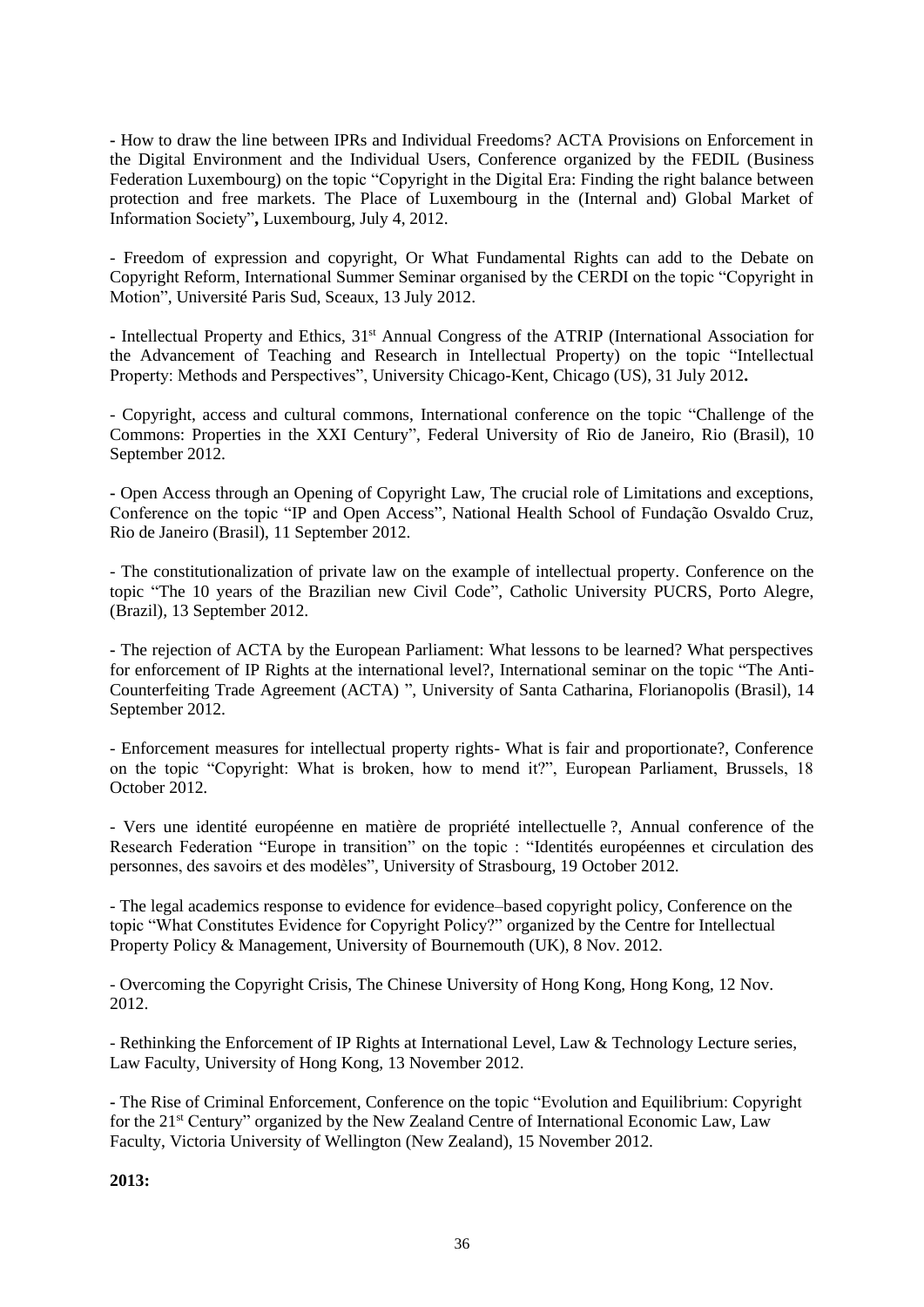- Propriété intellectuelle et droits fondamentaux, Rencontres de la revue des droits et libertés fondamentaux (RLDF), Institut d'Urbanisme de Grenoble, Grenoble (France), 14 March 2013.

**-** 'Criminalizing' IP law? The rise of criminal enforcement at regional and global level, Colloquium on Innovation Policy organized by the New York University School of Law, New York (USA), 28 mars 2013.

- Implementing Intellectual Property Provisions in Human Rights Instruments, 14<sup>th</sup> EIPIN Congress hosted and organised by the CEIPI on the topic "Human Rights and Intellectual Property: From Concepts to Practice", European Court of Human Rights/ Maison Interuniversitaire des Sciences de l'Homme (MISHA), Strasbourg, 7 April 2013.

**-** Effectivité et flexibilité: deux impératifs de l'adaptation du droit des "exceptions", Conference organized by the HADOPI on the topic: "L'effectivité des exceptions au droit d'auteur et aux droits voisins : les usages, la loi, la régulation", La maison de la chimie, Paris, 19 April 2013.

**-** Adapting Copyright to the Information Society: What challenges? What flexibilities? What options?, Lecture at the University of Belgrade (Serbia), 9 May 2013.

- Perspectives for copyright development in the digital era: What about access to knowledge?,  $3<sup>rd</sup>$ international Scientific and Practical Conference: "Law in the digital environment", Higher School of Economics, Faculty of Law, Moscow (Russia), 21 May 2013.

- Intellectual Property and Constitutional Law in the EU after the Treaty of Lisbon: Time to Revise Art. 17 (2),  $32<sup>nd</sup>$  Annual ATRIP Congress on the topic "Is Intellectual Property a Lex Specialis?", University of Oxford (UK), 25 June 2013.

- Reputation and IP protection for Fashion Designers, A comment on the article by Julia Ju: "The (Ir)relevance of IP Protection for Innovation, Empirical Insights from the Fashion Industry",  $5<sup>th</sup>$ Annual ISHTIP Workshop on the topic "Cultural Economy and Intellectual Property", Paris, Columbia University Hall Reid, 26 June 2013.

- Copyright in the 21<sup>st</sup> Century: The End of Copyright as We Know It?, 4<sup>th</sup> Global Forum on Intellectual Property (GFIP) organized by the IP Academy on the topic "The Changing Global Innovation Landscape: Whither IP?", Singapore, Marina Bay Sands, 27 August 2013**.**

- Challenges for the Enforcement of Copyright in the Online World: Time for a New Approach?, Conference organized by the State Patent Bureau of the Republic of Lithuania on the topic "Intellectual Property Protection in the EU: Challenges, Risks and Prospects, Kempinski Cathedral Square Hotel, Vilnius (Lithuania), 9 October 2013.

- More enforcement = More innovation?, Conference organized by the Center for Transnational IP, Media and Technology Law and Policy on the topic "Innovation, competition and collaboration"**,** Bucerius Law School, Hamburg (Germany), 11 October 2013.

- Adapting copyright to the digital environment: what challenges for the European Union?, Seminar organized jointly by the EPO and OHIM on the topic "IP essentials for EU officials", Brussels, Renaissance hotel, 14 November 2013.

- Intellectual Property Rights : Promoting competiveness or protecting vested interests?, Public lecture in the IES Autumn lecture series 2013 on the topic: "EU Economic Law in a Time of Crisis", Institute for European Studies, Vrije Universiteit Brussel, Brussels, 27 November 2013.

**2014:**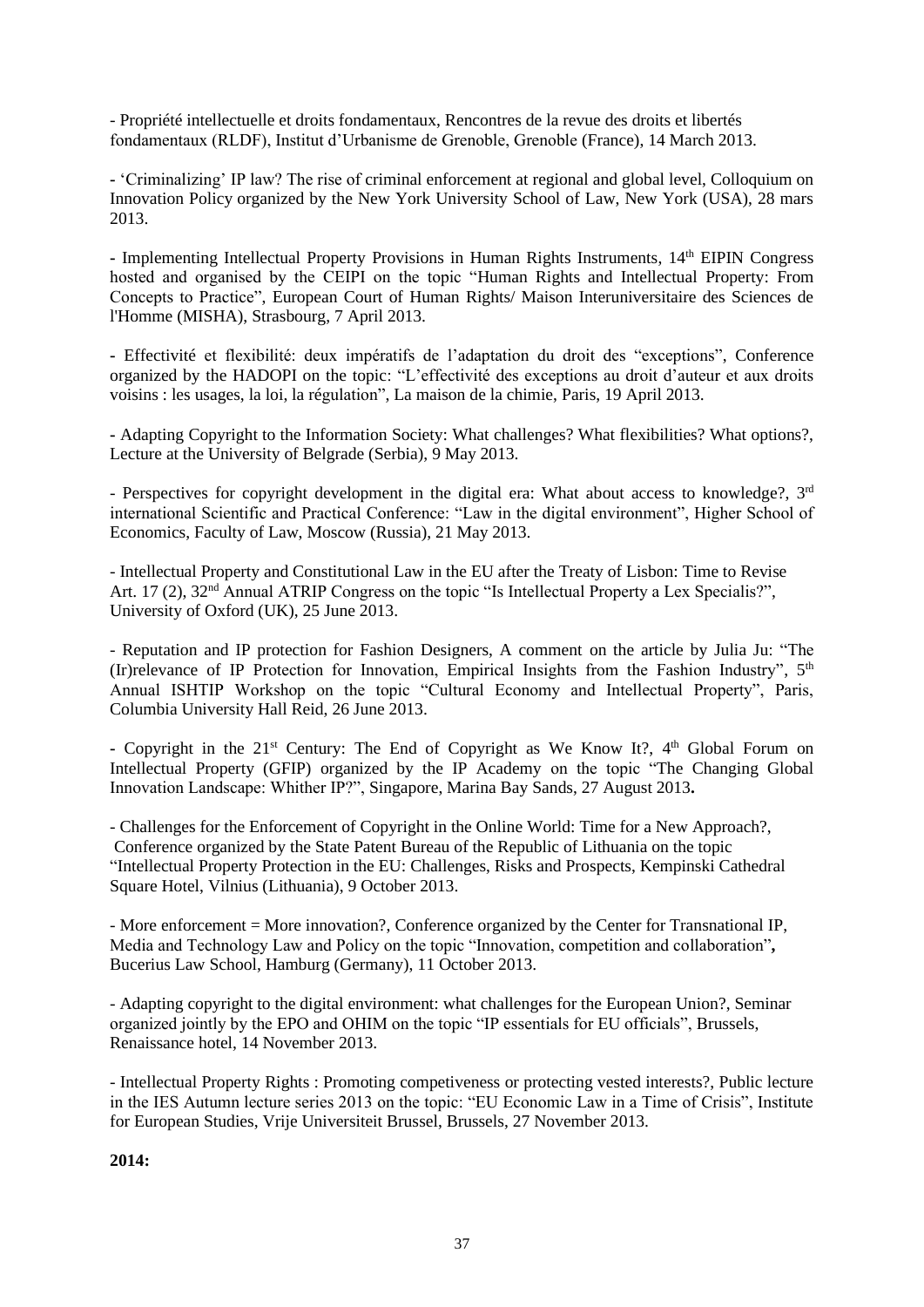- European IP law: What are the Dynamics?, 15<sup>th</sup> EIPIN Congress on the topic "European IP Law Dynamics: Quo Vadis?", University of Alicante, Faculty of law, Alicante (Spain), 30 January 2014.

- Legalize it? Evaluating copyright enforcement strategies and new approaches in the online environment, Inaugural Mona Intellectual Property Forum, University of West Indies Mona Faculty of law, Kingston, Jamaica, 24 February 2014.

- The Training of the Judiciary: a Key to Success for the Unified Patent Court, Conference organized by the European Patent Office and the Hungarian Intellectual Property Office on the training of UPC judges, Budapest (Hungaria), 14 March 2014.

*-* Adopting a Unitary Title for Copyright in the EU: An Urgency, Panel presentation during the Round Table "Prospects for a Meaningful Evolution of EU Copyright Law – does Full Harmonisation come too Early?", 15<sup>th</sup> EIPIN Congress (Part 2) on the topic "European IP Law Dynamics: Quo Vadis?", Queen Mary University of London (UK), 6 April 2014.

- Towards a balanced international legal framework for the criminal enforcement of intellectual property rights, Conference organized by the Max Planck institute for Innovation and Competition on the topic "TRIPS ' 94 +20: Beyond Trade Rules", Max Planck Institute for Innovation and Competition, Munich (Germany), 15 April 2014.

- Revenge Porn: Is Copyright law an appropriate mechanism to regulate it?, Panel discussion on the topic "Revenge Porn and IP's Role in Regulating It", University of Washington School of Law, Seattle (USA), May  $1<sup>st</sup>$ , 2014.

- Human Rights and IP: A European Perspective, Presentation during the Panel "Exploring Human Rights Intersection with IP, Global Health and Human Rights", CASRIP, University of Washington School of Law, Seattle (USA), 2 May 2014.

- Rethinking Copyright Enforcement in the Online World: Strategies and New Approaches, Public lecture in the framework of the "Global Mondays Lecture Series", University of Washington School of Law, Seattle (USA), 5 May 2014.

- Multilateralism vs. Plurilateralism in International IP Law: Lessons to be learned from the Failure of the Anti-Counterfeiting Trade Agreement, Presentation in the framework of the CEIPI's International Scholars Round table on the topic: "(RE)thinking International Intellectual Property, What institutional environment for the development and enforcement of IP law ?"*,* CEIPI, University of Strasbourg, 12 May 2014.

- Les dynamiques jurisprudentielles de la construction européenne en matière de propriété intellectuelle, Conference organized by the Research department of the CEIPI on the topic "Les propriétés intellectuelles devant la Cour de justice de l'Union Européenne", CEIPI, Strasbourg, 23 May 2014.

- Copyright as an Access Right, International Workshop organized by Monash University (Australia) and CEIPI on the topic "Copyright and the Public Interest", CEIPI, University of Strasbourg, 1<sup>st</sup> July 2014.

**-** Regulating the Online Environment: The End of Copyright Enforcement as We Know It?, 33rd Annual ATRIP Congress on the topic "Intellectual Property Perspectives on the Regulation of New Technologies", University of Montpellier, Faculty of Law, 9 July 2014.

- Effective harmonisation of limitations to copyright in the EU : an opportunity for collective management (with Franciska Schönherr), Workshop of the Max Planck Institute for Innovation and Competition on Collective Management of Copyright in Europe, Max Planck Institute, Munich, 14 July 2014.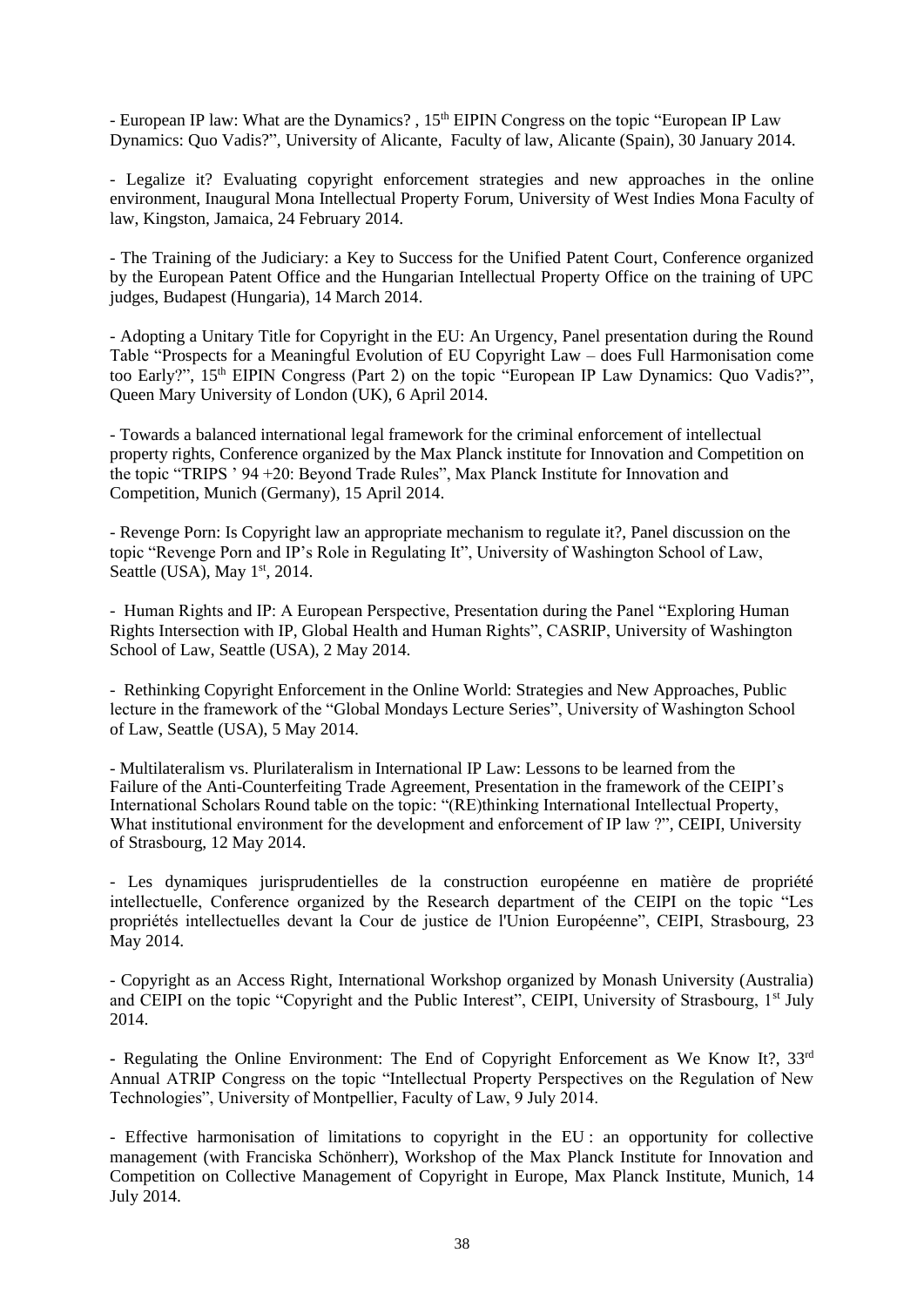- Integration by Courts: The Role of the CJEU in the European Patent System: Reconciling the Single Market with Human Rights Concerns?, European Science Foundation Exploratory Workshop on "The Future of Patent Governance in Europe", University of Hamburg (Germany), 1<sup>st</sup> September 2014.

- Ensuring the success of the Unified Patent Court: the crucial importance of judicial training, Presentation in the framework of the Roundtable "Analysing the Judges", European Patent Reform Forum 2014 organized by Managing Intellectual Property, Paris, Marriott hotel, 11 September 2014.

- The legal framework for employee inventions, what are the challenges? Introductory presentation of the conference organized by the FNDE, the CEIPI and the CASRIP on the topic "The legal framework for employee inventions- Asia- USA- Europe, Paris, Espace Hamelin, 19 September 2014.

- Limitations to Copyright and the Three-Step Test in the area of teaching and scientific research, Presentation in the framework of a series of seminars on "New issues on Intellectual Property law", Faculty of Law, University of Valencia (Spain), 23 September 2014.

- The Influence of the European Court of Human Rights on the Intellectual Property Framework of the EU (with Elena Izyumenko), Sixth Annual Conference organized by the Research Federation of the University of Strasbourg on "The Relations Between the Council of Europe and the European Union: Complementarity or Competition?", Strasbourg, Faculty of Law, 3 October 2014.

- Fostering Innovation through Tougher Copyright Enforcement? Exploring the Alternatives, Conference organized by the Research Center of Excellence for the Copyright (CREDA) of the European University of Rome and the MiBACT - Directorate General for libraries, cultural institutions, and the copyright on the topic "The New Frontiers of Innovation Between Copyright and Patent", National Library, Rome (Italy), 29 October 2014.

- Plurilaterals in International IP Law / Enforcement Post ACTA, Conference organized by the International Centre for Trade and Sustainable Development (ICTSD) on the topic "The Changing Global Innovation and Intellectual Property Policy Landscape: Present Challenges and Future Directions (II): TRIPS at 20 and beyond", Geneva, 30 and 31 October 2014.

**-** L'Européanisation de la propriété intellectuelle: quelles réponses aux défis, conference organized by the Catholic university of Louvain and the University Saint Louis of Brussels on the topic "Globalisation de la propriété intellectuelle et du droit économique : Quels défis ? Quelle regulation?", Catholic University of Louvain, Louvain-la-Neuve (Belgium), 12 December 2014.

## **2015:**

- Geographical indications and innovation: some comments on a complicated relationship, 16<sup>th</sup> EIPIN Congress organized by the University of Maastricht on the topic "The innovation society and intellectual Property", Maastricht (NL), 30 January 2015.

- Copyright and the Digital Single Market, What Reform at EU level?, High Level roundtable organized by the think tank "The Lisbon council" on the topic "Copyright and the Digital Single Market", Residence Palace, International Press Centre, Brussels (Belgium), 19 March 2015.

- The Unified Patent Court and the Role of the Court of Justice of the European Union, Conference jointly organized by CEIPI and CASRIP (University of Washington, Seattle) on the topic "Latest Developments in Patent Litigation in Europe and the United States : Perspectives from the Judiciary", Palais Universitaire, University of Strasbourg, 27 March 2015.

- Alternatives to tougher enforcement in the digital environment: towards a new and ambitious copyright remuneration system, Public lecture at the University of Valencia, Spain, April 1st, 2015.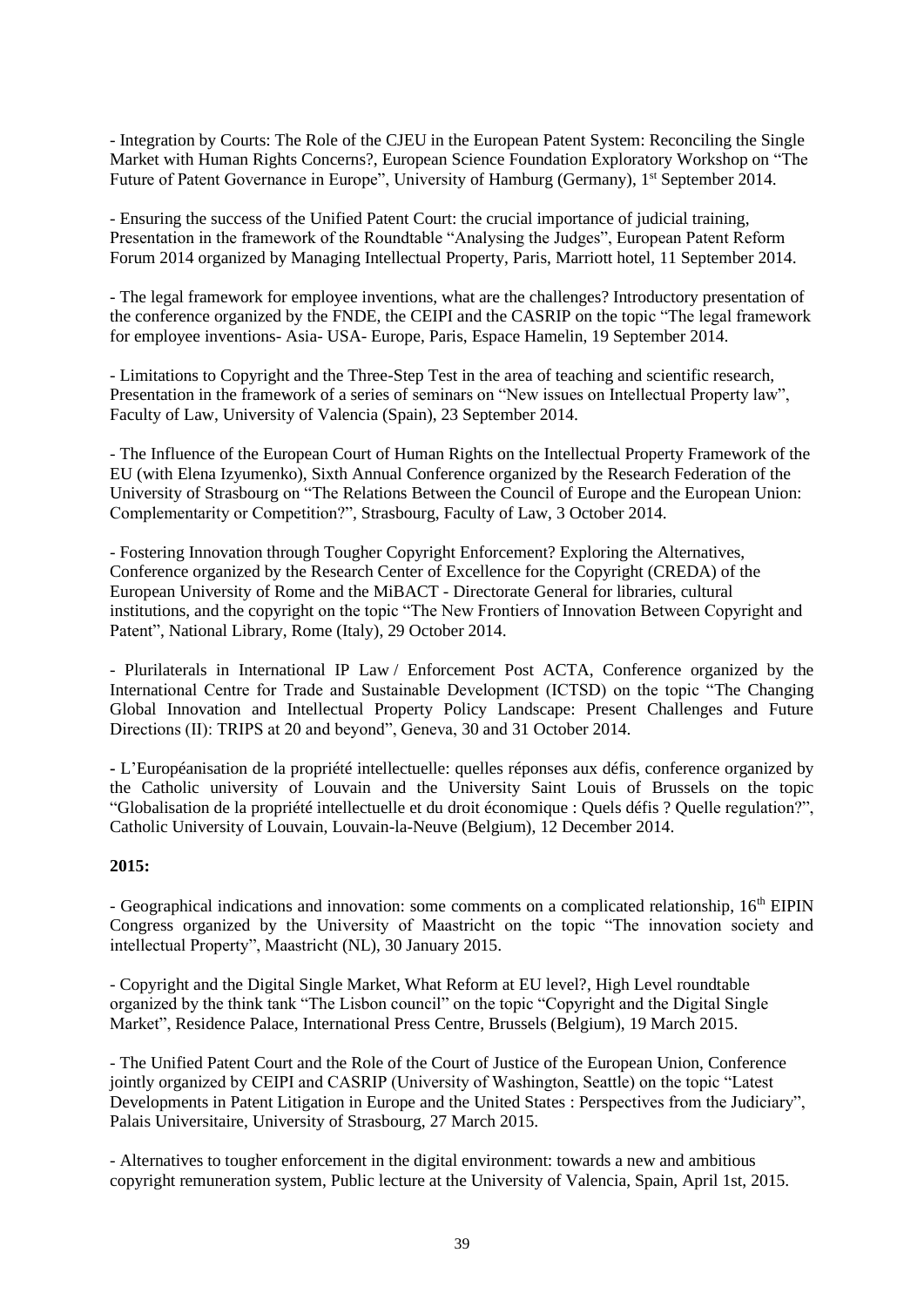**-** Copyright law, a vehicle for access to culture?, International roundtable organized by the CEIPI on the topic "Intellectual property and access to science and culture: convergence or conflict?", CEIPI, University of Strasbourg, May 11, 2015.

- Statutory licenses as an enabler of creative uses, Conference organized by the Institutum Iurispudentia, Academia Sinica, the Max Planck Institute for Innovation and Competition and the College of Law National Taiwan University on the topic "Exploring Sensible Ways for Paying Copyright Owners", Taipei (Taiwan), 12 June 2015.

- Scope and enforcement tools to assure remuneration in the case of statutory remuneration rights, ALAI International Congress on the topic of "Remuneration for the use of works: Exclusivity vs. Other Approaches", Bonn (Germany), 18 June 2015.

- Legal issues of alternative compensation systems in copyright law, Panel presentation during the Symposium on Alternative Compensation Systems for Digital Copyright organized by the Institute for Information Law, IViR, Amsterdam (Netherlands), 11 July 2015.

- Designing a Limitation for Creative Use in Copyright Law, Presentation at the Centre for Intellectual Property Policy & Management, Bournemouth University (United Kingdom), 10 September 2015.

- Geographical indications and food quality, an introduction, Conference organized by Centre for Intellectual Property Policy & Management on the topic "Geographical indications in the EU: policy aspects and future regulation", Bournemouth University (United Kingdom), 11 September 2015.

- Derivative works, dependent creations and "User-generated content": time to reimagine copyright law?, Presentation at the Hanken School of Economics, Commercial law seminar room, Helsinki, Finland, 3 November 2015.

- Droit d'auteur et liberté d'expression: quelles interactions? À propos de l'arrêt de la Cour de cassation du 15 mai 2015, Présentation at the seminar of the AFPIDA (French branch of ALAI), Paris, Société des Gens de Lettres, 10 Novembre 2015.

## **2016:**

- Intellectual Property in front of the European Court of Human Rights, 17<sup>th</sup> EIPIN congress jointly hosted by the Centre for International Intellectual Property Studies (CEIPI) and the Spangenberg Center for Law, Technology & the Arts, Case Western Reserve University School of Law (Cleveland, USA) on the topic "Intellectual Property and the Judiciary", Strasbourg, Palais Universitaire, 28 January 2016.

- Towards a "modern, more European copyright framework"?, Presentation at the University of Luxembourg, Luxembourg, 17 February 2016.

- Reconciling freedom to create with copyright law, Presentation at the faculty workshop of Vanderbilt law school, Vanderbilt University, Nashville (US), 14 March 2016.

- Fair use vs codified exceptions and limitations: comparing the flexibilities in US and European Copyright law (with Daniel Gervais), Vanderbilt University, Nashville (US), 15 March 2016.

- The ongoing process of copyright reform in the EU, Conference on the topic "The Future of International Copyright", American University Washington College of Law, Program on Information Justice & Intellectual Property, Washington D.C., 17 March 2016.

- User Rights, Copyright Website Blocking Injunctions and their Human Rights Implications (with E. Izyumenko), Conference on the topic "International and Comparative User Rights in the Digital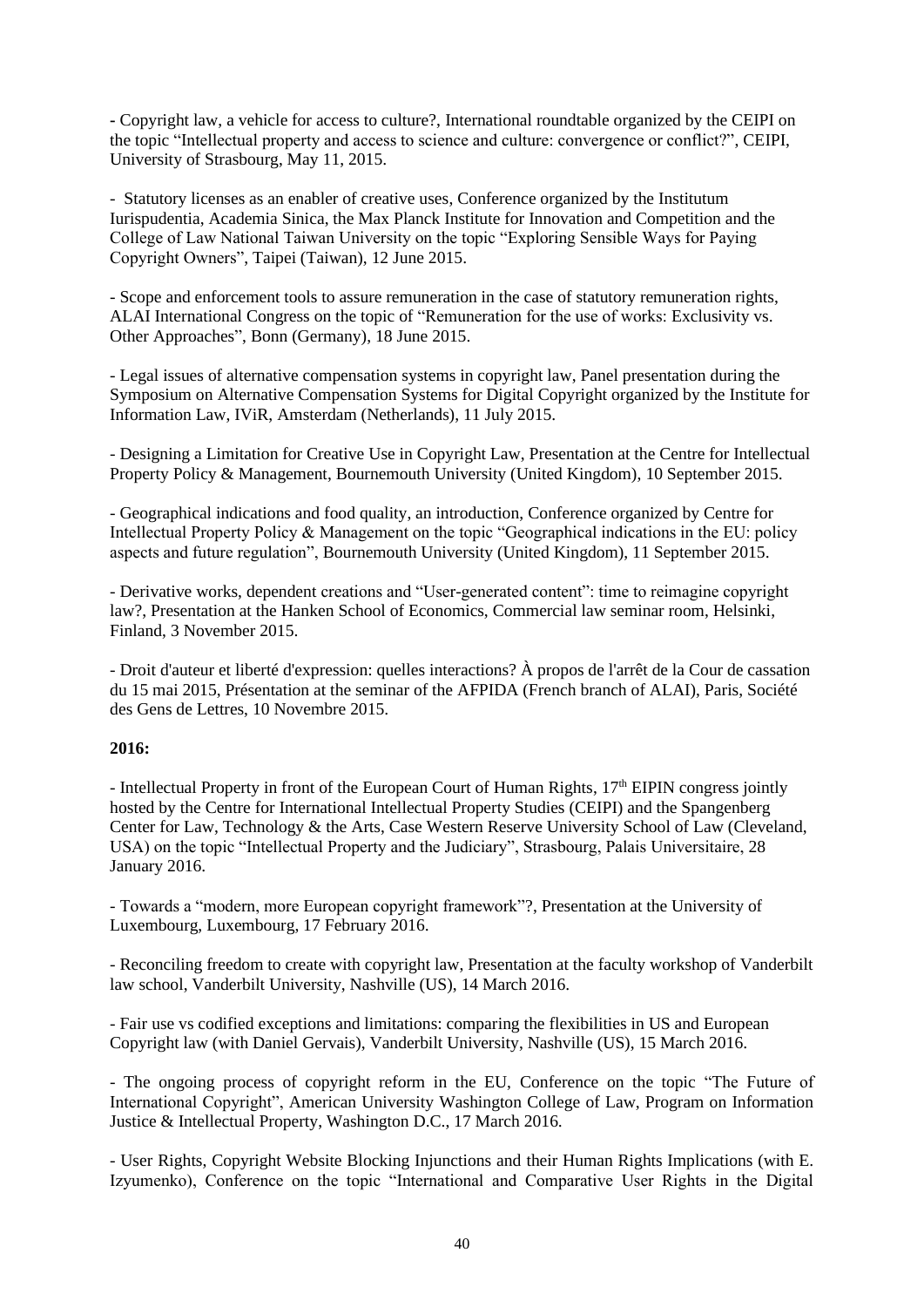Economy", American University Washington College of Law, Program on Information Justice & Intellectual Property, Washington D.C. (US), 18 March 2016.

- Freedom of art and copyright law: where lies the balance?, ZiF Research Group Workshop on the topic "Balancing Intellectual Property Claims and the Freedom of Art and Communication", University of Bielefeld (Germany), 31 March 2016.

- "Fragmented, inflexible, and often irrelevant": towards needed copyright reform in the EU?, presentation in the Oxford Intellectual Property Speaker Series, University of Oxford (UK), St Peter's College, 28 April 2016.

- The Social Function of Intellectual Property Rights, Presentation at the "Pan-European Seal IP Campus 2016", European Union Intellectual Property Office, Alicante (Spain), 11 May 2016.

- The Role of the Court of Justice regarding Limitations to Copyright Law: aiming at Proportionality and Flexibility?, Conference on the topic "Copyright Law for the EU, An open debate with the European Copyright Society" organized by the Universitat Oberta de Catalunya (UOC), CosmoCaixa, Barcelona (Spain), 20 May 2016.

- The TTIP: Threat or opportunity for European cultural diversity ? A critical analysis, 54<sup>th</sup> session of the High French-German Council, European parliamentary association, Strasbourg, 1 June 2016.

**-** The Intersection of Human Rights and Intellectual Property Law, Presentation in the framework of the DLA Piper IP Lecture Series, Bucerius School of law, Hamburg (Germany), 6 June 2016.

- Current EU legal developments on enforcement of intellectual property, Lecture at the "Intellectual Property Law and Practice Summer Institute" organized by the Center for Advanced Study and Research on Innovation Policy (CASRIP) at the University of Washington School of Law, Seattle (USA), 29 July 2016.

- The Role of Human Rights in Copyright Enforcement Online: Elaborating a Legal Framework for Website Blocking (with E. Izyumenko), Presentation at the 1<sup>th</sup> Annual Conference of EPIP (European Policy for Intellectual Property), University of Oxford (UK), 5 September 2016.

- [Creative Uses and Derivative Works: Friend or Foe Under Copyright law?,](http://arciala.smu.edu.sg/events/2016/09/13/seminar-copyright-private-censorship) Work in progress seminar, Applied Research Centre for Intellectual Assets and the Law in Asia (ARCIALA), Singapore Management University, School of Law, 13 September 2016.

- Moving the Intellectual Property System out of its Legitimacy Crisis: What Human Rights Can Add to the Debate, Public Lecture at the Applied Research Centre for Intellectual Assets and the Law in Asia (ARCIALA), Singapore Management University, School of Law, 14 September 2016.

- Towards a Modern Framework for Copyright in the Information Society? The Current Reform Process in the European Union and its Main Challenges, Applied Research Centre for Intellectual Assets and the Law in Asia (ARCIALA), Singapore Management University, School of Law, 14 September 2016.

- Rethinking copyright as a vehicle for cultural participation and social progress, Presentation at the University of San Diego in the framework of the Faculty colloquium, California (USA), 25 October 2016.

- Conceptualizing the interactions between Human Rights and Intellectual Property: Lessons from Europe, Presentation at the Center for Intellectual Property Law, Whittier Law School, Costa Mesa California (USA), 27 October 2016.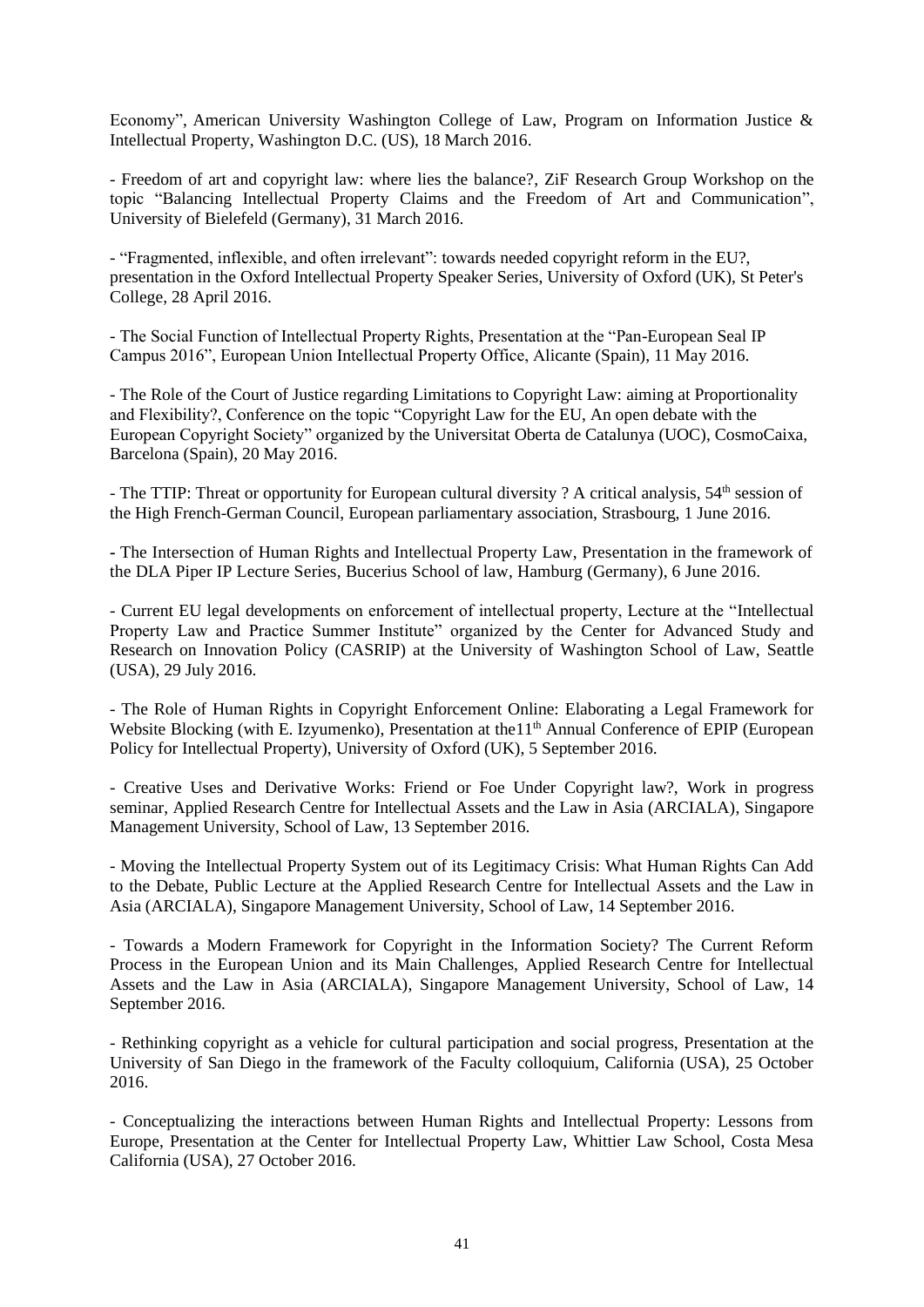- Freedom of Artistic Creativity and Copyright: A Compatible Combination?, Conference on the topic "Intellectual Property and Human Rights" organized by the University of California Irvine School of Law, Irvine, USA, 28 October 2016.

- Trademark law and fundamental rights after the EU trademark law reform: from external to internal balancing, Annual conference of the Trademark Law Institute (TLI) on the topic "Selected Problems of the EU Trademark Law Reform", Vrije Universiteit Amsterdam, Amsterdam, 5 November 2016.

- Internet Service Provider's Involvement in Copyright Enforcement Online and Its Effects on Fundamental Rights: The Example of Website Blocking (with E. Izyumenko), Conference organized by the Centre for International Intellectual Property Studies (CEIPI) and the European Audiovisual Observatory in the context of the 11<sup>th</sup> ed. of the "Rendez-vous européens de Strasbourg" of the Pôle européen d'administration publique (PEAP), Strasbourg, Council of Europe, 22 November 2016.

## **2017:**

- Appropriation, the Remix Culture and Copyright Law, Spangenberg Center for Law, Technology & the Arts, Work in progress workshop, Case Western Reserve University School of Law, Cleveland (US),6 March 2017.

- Copyright as Private Censorship? How to reconcile free artistic creation with copyright law in an international and regional legal context, International Intellectual Property Law Roundtable organized by the NYU School of Law, New York, US, 7 April 2017.

- EU competence for building a unitary copyright in the EU, including the enhanced cooperation, Conference on the topic: "Building a EU unitary copyright" organized by the European Copyright Society (ECS) at SciencesPo Law School, Paris. 12 May 2017.

- Human Rights and Intellectual Property: Exploring and conceptualizing the interactions, Presentation in the framework of the Turku-IP day and IPR Summer School on the topic "Fundamental Rights and Intellectual Property Law", University of Turku (Finland), 8 June 2017.

**-** Courts as new norm setting entities in the field of intellectual property: the European Example, Conference on the topic: "The Global Debate on Intellectual Property, Trade and Development: Past, Present and Future, a Conference in Honour of Pedro Roffe" organized by University of Minnesota Law School in cooperation with The Faculty of Law of the University of Geneva and the Centre for International Governance Innovation., University of Geneva (CH), 15 June 2017.

- Securing Access and Participation: Ethics, Human Rights and Intellectual Property, The Munich Conference Series on Ethics and Innovation on the topic of "Information and communication technologies" organized by the World Forum for Ethics and Business and the Max Planck Society, German Patent and Trademark Office, Munich, 27 June 2017.

**-** The Geography of Fair Use: Towards a European Open-Ended Copyright Limitation Grounded in Fundamental Rights ((with E. Izyumenko), 12th Annual Conference of the EPIP Association (European Policy for Intellectual Property), University of Bordeaux, France, 5 September 2017.

- Copyright and Freedom to Create, Presentation in the context of the Seminar on International Copyright Law & Policy, National University of Singapore (NUS), Singapore, 13 October 2017.

**-** Copyright as an Access Right, 36th annual ATRIP Congress on the topic "The Object and Purpose of Intellectual Property", Victoria University of Wellington, New Zealand, 25 October 2017.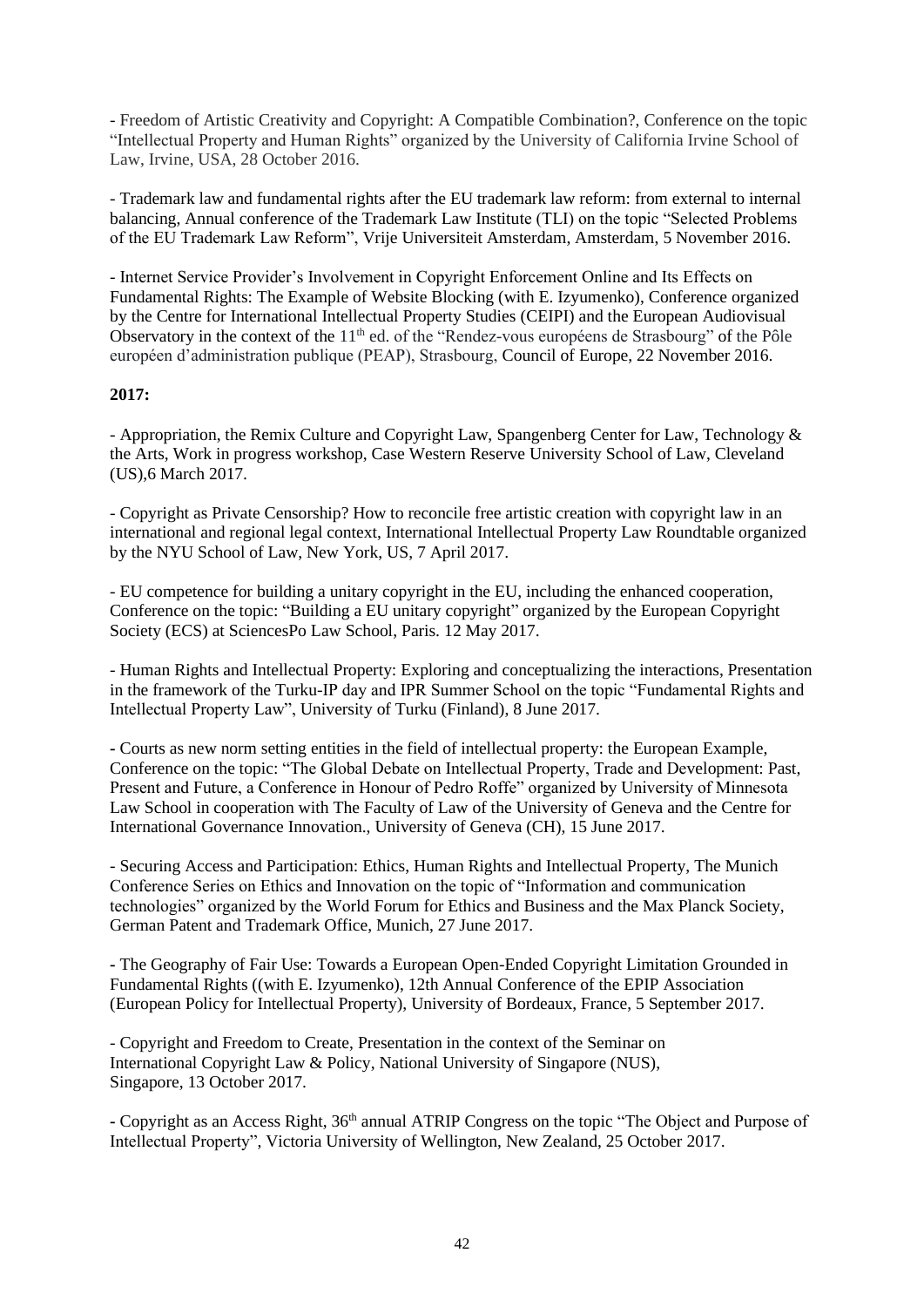- Issues and challenges of the contemporary extension of patentability, Conference of the AACEIPI in cooperation with the CEIPI on the topic "Computer-implemented inventions: practices and perspectives, French Supreme Court, Paris, 24 November 2017.

# **2018:**

- The limitation for text and data mining in the proposed directive on Copyright in the Digital Single Market - legal aspects (with Giancarlo Frosio and Olelsandr Bulayenko), Presentation of the Briefing Paper prepared for the Committee for Legal Affairs of the European Parliament, Workshop on Text and Data Mining, Brussels European Parliament, 22 February 2018.

- Multilateralism vs. Bilateralism in the field of intellectual property: the example of the Transatlantic Trade and Investment Partnership (TTIP), Presentation in the framework of the series of conferences "Discussion around copyright" organized by the CEIPI research department, Librairie Kleber, Strasbourg, 13 March 2018.

- Specialized vs General Courts in the field of Intellectual Property: The Relationship between the Unified Patent Court and the Court of the Justice of the European Union, Presentation at the Huazhong University of Science & Technology (HUST), Wuhan (China), 21 March 2018.

- Towards a Modern Copyright Law for the Digital Single Market? Assessing the current reform project in the European Union and its Main Challenges, Presentation at the Huazhong University of Science & Technology (HUST), Wuhan (China), 23 March 2018.

- Rediscovering the Social Function of Intellectual Property Rights- A European Perspective, Presentation at the Hubei Normal University (HBNU), Huangshi (China), 26 March 2018.

- Reconciling Copyright with Creators and Future Creativity, Presentation at the Beijing Normal University (China) 27 March 2018.

- (Re)-imagining Copyright Law in the Light of the Fundamental Right to Free Artistic Creation, Keynote presentation at the conference "Intellectual Property in transitions: (Re)-imagining Intellectual Property", University of Exeter, School of Law (UK), 16 April 2018.

- Enforcing Intellectual Property in Trade and Investment Agreements: An Introduction, Presentation at the 19<sup>th</sup> EIPIN congress organized by CEIPI on the topic "Enforcing Intellectual Property in Trade and Investment Agreements: What Safeguards for its Social Function?", European Parliament, Strasbourg, 25 April 2018.

- The exception for Text and Data Mining in the proposed copyright package, Presentation at the conference organized by the European Copyright Society on the topic "EU copyright, quo vadis ? From the EU copyright package to the challenges of Artificial Intelligence", University Saint Louis, Brussels (Belgium), 25 May 2018.

*-* The Transatlantic Trade and Investment Partnership (TTIP) and its analysis in the context of the harmonization of copyright law at international level, Presentation at the conference on the topic "Pluralism or universalism in international copyright law", University of Cyprus, Nicosia, 31 May 2018.

**-** Towards A European "Fair Use" Grounded in Freedom of Expression (with E. Izyumenko), Presentation at the 37<sup>th</sup> ATRIP Congress on the topic: "Fairness, Morality and *Ordre Public* in Intellectual Property", Hanken School of Economics, Helsinki, Finland, 5 August 2018.

- The TTIP and its Investment Protection: the End of the EU's Authority to Regulate Intellectual Property in a Data Driven Economy?, Presentation at the annual EPIP conference on the topic "IP in a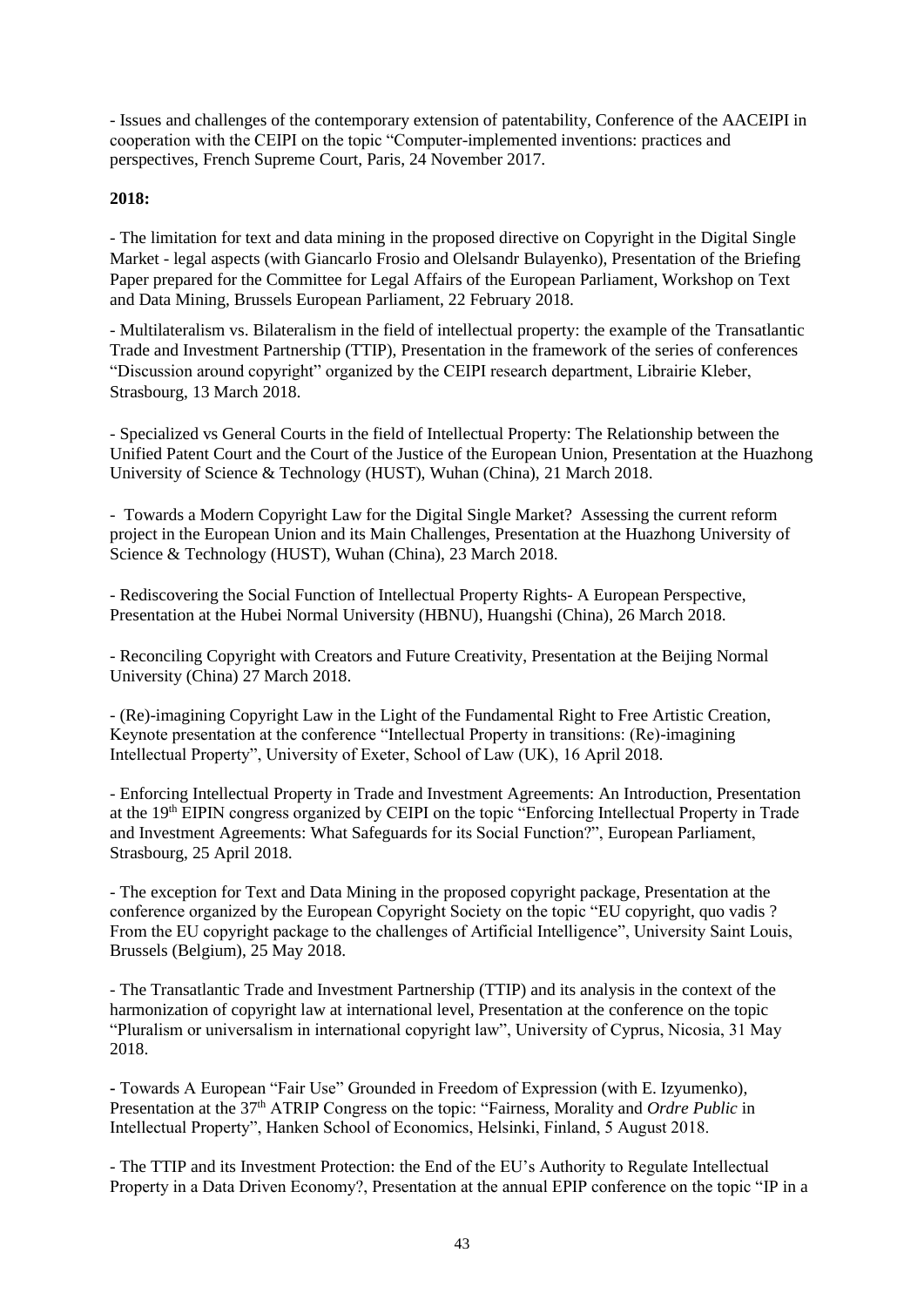data-driven economy: New challenges for law, economics and social sciences", Berlin, ESMT, Berlin, 5-7 September 2018.

- Rethinking exclusivity as a driver for innovation and creativity: The example of creative reuses of copyright protected works, Presentation at the workshop organized by BETA in collaboration with the CEIPI/BETA Chair in Law, Economics and Management of Intellectual Property Rights on the topic "Beyond patents…: towards new data for innovation research in economics", Bureau d'Economie Théorique et Appliquée, University of Strasbourg, 19 October 2018.

- The Exception for Text and Data Mining (TDM) in the Proposed Directive on Copyright in the Digital Single Market, Presentation at the conference on the topic "Copyrights contracts and licenses in the Digital Single Market", University of Valencia, 23 November 2018.

- IP in Trade and investments treaties: What safeguards for a fair balance of interest, Presentation at the conference "Fairness in Trade, Investment and IP" organized jointly by the Hanken School of Economics, CEIPI, University of Turku, and the IPR University Centre, Hanken School of Economics, Helsinki (Finland), 29 November 2018.

- Bilateral Trade and Investment Agreements as Vehicle for Global Inequality in the field of IP?", Presentation at the International Workshop on the topic "Intellectual Property, Innovation and Global Inequality", University of Haifa, Faculty of Law, Israel, 10-12 December 2018.

#### **2019:**

- 'Fair use' through fundamental rights in the EU after the AG's Opinions in *Funke Medien, Pelham*  and *Spiegel Online,* Presentation at the inaugural symposium of the "Jean Monnet Centre of Excellence on European Intellectual Property and Information Rights" on the topic "European Intellectual Property and its Limits", University of Bournemouth (UK), 16 January 2019.

- Balancing fundamental rights – AG Szpunar opinions in *Funke Medien*, *Pelham* and *Spiegel Online*, Study day organized by the Vereniging voor Auteursrecht (VvA), the Dutch group of the Association Littéraire et Artistique Internationale (ALAI), on the topic "Copyright and the European Charter: A Balancing Act?", Tolhuistuin, Amsterdam (The Netherlands), 8 February 2019.

- Internalizing proportionality as a vehicle for fairness: A proposal for the introduction of an open clause in EU copyright law (with Elena Izyumenko), Presentation at the Expert Workshop on the topic "Fairness, Morality and Equality in international and European Intellectual Property Law (FAME-IP) organized by the Hanken School of Economics (Helsinki) and the University of Cambridge, King's College, Cambridge (UK), 8 March 2019.

**-** Freedom of Expression and Copyright in front of the CJEU and the ECtHR: from internal to external balancing, Presentation at the 20<sup>th</sup> EIPIN Congress on the topic "Decision Making Institutions and the Evolution of Intellectual Property", Queen Mary University of London, London, 4th April 2019.

- Decision Making Institutions: Does it Make a Difference?, Final panel presentation at the 20<sup>th</sup> EIPIN Congress on the topic "Decision Making Institutions and the Evolution of Intellectual Property", Queen Mary University of London, London, 6<sup>th</sup> April 2019.

- A copyright for authors: towards a limitation-based remuneration for creative use, Presentation at the conference of the European Copyright Society on the topic "A Copyright for Authors and Performers", University of Oslo, Oslo, Norway, 24 May 2019.

- The Impact of Bilateral Trade and Investment Agreements on the Regulation of IP Law at International Level, Lessons to be learned from TTIP and CETA, Presentation at the international workshop organized by the Weizenbaum Institute and the University of Cambridge on the topic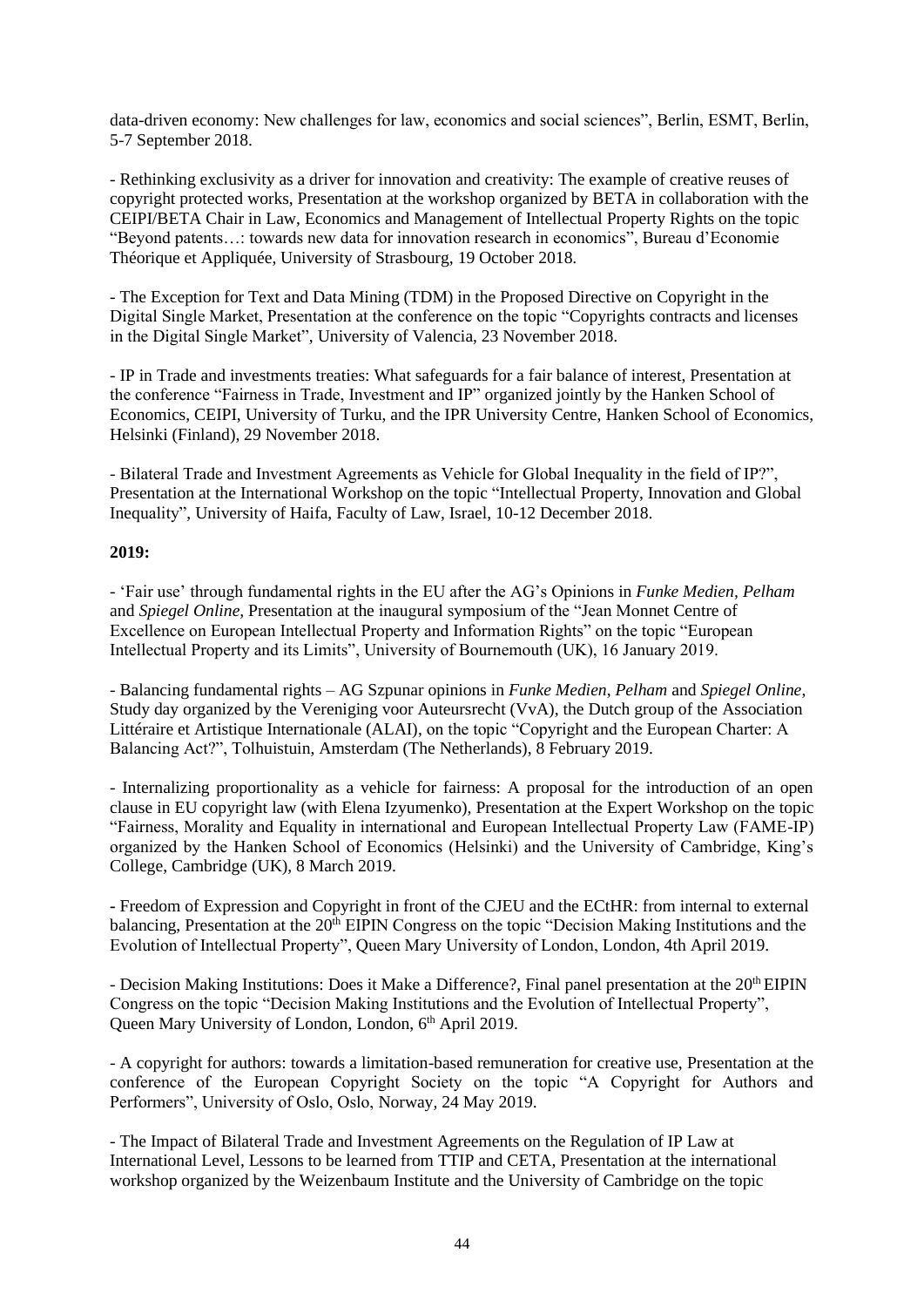"Intellectual Property Ordering Beyond Borders", Weizenbaum Institute for the Networked Society, Berlin, Germany, 25 June 2019.

- (Re)-Creating Copyright Law in the Light of the Fundamental Right to Free Artistic Expression, Presentation at the 38<sup>th</sup> ATRIP Congress on the topic "Recreating Copyright Law, Redesigning Design Law, Resourcing Trademark Law, Reinventing Patent Law", Nashville, USA, 26 August 2019.

- The Future of Copyright in the Digital Environment: Towards a Limitation-based Remuneration System for Creative Uses, Presentation at the 14th EPIP (European Policy for Intellectual Property) Congress on the topic "The future of IP", ETH, Zurich (CH), 12 September 2019.

- Empowering Remuneration Rights in Copyright law, Presentation at the conference "Innovation, Justice, and Globalization – A Celebration of J.H. Reichman", Harvard Law School, Cambridge, USA, 27 September 2019.

- Enforcing Intellectual Property through the Investment Protection in Bilateral Trade and Investment Agreements, Presentation at the 4<sup>th</sup> [EU-China IP Academic Forum](https://ipkey.eu/en/china/activities/fourth-eu-china-ip-academic-forum-context-eucipan) organized by IP KEY/ EUIPO, EUIPO, Alicante, 22 October 2019.

## **2020:**

- The Exception for Text and Data Mining (TDM) in the Directive on Copyright in the Digital Single Market, Presentation at the conference "Copyright in the Digital Single Market, Analysis and Implementation of the New Directive" organized in cooperation with the Belgian group of ALAI, Brussels, 30 January 2020.

- Making Europe fit for the Digital Age? Big Data, Artificial Intelligence, Freedom of Information and the failed Text and Data Mining provisions in EU Copyright law, Public lecture at the Institute for Information Law (IvIR), Amsterdam (NL), 10 March 2020.

- Balancing Copyright and Freedom of Expression in the European Union after the *Funke Medien, Pelham and Spiegel Online-*decisions of the CJEU, Keynote presentation at the Annual conference of the Dutch group of AIPPI, Zeist, Netherlands, 11 March 2020 (*postponed*).

- Shaping Europe's digital future? The Text and Data Mining exceptions in the Copyright DSM directive in the context of the new European strategy for Data and AI, Online seminar organized by the Luiss Guido Carli University, Rome, 5 May 2020.

- Creating Statutory Remuneration Rights in Copyright Law: What Policy Options under the International Legal Framework? (with O. Bulayenko), Presentation at the Online workshop on the topic "Intellectual Property Ordering Beyond Borders" organized by the University of Cambridge, 29 May 2020.

- The 2020 European Commission's digital strategy on Big Data and Artificial Intelligence and the failed Text and Data Mining Exceptions in the Copyright Digital Single Market Directive, Presentation during the Panel on the topic "Artificial intelligence and Data Privacy", European Policy for Intellectual Property (EPIP) 2020 Online Conference, 9 Sept. 2020.

- Fundamental rights and the regulation of the use of images by copyright law, Online presentation at the seminar on the topic "Digital Ethics – The Issue of Images" organized by the German-Italian Center for a European Dialog, Villa Vigoni, Como, Italy, 1 Oct. 2020.

- From Internal to External Balancing, and back? Copyright Limitations and Freedom of Expression in the EU, Online presentation at the international conference on the topic "Propiedad intellectual, acceso a contenidos y mercado unico digital" organized by the University of Alicante, Alicante, Spain, 16 October 2020.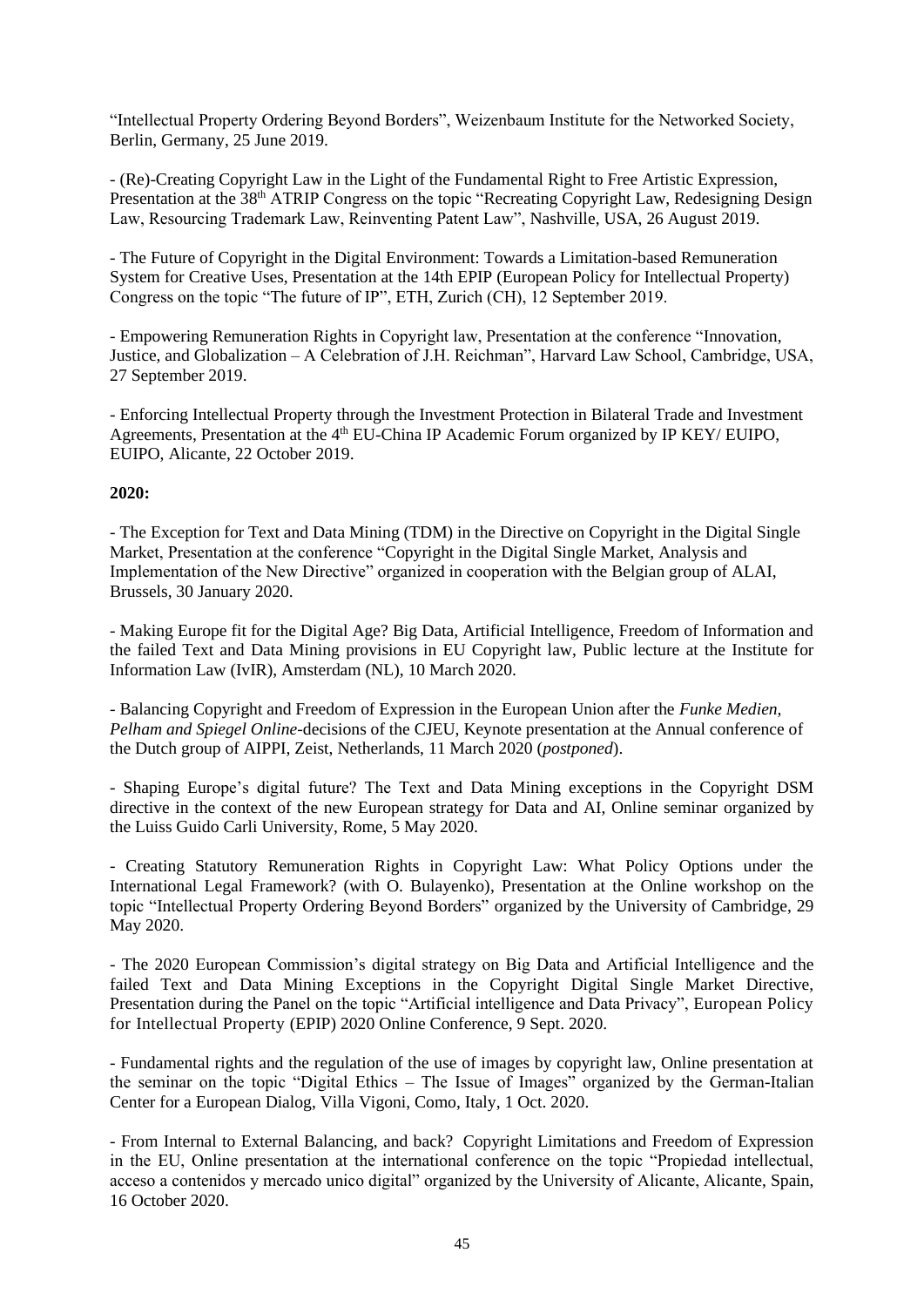- Securing fair remuneration for creators: the contractual protections in the Copyright DSM directive and beyond, Presentation at the online conference on the topic "Riforma del diritto d'autore e nuovi modelli giuridico-economici a tutela dell'equa remunerazione" organized by the Luiss School of Law, LUISS University, Rome, 28<sup>th</sup> October 2020.

- Opening Exceptions through Fundamental Rights: Towards a European 'Fair Use' provision to secure the Adaptability of the Copyright System, Online Presentation at the "User Rights Workshop series" organized by the American University Washington College of Law's Program on Information Justice and Intellectual Property, Washington D.C., 20 November 2020.

- The (failed) Text and Data Mining Exceptions in the Digital Single Market Directive (Articles 3 & 4): What future for Research Rights, Keynote presentation at the online Workshop organized by the Observatory on Digital Single Market Directive Exceptions & Limitations on the topic "State of play regarding transposition of the Digital Single Market Directive in a number of EU member states", CIPPM, University of Bournemouth, UK, December 2<sup>nd</sup>, 2020.

## **2021:**

- The Artificial Intelligence and Data-led Revolution of Copyright and its Wider Implications, Presentation at the series of online seminars "Global Digital Encounter" on the topic "The Role of IP in A New Post Crisis World" organized by FIDE and TIPSA, 13 January 2021. The video and a report of the event are available at

https://www.fidefundacion.es/docs/GlobalDigitalEncounters/Encounter\_8\_Report\_Final.pdf

- From Internal to External Balancing, and back? Freedom of Expression as a Vehicle for Flexibility, Inclusiveness and Acceptability in Copyright Law, Online lecture at the University of Stirling (UK), 15 March 2021.

- Platform Liability Under Article 17 of the Copyright in the Digital Single Market Directive, Automated Filtering and Fundamental Rights: An Impossible Match (with Bernd Justin Jütte), Online public lecture, User Rights Series, American University College of Law's Program on Information Justice and Intellectual Property (PIJIP), (Washington D.C., USA), April 1st, 2021.

- The New Regime for Platform Liability after the DSM Directive: Introduction and compatibility with Fundamental rights, Presentation at the online event on the topic "The Directive Copyright in the Digital Single Market: ways forward. The Challenges for Art. 17", Department of Law, Luiss University, Rome (Italy), May  $5<sup>th</sup>$ , 2021.

- The Poland Challenge to Art. 17 CDSM: Platform Liability and Freedom of Expression, Presentation at the 2021 annual (online) conference of the European Copyright Society on the topic "Copyright Challenges During the Pandemic (and Beyond)", Institute for Information Law, Amsterdam, May 21, 2021.

- Vision(s) for Intellectual Property in Europe: What is the Role of Research for European Innovation Policies?, Introductory Presentation at the EIPIN IS final online conference entitled "Visions for IP in Europe: The Role of Research", University of Strasbourg, 31 May 2021.

- The EU Commission's Guidance on Article 17 of the Copyright in the Digital Single Market Directive and its Impact on Fundamental Rights, in particular in the context of its challenge before the CJEU, Panel presentation during the online Communia Salon 2021/3 on the topic "The implementation of Art. 17 CDSM directive", 7 June 2021.

- A New Era for Copyright Exceptions and Limitations? An Introduction and Snapshot into the future of EU copyright law, Panel presentation at the Online conference on the topic "The Implementation of